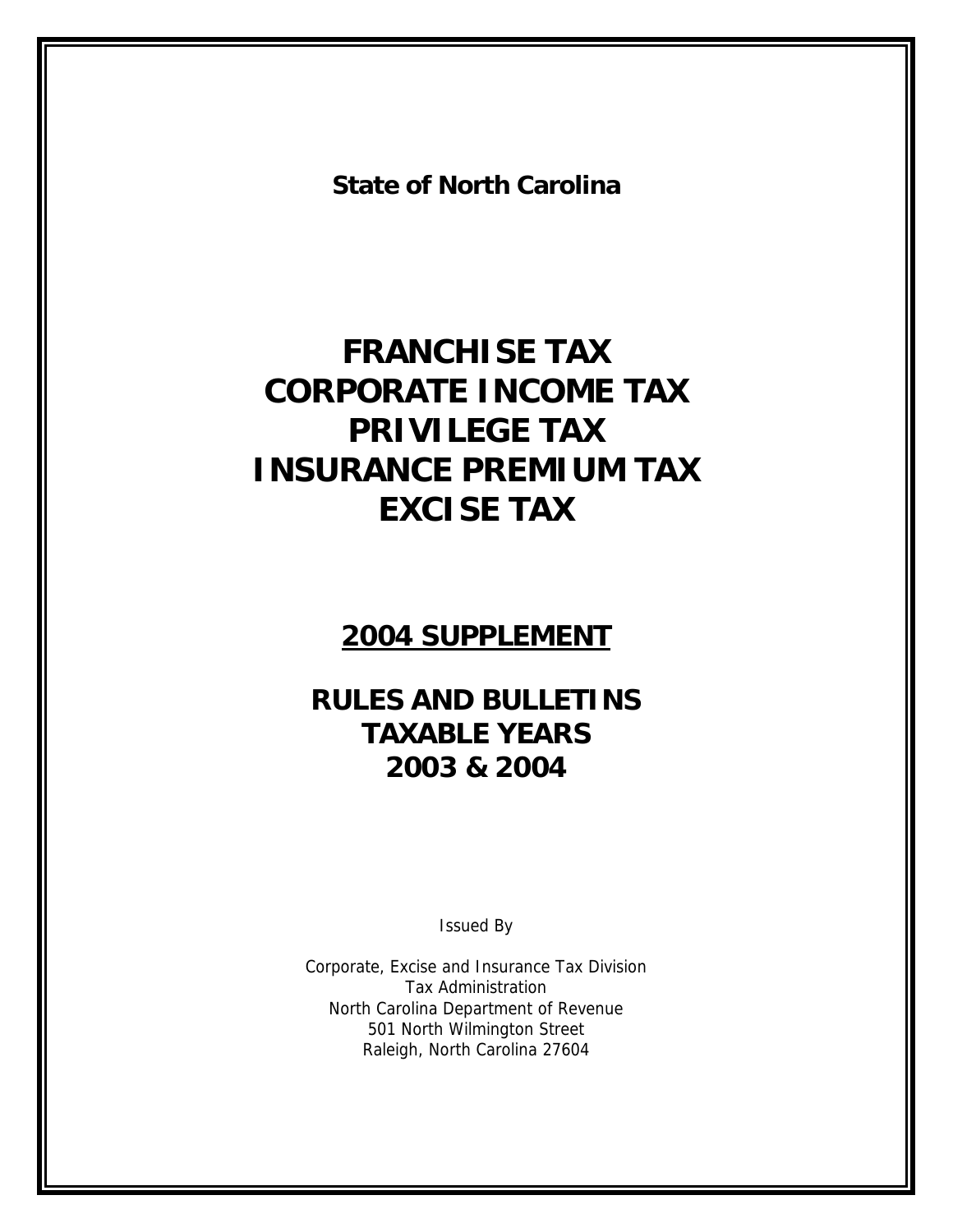## **2004 Supplement to Rules and Bulletins for Taxable Years 2003 & 2004**

#### Preface

This publication is a supplement to the Franchise Tax, Corporate Income Tax, Privilege Tax, Insurance Premium Tax, and Excise Tax Rules and Bulletins for Taxable Years 2003 & 2004. This supplement addresses changes to the 2003/2004 Rules and Bulletins resulting from legislative actions, court decisions, Attorney General opinions, rules adopted or amended under the Administrative Procedures Act, Chapter 150B of the General Statutes, or administrative interpretation by the Department of Revenue.

This supplement includes only those sections of the 2003/2004 Rules and Bulletins that have been changed. With one exception, the changes are indicated by striking through the original material and underlining the new material. The exception is the section titled Guidelines for Article 3A Tax Credits Tax Year 2004. The Guidelines are updated each year; therefore, the old material is not struck through and the new material is not underlined.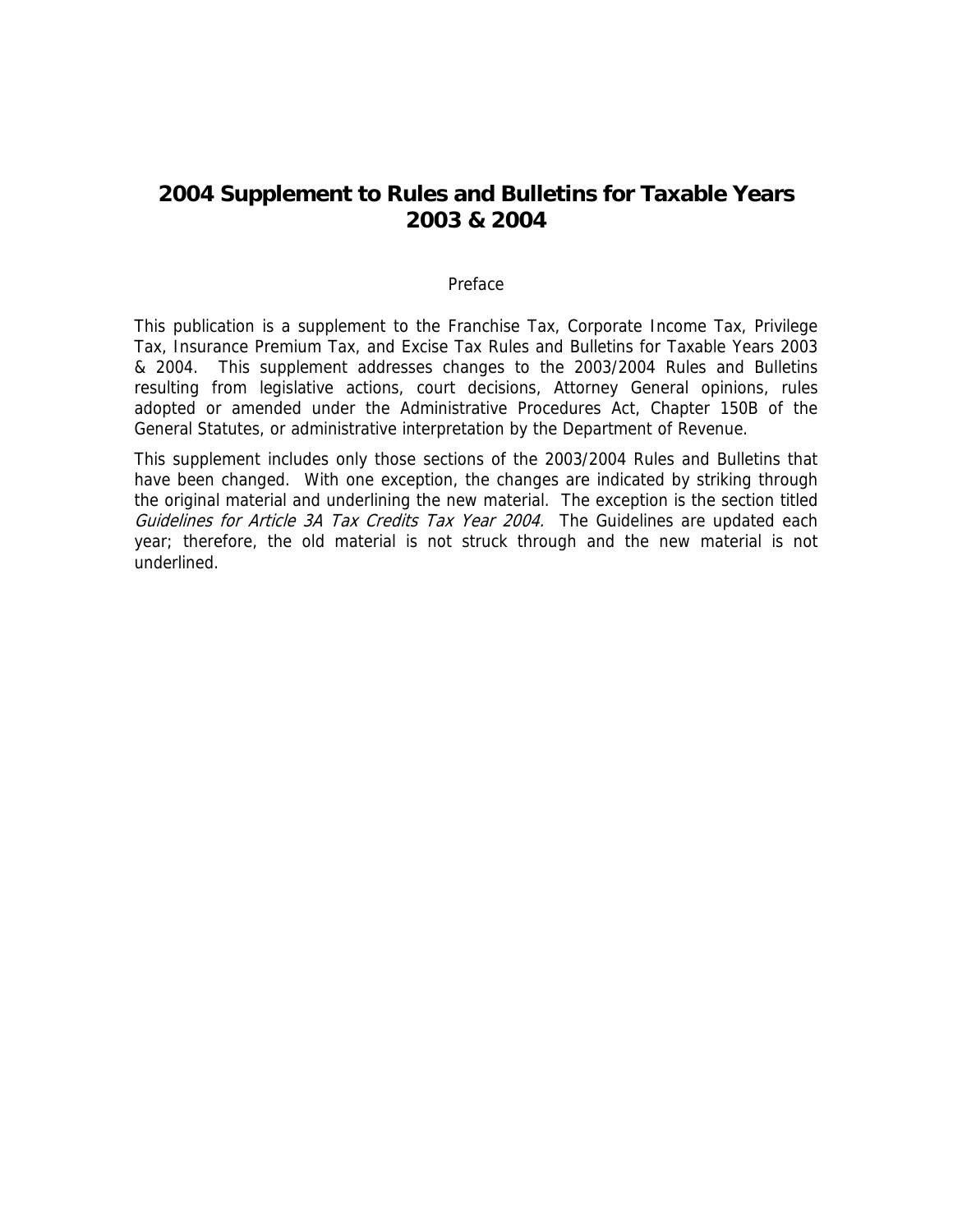# **Contents**

| $\mathbf{L}$ |    | <b>Franchise Tax</b>                                                         |  |
|--------------|----|------------------------------------------------------------------------------|--|
|              |    |                                                                              |  |
|              |    |                                                                              |  |
|              |    |                                                                              |  |
| II.          |    | <b>Corporate Income Tax</b>                                                  |  |
|              | I. |                                                                              |  |
|              |    |                                                                              |  |
|              |    | III. Tax Credits                                                             |  |
|              |    |                                                                              |  |
|              |    |                                                                              |  |
|              |    |                                                                              |  |
|              |    |                                                                              |  |
| IV.          |    | <b>Declaration of Estimated Income Tax by Corporations</b>                   |  |
|              |    | No changes                                                                   |  |
|              |    |                                                                              |  |
| V.           |    | <b>Excise Tax</b>                                                            |  |
|              |    |                                                                              |  |
|              |    |                                                                              |  |
|              |    |                                                                              |  |
|              |    | VI. Privilege Tax                                                            |  |
|              |    | D. Amusements – Certain Exhibitions, Performances and Entertainment Exempt47 |  |
|              |    | VII. Insurance Premium Tax                                                   |  |
|              |    |                                                                              |  |
|              |    |                                                                              |  |
|              |    | <b>VIII.</b> General Administration                                          |  |
|              |    |                                                                              |  |
|              |    |                                                                              |  |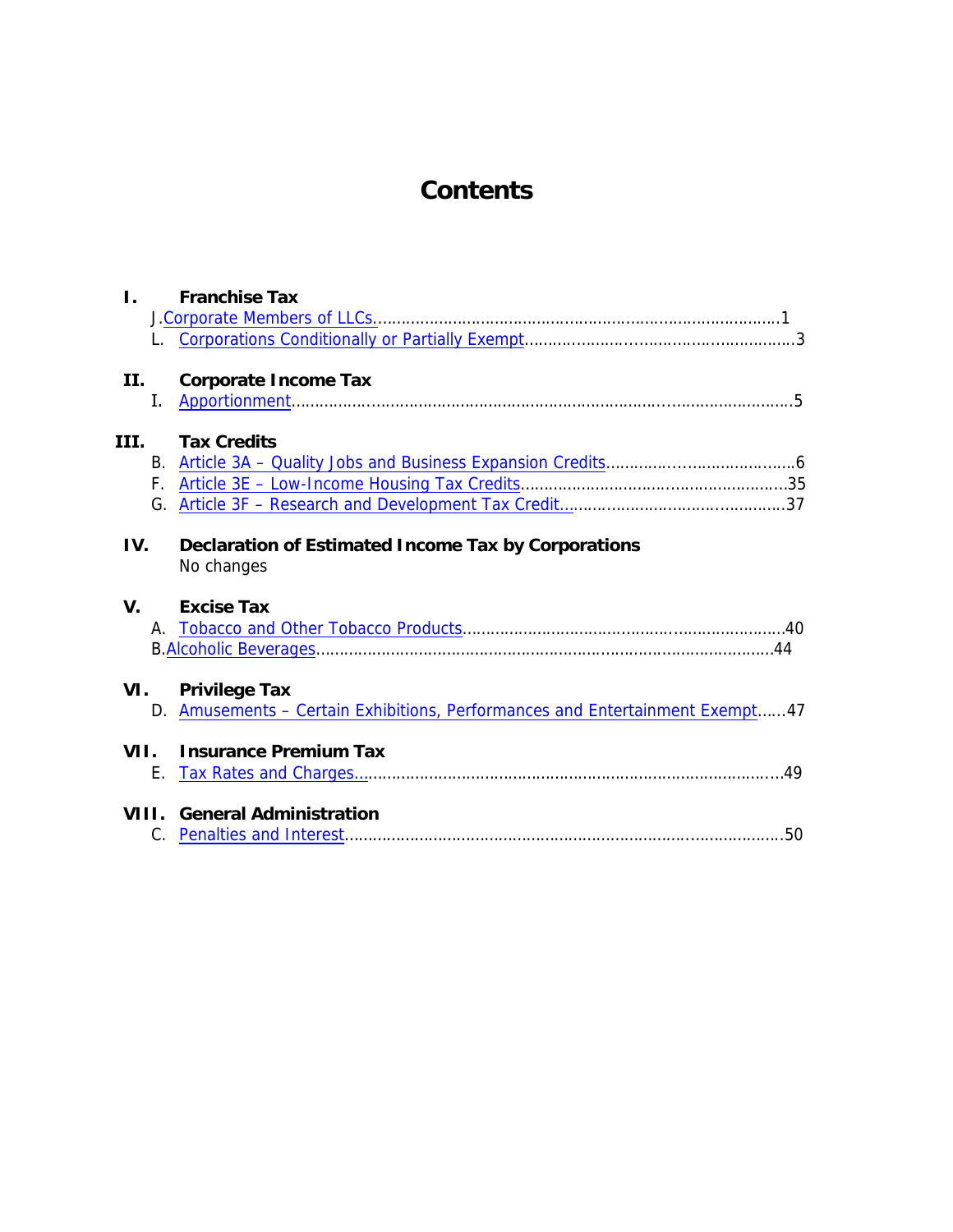#### **I. FRANCHISE TAX (Article 3)**

### <span id="page-3-0"></span>**J. Corporate Members of LLCs (G.S. 105-114.1)**

Effective January 1, 2002, a corporation that is a member of a limited liability company (LLC) and is entitled to receive at least seventy percent (70%) of the LLC's assets upon dissolution is required to include a percentage of the LLC's income, assets, liabilities, and equity in the corporation's franchise tax calculation. In that case, the corporation's investment in the LLC is not included in the calculation of the corporation's capital stock, surplus and undivided profits base.

Effective January 1, 2003, the LLC's income, assets, liabilities, or equity must be attributed to a corporation if the corporation and its relatd members together own indirectly seventy percent (70%) or more of the LLC's assets.if a corporation or affiliated group of corporations owns, directly or constructively, seventy percent (70%) or more of the capital interests in an LLC, the corporation or group of corporations must include the same percentage of the LLC's assets in its three franchise tax bases. The attribution to the three bases is equal to the same percentage of (1) the LLC's capital stock, surplus and undivided profits, (2) fifty-five (55%) of the LLC's appraised ad valorem tax value of property, and (3) the LLC's actual investment in tangible property in this State.

Exception – if the total book value of the LLC's assets never exceeds one hundred fifty thousand dollars (\$150,000) during its taxable year, no attribution is required.

Effective January 1, 2005, the ownership percentage that requires an attribution of the LLC's assets is reduced from seventy percent (70%) to fifty percent (50%).

When a partnership, trust, LLC, or other entity is placed between a corporation and an LLC, ownership of the capital interests in an LLC is determined under the constructive ownership rules for partnerships, estates, and trusts in IRC §318(a)(2)(A) and (B), modified as follows:

- The term "capital interest" is substituted for "stock" where that term appears in the referenced Code section.
- An LLC and any noncorporate entity other than a partnership, estate or trust is treated as a partnership.
- The operating rule of section 318(a)(5) applies without regard to section  $318(a)(5)(C)$ .

Example: A partnership owns one hundred percent (100%) of the capital interests of an LLC. Corporation A is a fifty percent (50%) owner of the partnership. Corporation A constructively owns fifty percent (50%) of the capital interest in the LLC.

The members of an affiliated group must determine the percentage of the LLC's assets to be included in each member's franchise tax bases. If all members of the group are doing business in North Carolina, then the percentage of the LLC's assets included by each member in its franchise tax bases is equal to the member's percentage ownership in the LLC. If some of the members of the group are not doing business in North Carolina, then the percentage of the LLC's assets owned by the group are allocated among the members that are doing business in North Carolina.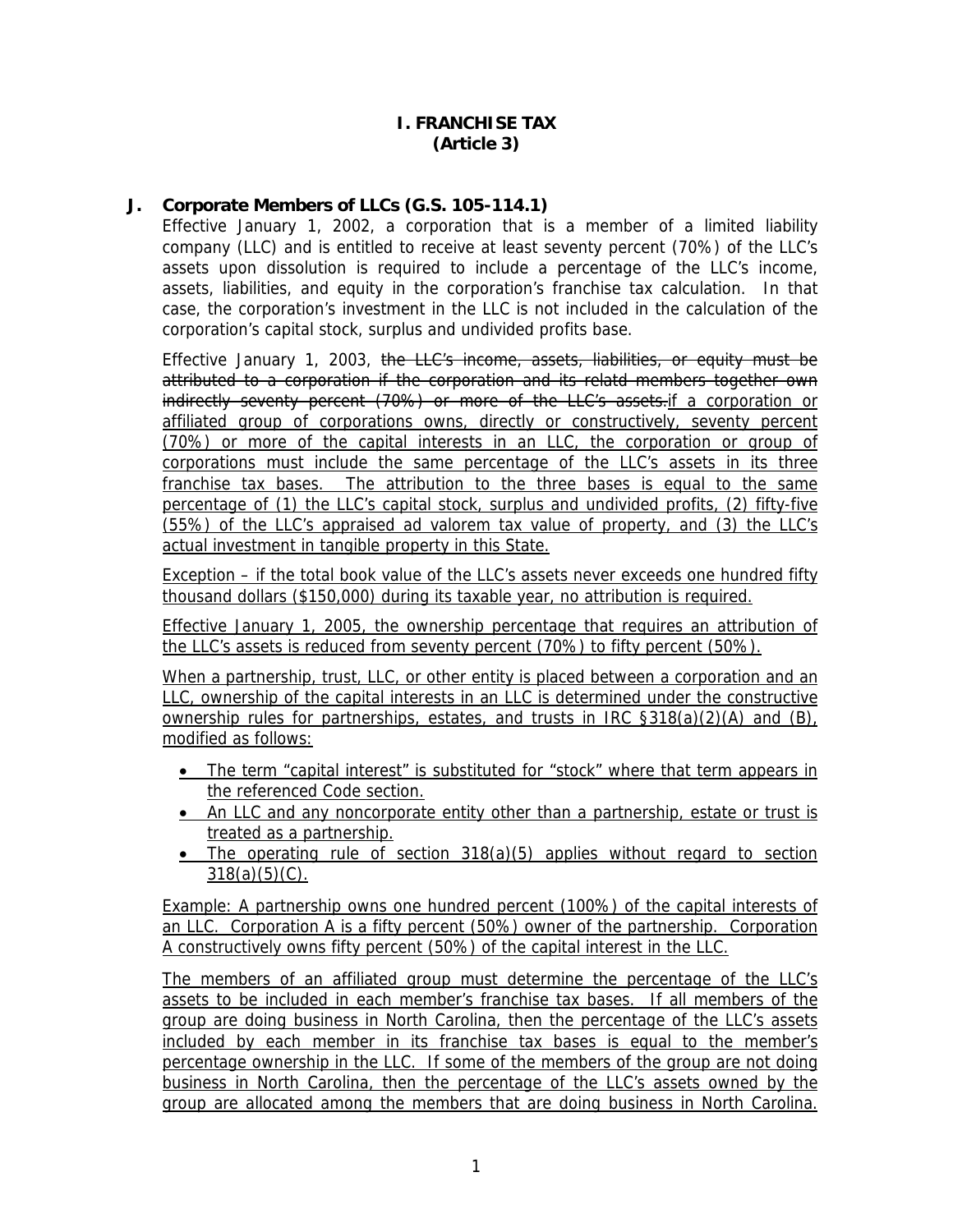The percentage attributed to each member doing business in North Carolina is determined by multiplying the percentage of the LLC owned by the entire group by a fraction. The numerator of the fraction is the percentage of the LLC owned by the member and the denominator is the total percentage of the LLC owned by all members doing business in North Carolina.

Example: An affiliated group of corporations own one hundred percent (100%) of the capital interests in an LLC. The group consists of three corporations. Corporation A is doing business in North Carolina and owns fifty percent (50%) of the LLC. Corporation B is doing business in North Carolina and owns ten percent (10%) of the LLC. Corporation C is not doing business in North Carolina and owns forty percent (40%) of the LLC. The percentage of the LLC's assets required to be included in Corporation A's and Corporation B's franchise tax bases is determined as follows:

Corporation A:  $100\%$  X 50% ÷ (50% + 10%) = 83.33%

Corporation B:  $100\%$  X  $10\% \div (50\% + 10\%) = 16.67\%$ 

A corporation that is required to include a percentage of the LLC's assets in its franchise tax bases may exclude its investment in the LLC from its computation of the capital stock base.

Shifting assets back and forth between a corporation and an LLC to avoid franchise tax is prohibited. Ownership of the capital interests in an LLC is determined as of the last day of the LLC's taxable year. The attribution of the LLC's assets and the exclusion of the corporation's investment in the LLC are made to the corporation's next following franchise tax return. However, if the corporation and LLC engage in a pattern of transferring assets between them so that each did not own the assets on the last day of its taxable year, the ownership of the capital interest in the LLC must be determined as of the last day of the corporation's taxable year.

The income, assets, liabilities, or equity of an LLC are attributed to a corporation if the corporation and its related members together own indirectly seventy percent (70%) or more of the LLC's assets. A person owns indirectly assets of an LLC if the LLC's governing law provided that seventy percent (70%) or more of its assets, after payments to creditors, must be distributed to the person upon dissolution. The LLC's assets are attributed only to the related members that are corporations. None of the LLC's assets are attributed to the related members that are not corporations. Instead, the amount that would be attributed to that member is also attributed to the corporate members.

Example: A parent corporation, its subsidiary corporation, and an individual that is a shareholder of the parent corporation form a partnership to own an LLC. The parent and subsidiary transfer assets to the LLC. The LLC's governing law provides that upon dissolution, the assets of the LLC will be distributed as follows:

| -Parent Corporation     | ∕ס∩ר<br>ZU 70 |
|-------------------------|---------------|
| -Subsidiary Corporation | 150,<br>4970  |
| <del>—Individual</del>  | つにの           |

Because the parent corporation and its related members own directly 100% of the LLC's assets, 100% of the LLC's income, assets, liabilities, and equity must be attributed to the related members that are corporation. The attribution percentage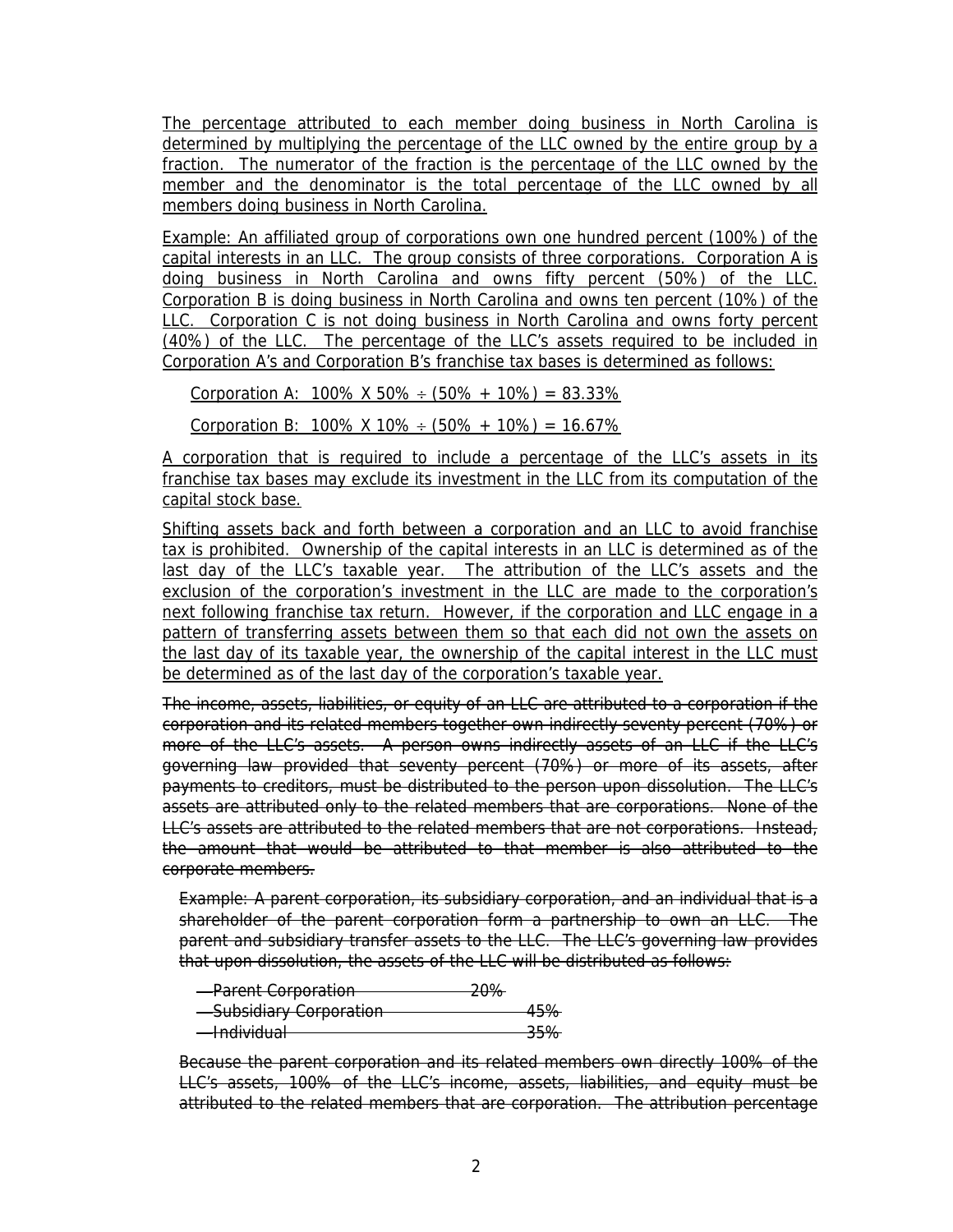<span id="page-5-0"></span>is as follows:

| <del>- Parent Corporation</del> | 31% (its 20% interest/65% total interest of |
|---------------------------------|---------------------------------------------|
|                                 |                                             |
|                                 | all corporate members)                      |
| -Subsidiary Corporation         | 69% (its 45% interest/65% total interest of |
|                                 |                                             |
|                                 | all corporate members).                     |

Any taxpayer who, because of fraud with intent to evade tax, underpays the tax under this Article (G.S. Article 3) is guilty of a Class H felony in accordance with G.S. 105- 236(7). For additional information on the filing requirements for members of LLCs, see Item 5, Subsection M "Corporations Conditionally or Partially Exempt" in this section.

#### **L. Corporations Conditionally or Partially Exempt (G.S. 105-122 & 125) 5. Limited Liability Company (LLC)**

The "North Carolina Limited Liability Company Act" (Chapter 57C of the North Carolina General Statutes) permits the organization and operation of limited liability companies (LLC). A LLC is a business entity that combines the S corporation characteristic of limited liability with the flow-through features of a partnership. Limited liability companies are not subject to the franchise tax.

Each corporate member of an LLC doing business in North Carolina has nexus in North Carolina, however, not every corporate member is required to file North Carolina corporate income and franchise tax returns. The determining factors are the LLC's entity classification and each corporate member's other activities in this State.

If an LLC is treated as a partnership for federal income tax purposes, each corporate member is required to file a corporate income and franchise tax return even if there are no other activities in the State since the LLC's income, assets, and activities flow through to the members of the LLC. The treatment of a corporate member of an LLC that is treated as a partnership is identical to the treatment of a corporation that is a partner in a partnership.

If the LLC is treated as a corporation for federal tax purposes and each corporate member's only connection to North Carolina is its ownership interest in the LLC, the corporate member(s) is not required to file a North Carolina corporate income and franchise tax return even though the corporate member(s) has nexus in North Carolina as a result of its membership in the LLC. The corporate member(s) is not required to file in this circumstance because the LLC reports its North Carolina income at the entity level and the apportionment attributes of the LLC do not flow through to the corporate member(s) as is the case when the LLC is disregarded or is treated as a partnership.

If the LLC is treated as a corporation for federal tax purposes and each corporate member has activities in this State, in addition to its ownership interest in the LLC, that make the corporate member subject to the franchise tax, the corporate member(s) is required to file a corporate income and franchise tax return.

Effective for taxes due January 1, 2002, through December 31, 2002, a corporation that is a member of an LLC and is entitled to receive at least seventy percent (70%) of the LLC's assets upon dissolution<sub>7</sub> must include the LLC's assets in the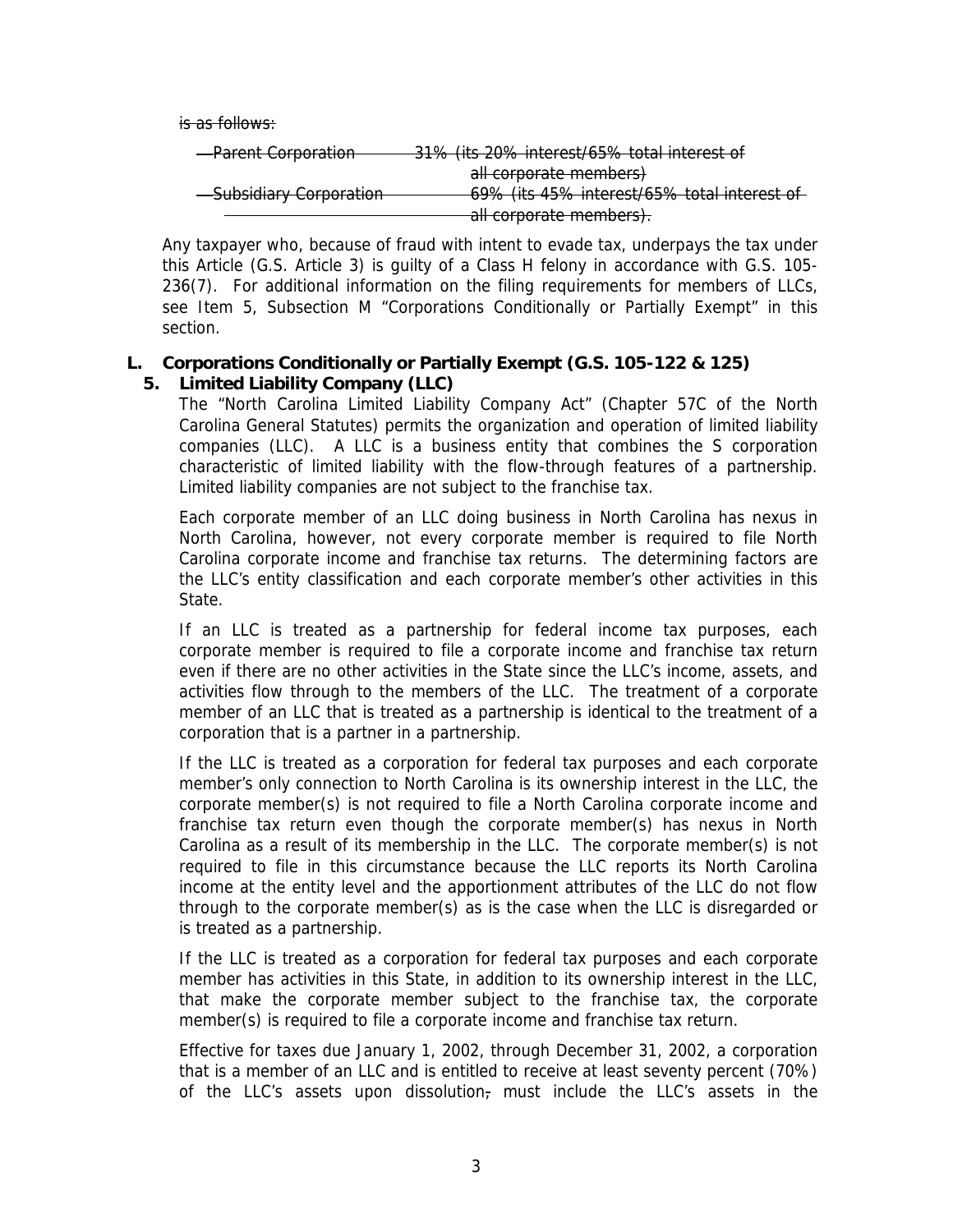corporation's investment in tangible property franchise tax base. The member corporation's investment in the LLC is excludible from the computation of the corporation's capital stock, surplus and undivided profits base. (G.S. 105-114(c)).

Effective for any taxes due on or after January 1, 2003, the income, assets, liabilities, or equity of an LLC are attributed to a corporation or affiliated group of corporations if the corporation or affiliated group of corporations owns, directly or constructively,and its related members together own indirectly seventy percent (70%) or more of the LLC's assets. A person owns indirectly assets of an LLC if the LLC's governing law provided that seventy percent (70%) or more of its assets, after payments to creditors, must be distributed to the person upon dissolution. The LLC's assets are attributed to the related members that are corporations. None of the LLC's assets are attributed to the related members that are not corporations. Instead, the amount that would be attributed to that member is also attributed to the corporate members. (G.S. 105-114.1)Constructive ownership can exist when a partnership, trust, LLC, or other entity is placed between a corporation and an LLC. In such situations, ownership of the capital interests in an LLC is determined under the constructive ownership rules for partnerships, estates, and trusts in IRC §318(a)(2)(A) and (B), modified as follows:

- The term "capital interest" is substituted for "stock" where that term appears in the referenced Code section.
- An LLC and any noncorporate entity other than a partnership, estate, or trust is treated as a partnership.
- The operating rule of section 318(a)(5) applies without regard to section  $318(a)(5)(C)$ .

Effective January 1, 2005, the ownership percentage that requires an attribution of the LLC's assets is reduced from seventy percent (70%) to fifty percent (50%).

An example of the attribution calculation is included in  $H$ em 15, Subsection  $G$ -J "Capital Stock, Surplus and Undivided Profits BaseCorporate Members of LLCs" in this section. The member corporation's actual investment in the LLC is excludible from the member corporation's computation of its capital stock, surplus and undivided profits base.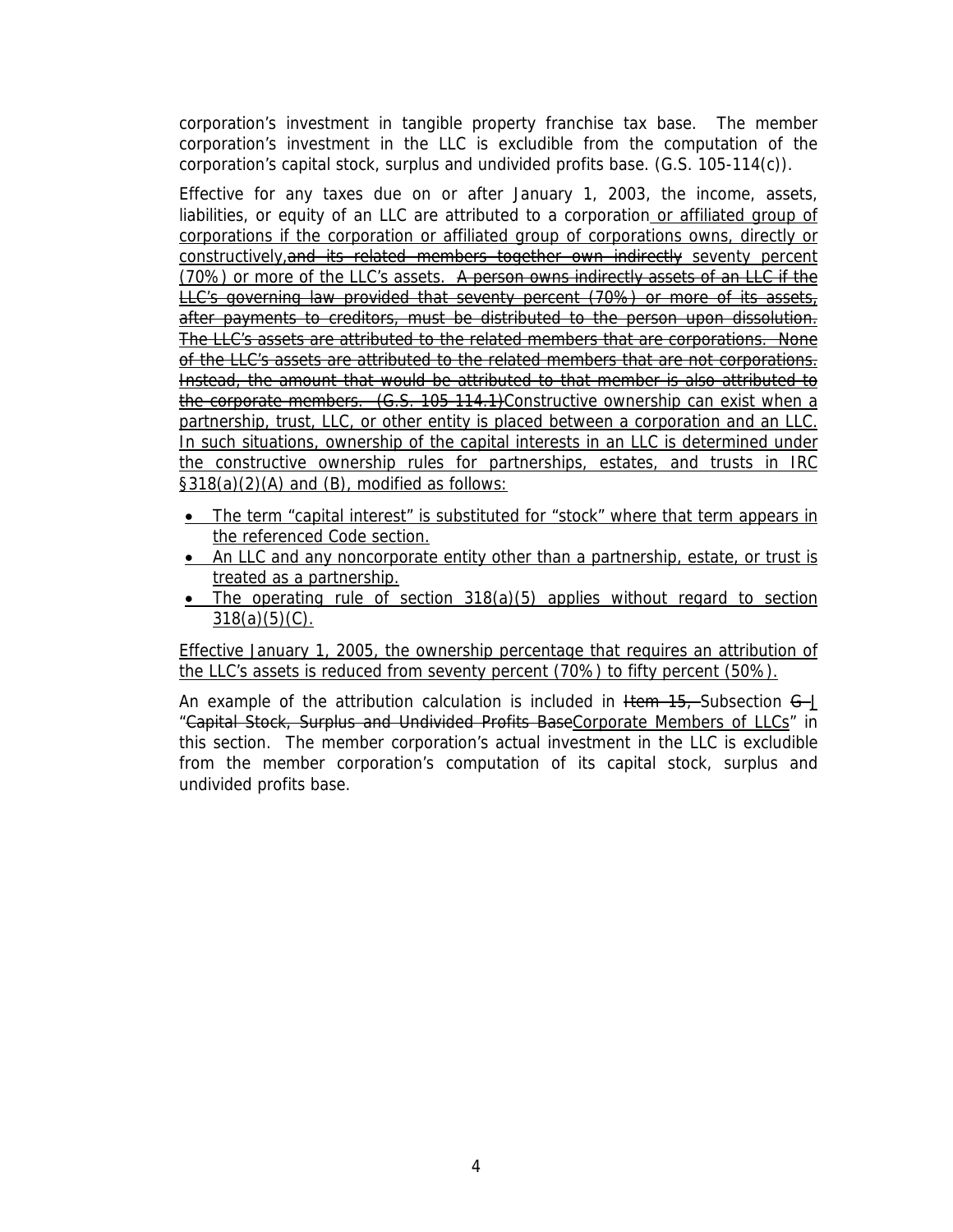### **II. CORPORATE INCOME TAX (Article 4)**

## <span id="page-7-0"></span>**I. Apportionment Factors (G.S. 105-130.4)**

- **2. Public Utilities, Excluded Corporations and Air or Water Transportation Corporations Apportionment Factors (G.S. 105-130.4)** 
	- **e. Excluded Corporations, including Construction Contractors, and Other Public Utilities**

All apportionable income of an excluded corporation and all other public utilities must be apportioned by multiplying apportionable income by the sales factor as defined in G.S. 105-130.4. "Excluded corporation" means any company engaged in business as a building or construction contractor, a securities dealer, loan company or company which receives more than fifty percent (50%) of its ordinary gross income from intangible property. A building or construction contractor is a business so classified in the Standard Industrial Classification Manual North American Industry Classification System (NAICS) published by the Federal Office of Management and Budget.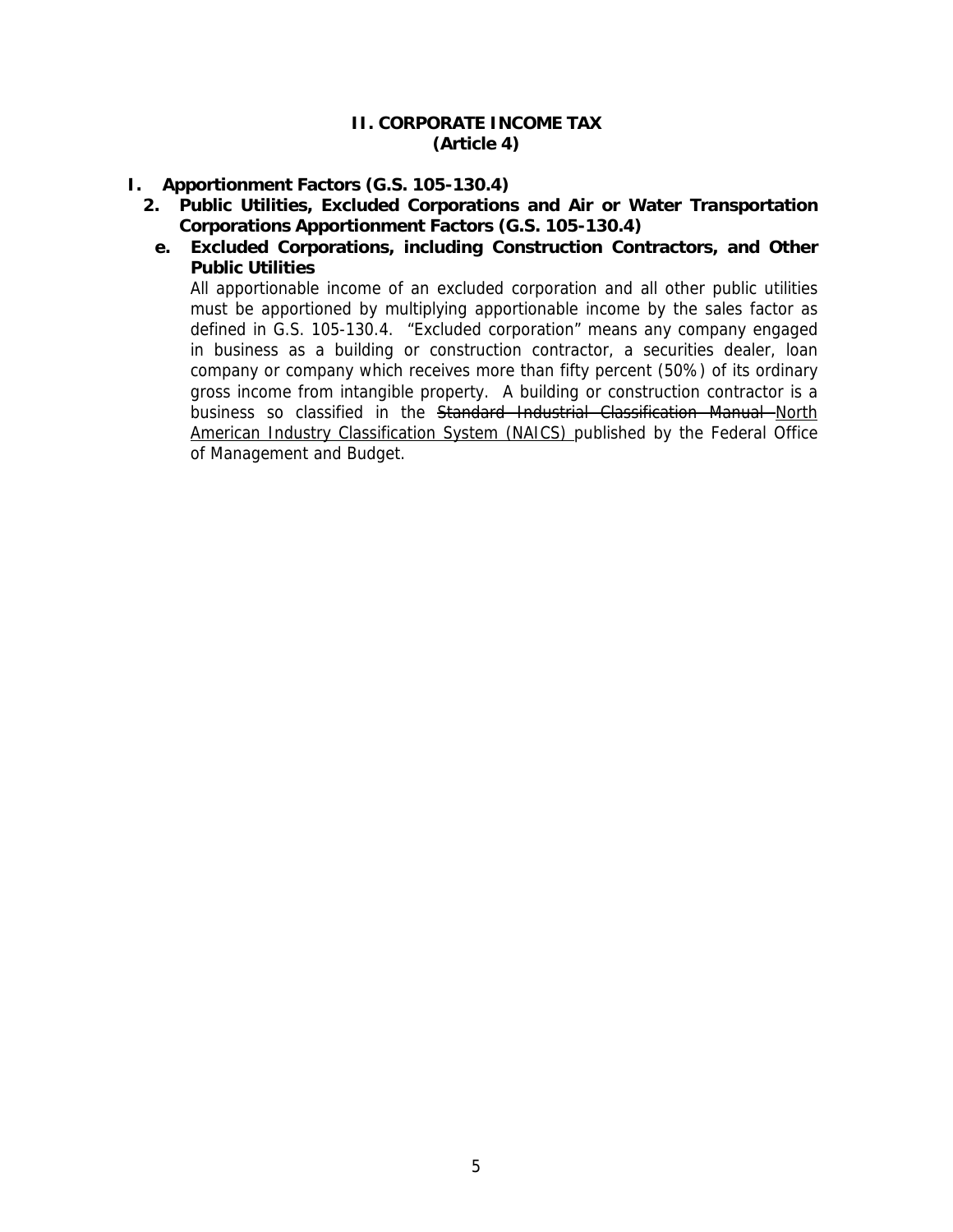## **Guidelines for Article 3A Tax Credits Tax Year 2004**

## <span id="page-8-0"></span>**B. Quality Jobs and Business Expansion Credits (Article 3A of Chapter 105)**

### **1. General Information**

#### **a. Purpose**

This section sets out guidelines for the tax credits in Article 3A of Chapter 105 of the General Statutes, also known as the William S. Lee Quality Jobs and Business Expansion Act. The section applies to tax years beginning on or after January 1, 2004. Article 3A has been amended each year since its enactment. This section does not attempt to review the law in effect prior to January 1, 2004.

These guidelines are published by the Department on its website at www.dor.state.nc.us and are updated periodically as issues arise that require clarification. The first publication applied to tax years beginning on or after January 1, 2001 and before January 1, 2002. The second publication of the document applied to tax years beginning on or after January 1, 2002 and before January 1, 2003. The third publication of the document applied to tax years beginning on or after January 1, 2003 and before January 1, 2004. The updated guidelines may be accessed through the "Business" portal of the DOR web page.

#### **b. Overview**

The Article 3A tax credits are designed to attract certain types of new businesses to North Carolina and to foster expansions of certain types of businesses in North Carolina. The credits are based on a system that divides the State into five enterprise tiers, with tier one being the most economically distressed and tier five being the least economically distressed. Eligibility requirements are easier to meet and credits are increased for business expansion occurring in the lower tiers. Each county is assigned a tier designation by the Secretary of Commerce on or before December 31st of each year. Generally, a designation applies only to the calendar year following the designation. A tier one or tier two area, however, may not be redesignated as a higher-numbered enterprise tier area until it has been in its designated enterprise tier area for at least two consecutive years. The Department of Commerce publishes a list of the counties and their respective tier designations.

Within each tier, there may be designated development zones. These designations recognize defined areas of economic need within a tier. For purposes of the wage standard requirement, the credit for investing in machinery and equipment, and the credit for worker training, a development zone is considered an enterprise tier one area. Additionally, credits for creating jobs are increased by \$4,000 per job for jobs located within a development zone. Upon the request of a taxpayer or a local government, the Secretary of Commerce will determine whether an area is in a development zone. The determination is based on various economic factors. If an area is designated as a development zone, the designation is effective for 24 months following the date of the designation. The Department of Commerce publishes annually a list of all development zones with a description of their boundaries.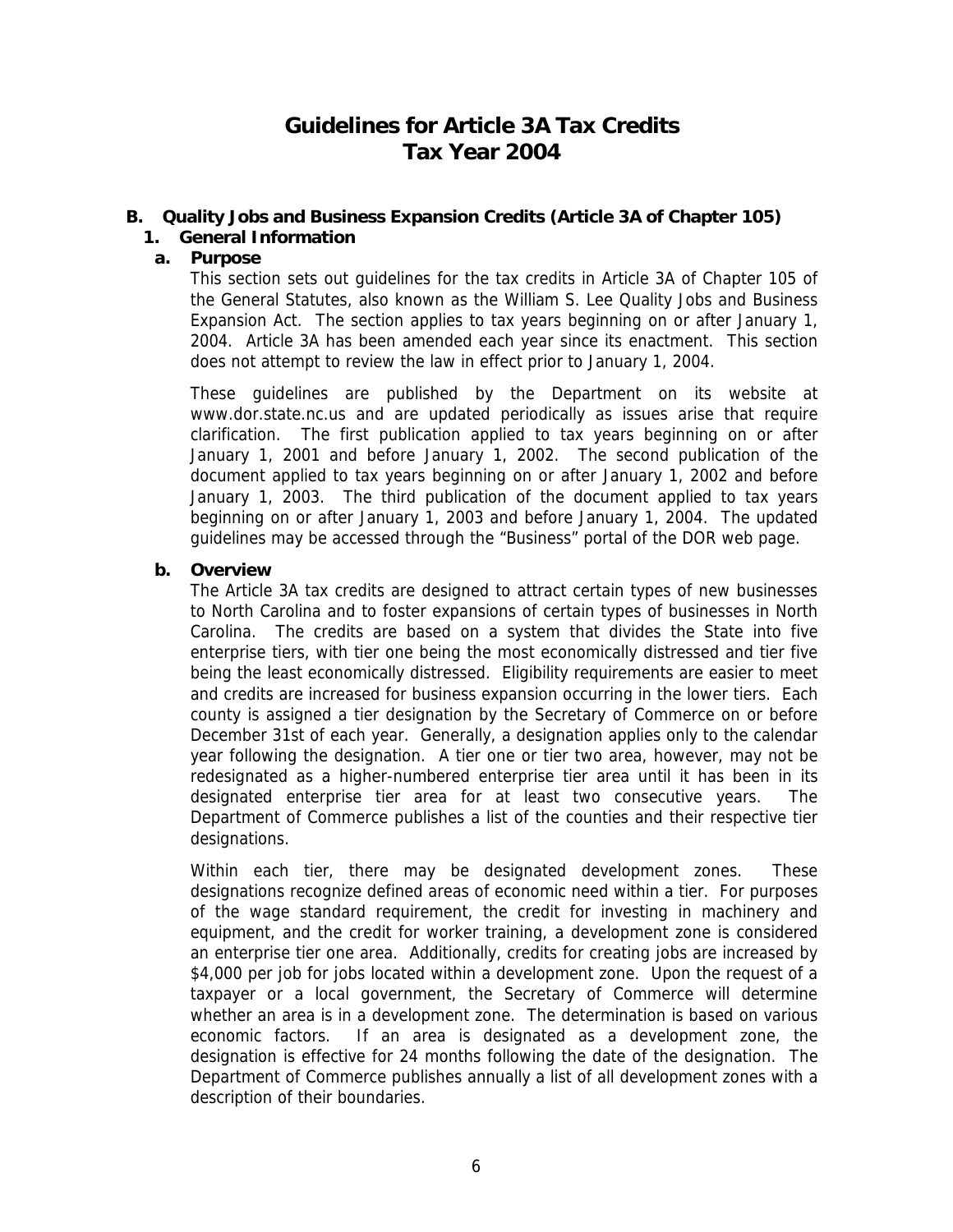A parcel of property that is partially in a development zone is considered to be entirely within the development zone if all of the following conditions are met:

- At least fifty percent of the parcel is located within the development zone.
- The parcel was in existence and under common ownership prior to the most recent federal decennial census.
- The parcel is a portion of land made up of one or more tracts or tax parcels of land that is surrounded by a continuous perimeter boundary.

#### **c. Credits Available**

For tax years beginning on or after January 1, 2004, credits are available for:

- Creating jobs
- Investing in machinery and equipment
- Technology commercialization
- Research and development
- Worker training
- Investing in central office or aircraft facility property
- Development zone projects
- Substantial investment in other property

#### **d. Substantiation (G.S. 105-129.7)**

To claim a credit, the taxpayer must provide any information considered necessary by the Secretary of Revenue to determine and verify the amount of the credit to which the taxpayer is entitled. The burden of proving eligibility for the credit and the amount of the credit rests upon the taxpayer. The taxpayer must submit a portion of the qualifying information with the tax return. That information is reported on the Department of Revenue NC-478 form series. The taxpayer must maintain additional documentation needed to substantiate the credit and make it available for inspection by the Secretary of Revenue.

#### **2. General Eligibility Requirements (G.S. 105-129.4)**

The taxpayer must satisfy all general eligibility requirements in order to qualify for any of the credits listed in Section III, except the credit for development zone projects. If a taxpayer is uncertain about its eligibility for a credit, the taxpayer may request specific advice in writing from the Secretary of Revenue.

The general eligibility requirements are listed below, followed by a description of each specific requirement:

- Be an eligible business type
- Meet the wage standard specified for the credit
- Provide health insurance for employees as specified for the credit
- Have a good environmental record
- Have a good Occupational Safety and Health Act (OSHA) record
- Have no overdue tax debts

#### **a. Eligible Business Types**

#### **(1) Types**

Article 3A allows tax credits only to certain types of businesses. Under the Article, the taxpayer must meet one of the following descriptions to be eligible for a credit. For definitions of the business types described below, see G.S.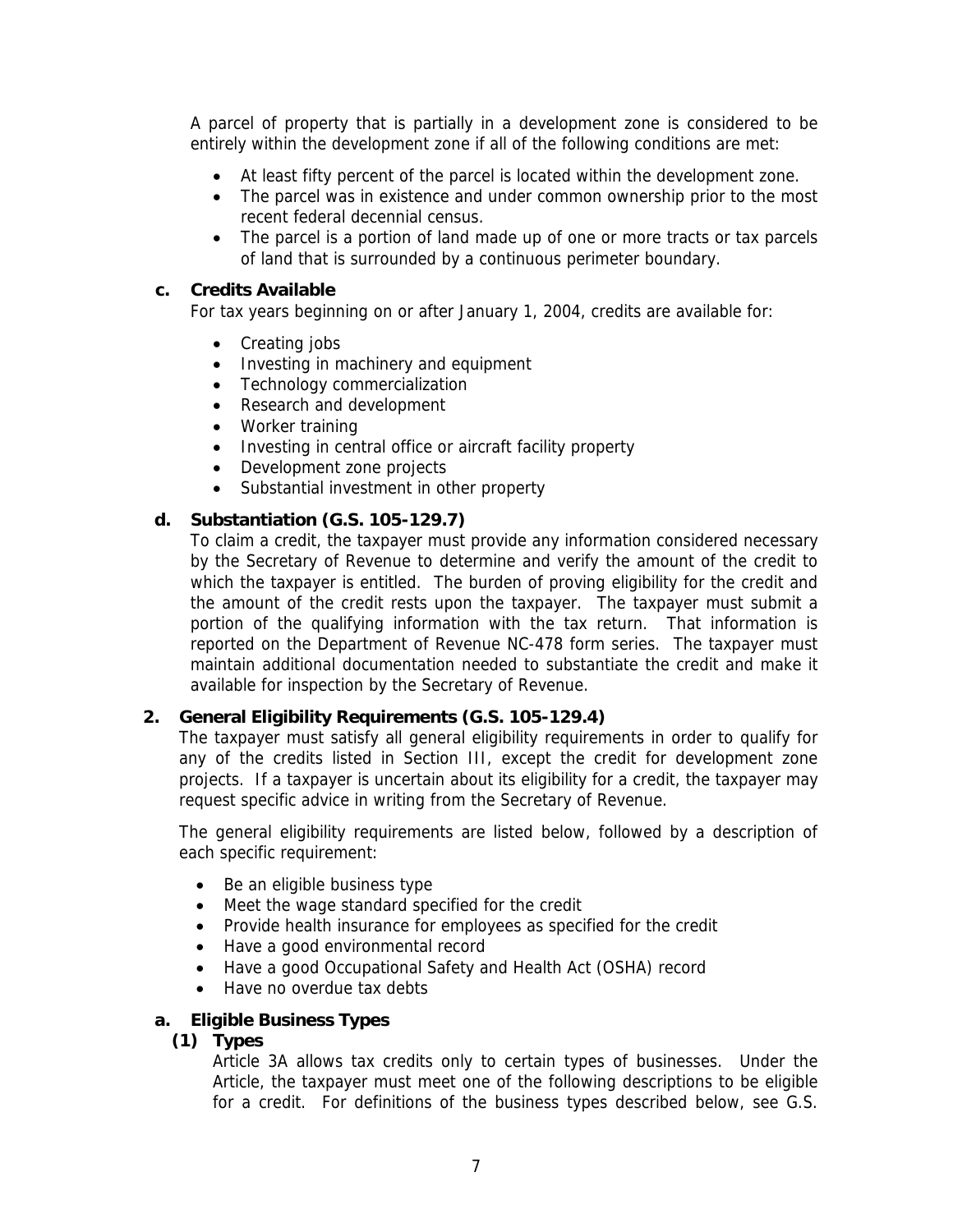105-129.2.

#### **(a) Central Office or Aircraft Facility**

The taxpayer operates a central office or aircraft facility that creates at least 40 new jobs and the jobs, investment, and activity with respect to which a credit is claimed are used in that office or facility. Generally, 40 new jobs are created if the taxpayer hires at least 40 additional full-time employees to fill new positions at the office within 12 months after the taxpayer first uses the property as a central office or aircraft facility. If a taxpayer uses temporary space, however, for the central office or aircraft facility functions during completion of the central office or aircraft facility property, the jobs must be created during the period starting 24 months before and ending 12 months after the completion of the property.

### **(b) Air Courier Services or Data Processing**

The primary business of the taxpayer is one of the following and the jobs, investment, and activity with respect to which a credit is claimed are used in that business:

- Air courier services
- Data processing

### **(c) Manufacturing, Warehousing, or Wholesale Trade**

The primary business of the taxpayer is one of the following and the jobs, investment, and activity with respect to which a credit is claimed are used in any of the listed businesses:

- Manufacturing
- Warehousing
- Wholesale trade

#### **(d) Computer Services or Electronic Mail Order House**

The primary business of the taxpayer or the primary activity of an establishment of the taxpayer is one of the following and the jobs, investment, and activity with respect to which a credit is claimed are used in that business:

- Computer services
- An electronic mail order house that creates at least 250 new jobs and is located in an enterprise tier one, tier two, or tier three area.

#### **(e) Customer Service Center**

The taxpayer operates a customer service center and meets all of the following conditions:

- The taxpayer's primary business is a telecommunications or financial services company as defined by NAICS.
- The primary activity of an establishment of the taxpayer is a customer service center located in an enterprise tier one, tier two, or tier three area.
- The jobs, investment, and activity with respect to which a credit is claimed are used in the operation of the customer service center.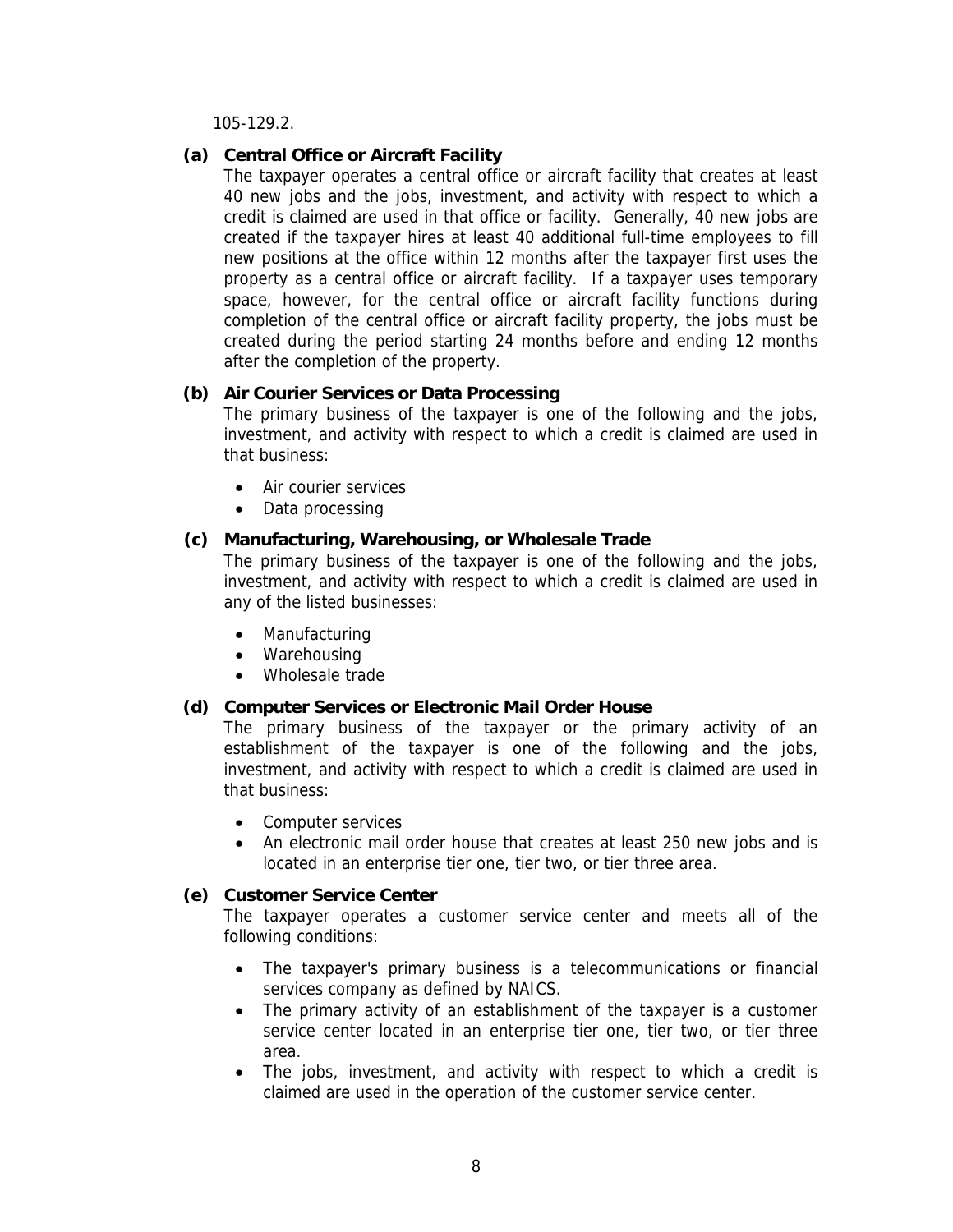### **(f) Warehousing at Establishment**

The primary activity of an establishment of the taxpayer is warehousing and the taxpayer meets both of the following conditions:

- The warehousing establishment is located in an enterprise tier one, tier two, or tier three area and serves 25 or more establishments of the taxpayer in at least five different counties in one or more states.
- The jobs, investment, and activity with respect to which a credit is claimed are used in the warehousing establishment.

#### **(g) Research and Development**

For the purpose of determining eligibility under this subsection for the credit for research and development in G.S. 105-129.10, the following special rules apply:

- If the primary activity of an establishment of the taxpayer in this State is computer services, the taxpayer's qualified research expenditures in this State are considered to be computer services.
- For all other taxpayers, the taxpayer's qualified research expenditures in this State are considered to be used in the primary business of the taxpayer.

#### **(2) Determining Primary Business**

For most of the eligible business types, the law specifies that the taxpayer's primary business must be a designated business. To claim a credit as a taxpayer that provides air courier services or data processing services, for example, the provision of these services must be the primary business of the taxpayer and not just the taxpayer's primary activity at one establishment. Similarly, to claim a credit as a customer service center, the taxpayer's primary business must be telecommunications or financial services.

The determination of whether an activity of a company is its primary business is based on the principal product or group of products the taxpayer produces or distributes or the principal services the taxpayer provides. The principal product or service is determined based on the NAICS guidelines for determining industry classification. The activities at all the taxpayer's establishments are considered in determining the taxpayer's primary business.

#### **(3) Determining Primary Activity at an Establishment**

For a few of the eligible business types, the law only requires the taxpayer's primary activity at an establishment to be a designated business. The eligible business types for providing computer services, operating an electronic mail order house, and engaging in warehousing, for example, set requirements for the taxpayer's primary business activity at an establishment but not the taxpayer's primary business taken overall. The credit for a customer service center sets requirements for the taxpayer's primary business activity at an establishment and sets a different requirement for the taxpayer's primary business.

The determination of whether an activity at an establishment is the primary business activity is based on the proper classification of the establishment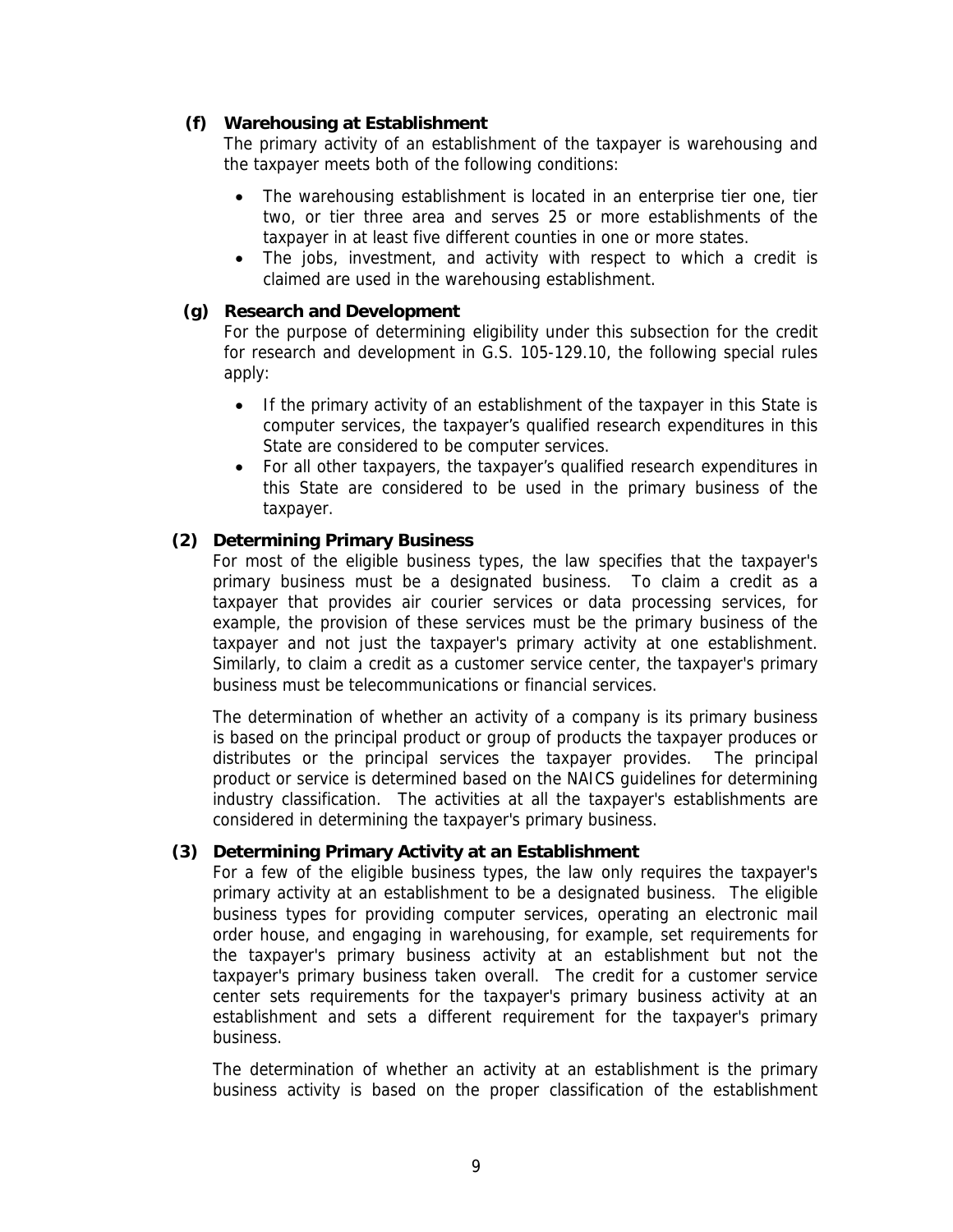under the NAICS Code. If more than one activity is conducted at the same establishment, the primary activity of the establishment is determined based on the NAICS guidelines for determining industry classification.

#### **(4) Determining What Jobs, Investment, and Activity Qualify for Credits**

All the eligible business types require jobs, investment, and activity to be used in a specified aspect of the taxpayer's business. To satisfy this requirement, that aspect must be the primary activity of the taxpayer at the establishment where the credits are claimed.

For some eligible business types, the jobs, investment, and activity that qualify for the credit must be used in the taxpayer's primary business. For these eligible business types, the taxpayer's primary business must be one of the eligible business types and, if the taxpayer has more than one business establishment, the primary activity at the taxpayer's establishment where the credits are claimed must be the same as the taxpayer's primary business. When these conditions are met, the jobs, investment, and activity at the establishment are considered to be part of the taxpayer's primary business and to satisfy the requirement of being used in that business. The eligible business types for air courier services, data processing, manufacturing, warehousing, wholesale trade, computer services, and electronic mail order house fall into this category. The last five of these also fall into other categories due to alternative ways to qualify for the credits.

Some eligible business types have different requirements for primary business and primary business activity at an establishment. For these eligible business types, the taxpayer's primary business must be the specified type of business, the taxpayer must have more than one business establishment, the taxpayer's primary activity at the establishment where the credits are claimed must be the specified type of activity, and the taxpayer's primary business and the primary business activity at the establishment must be different. When these conditions are met, the jobs, investment, and activity at the establishment are considered to be part of the taxpayer's primary business activity at the establishment and to satisfy the requirement of being used in that specified business activity. The eligible business types for manufacturing, warehousing, wholesale trade, computer services, electronic mail order house, and customer service center fall into this category. The first five of these also fall into other categories due to alternative ways to qualify for the credits.

Some eligible business types set no requirements on the taxpayer's primary business and, instead, set requirements only on the primary business activity at an establishment. For these credits, the primary business activity at the establishment where the credits are claimed must be the specified type of activity. This activity may also be the taxpayer's primary business, but it does not matter if the primary business activity at the establishment and the taxpayer's primary business are the same or are different. If they are different, however, the taxpayer must have more than one establishment. At the establishment, if the primary business activity is the specified type of activity, then the jobs, investment, and activity at the establishment are considered to be part of the primary business activity and to satisfy the requirement of being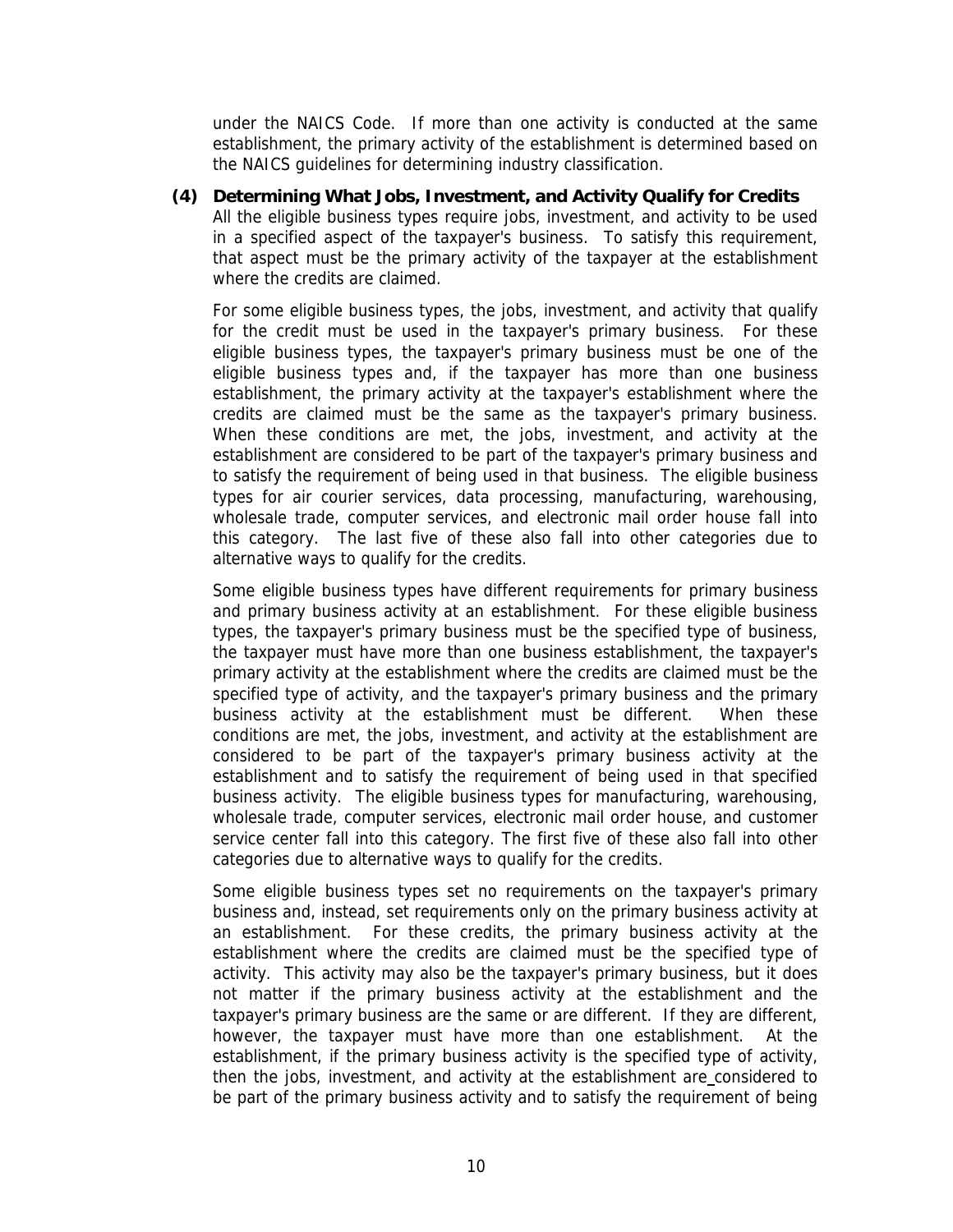used in that primary business activity. The eligible business types for computer services, electronic mail order house, and warehousing at an establishment fall into this category. The eligible business types for computer services and electronic mail order house also fall into another category due to alternative ways to qualify for the credits.

Two eligible business types set requirements for a business function of the taxpayer rather than for primary business or primary business activity at an establishment. These two eligible business types are for a central office or an aircraft facility. For these eligible business types, the jobs, investment, and activity must be used in the central office function or the aircraft facility function. In most cases, the establishment where the central office or the aircraft facility is located will have a NAICS Code reflecting a central office or aircraft facility, but a central office or aircraft facility can be located in a building that includes various functions.

In summary, except for the eligible business types for a central office or an aircraft facility, the determination of whether jobs, investment, and activity qualify turns on the primary business activity at an establishment plus, for some eligible business types, the primary business of the taxpayer. When these conditions are met, all the jobs, investment, and activity at the establishment are considered to be used in the qualifying business, even though they may be part of a support function at the establishment.

The following examples illustrate when jobs, investment, and activity satisfy the requirement of being used in a business:

> ABC Manufacturing Company

ABC's primary business is manufacturing. In the 2004 tax year, ABC constructs and begins operating a North Carolina manufacturing facility. The new jobs, investment, and activity at the North Carolina manufacturing facility are eligible for credits, subject to the other requirements of Article 3A. This is because ABC's primary business of manufacturing is an eligible business type and its primary business activity at the North Carolina facility is the same as its primary business. The jobs, investment, and activity at the North Carolina establishment therefore satisfy the requirement of being used in the manufacturing business.

> EFG Manufacturing Company

EFG's primary business is manufacturing. All of EFG's manufacturing plants are located outside North Carolina. In the 2004 tax year, EFG constructs and begins operating a North Carolina warehouse facility. The new jobs, investment, and activity at the North Carolina warehouse facility are eligible for credits, subject to the other requirements of the Act. This is because EFG's primary business is manufacturing, and the jobs, investment, and activity are used in the warehousing business.

> XYZ Manufacturing Company

XYZ's primary business is manufacturing. XYZ has one manufacturing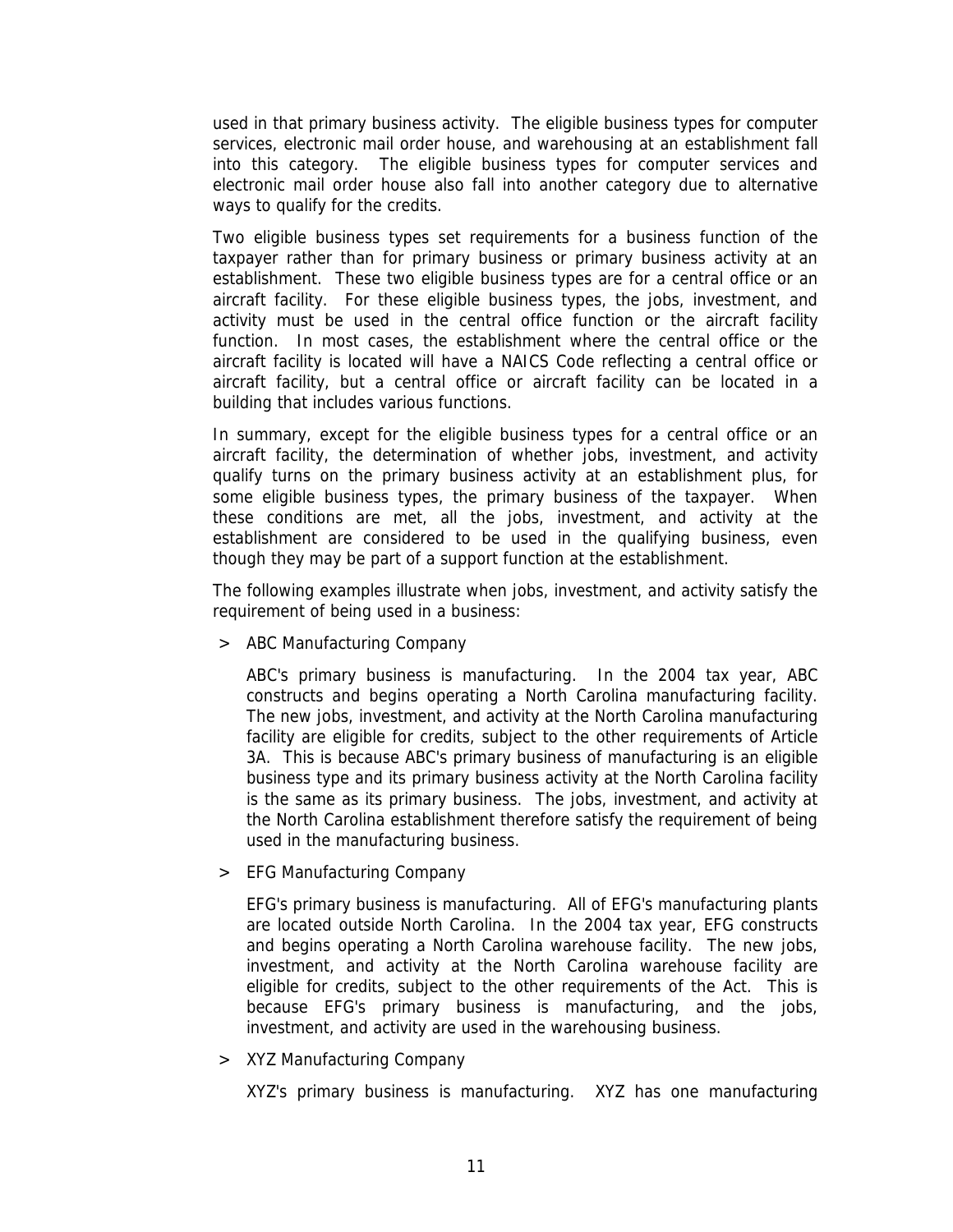plant located in the State. XYZ has previously qualified for credits for new jobs, investment, and activity used in the manufacturing business. During the 2004 tax year, XYZ purchases a facility in North Carolina that conducts marketing, customer service, and product repairs. Additionally, a retail outlet is on site at the newly purchased facility. The new jobs investment, and activity at the newly purchased facility are not eligible for credits. This is because the primary business activity at the facility is not manufacturing, wholesale trade, or warehousing.

#### **b. Wage Standard (G.S. 105-129.4(b))**

#### **(1) Wage Standard Test**

The taxpayer must satisfy a wage standard test with respect to each potential credit except the worker training credit and the credit for substantial investment in other property. The test is performed by comparing the applicable wage standard for the taxpayer to the wage standard for the relevant county. The county wage standard is obtained from the Department of Commerce. If the taxpayer's tax year is other than a calendar year, the taxpayer must use the wage standard for the calendar year in which the taxpayer's tax year begins. The taxpayer's wage standard must equal or exceed 110% of the county wage standard. The wage standard test does not apply to any credit in a tier one or tier two area or in a development zone.

The wage standard test that applies depends on the credit, as explained below.

#### **(a) Credit for Creating Jobs**

The test is a two-part test. The first part requires the combined average weekly wage of the jobs for which the credit is claimed to meet the wage standard. The second part requires the combined average weekly wage of all jobs at the location with respect to which a credit is claimed to meet the wage standard. The average wage for both parts of the test is determined for the tax year in which the activity that qualifies for the credit occurs, even if the taxpayer's tax year is not a calendar year. For part-time employees, a fulltime equivalency factor must be used. However, all part-time jobs for which the taxpayer provides health insurance, as described in G.S. 105-129.4(b2), are considered to meet the wage standard, regardless of the actual wages for the job. If there are potential credits at more than one location, both tests must be applied separately at each location. No credits are allowed with respect to jobs at a location unless both tests are met.

The following example demonstrates the calculation of the wage standard test when new jobs are created during the year at multiple locations. Assume that the taxpayer meets all the other eligibility requirements in Article 3A.

Taxpayer creates 75 new jobs at a tier four location during the year and 50 new jobs at a tier five location. The combined average weekly wage of the 75 jobs created at the tier four location meets the wage standard and the combined average weekly wage of the 50 jobs created at the tier five location meets the wage standard. The jobs at both locations therefore meet the first part of the test.

The combined average weekly wage of all the jobs at the tier four location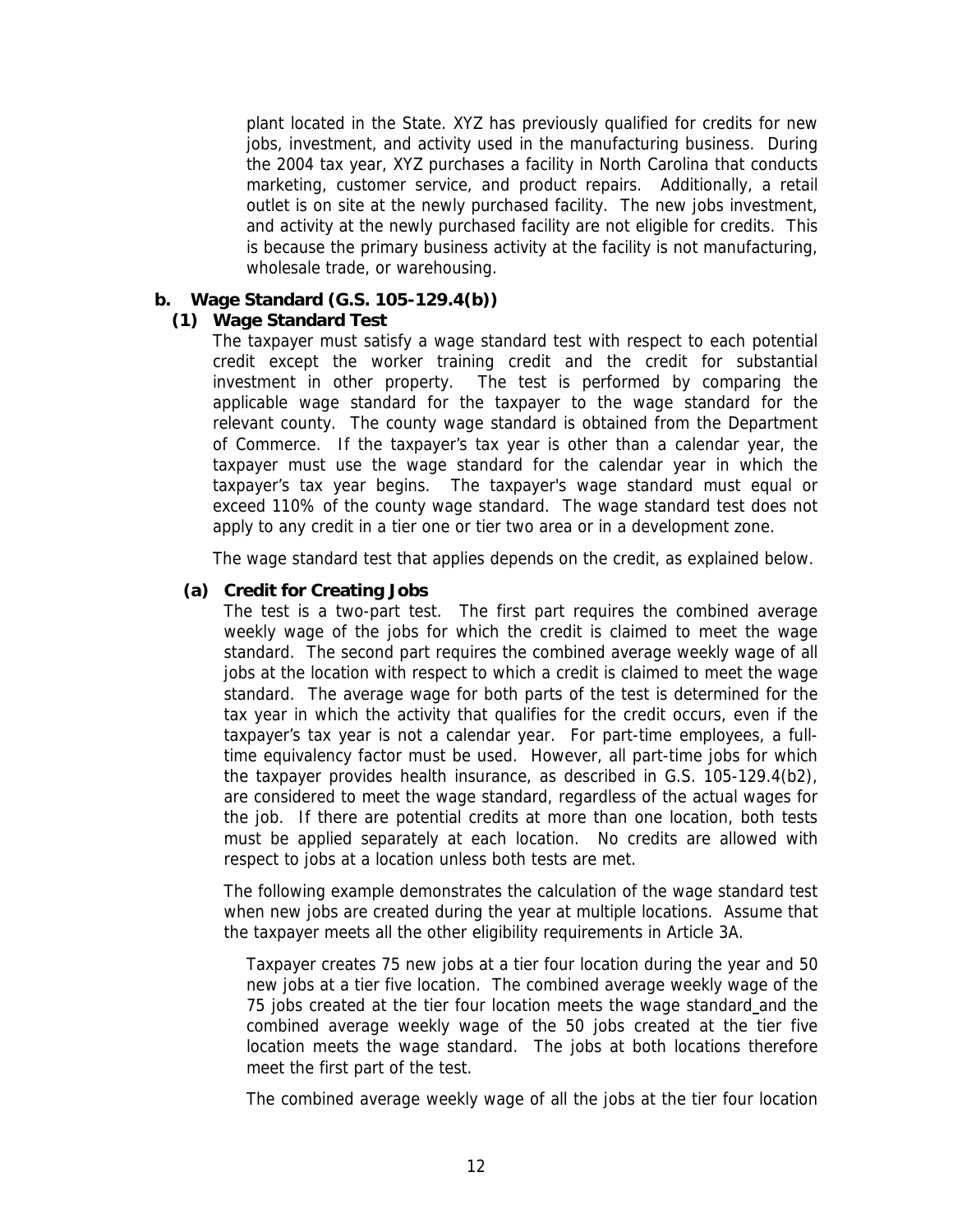meets the wage standard. However, the combined average weekly wage of all the jobs at the tier five location does not meet the wage standard. Consequently, the taxpayer is eligible to claim a credit for the 75 jobs created at the tier four location, but not the 50 jobs created at the tier five location. This is because the jobs at the tier four location meet the second part of the test and the jobs at the tier five location do not.

#### **(b) Credit for Worker Training**

The credit for worker training is not subject to a wage standard test.

#### **(c) Credit for Substantial Investment in Other Property**

The credit for substantial investment in other property is not subject to a wage standard test.

#### **(d) All Other Credits**

Only the second part of the wage standard test for the jobs credit and the worker training credit apply to the other credits. The other credits are the credit for investing in machinery and equipment, the credit for research and development and the credit for investing in real property for a central office or an aircraft facility. The taxpayer is eligible for these credits if the combined average weekly wage of all jobs at the location with respect to which the credit is claimed meets the wage standard. The average wages of the jobs at the location are determined for the tax year in which the activity that qualifies for the credit occurs, even if the taxpayer's tax year is not a calendar year. For part-time employees, a full-time equivalency factor must be used.

#### **(2) Wage Standard Calculations**

- (a) One of the wage tests is to determine if the average wage of all jobs at a business location meets the wage standard. To make that determination, complete the following steps:
	- (i) For each month in the tax year, identify the number of employees for the location who were included on line 1 of the Employer's Quarterly Tax and Wage Report (NCUI 101) as filed with the Employment Security Commission.
	- (ii) Add the number of employees identified in  $(a)(i)$  above for each month and divide that amount by 12.
	- (iii) Divide the total wages include on line 2 of Form NCUI 101 for each month for this location for the tax year by the number calculated in  $(a)(ii)$  above.
	- (iv) Divide the amount calculated in  $(a)(iii)$  above by 52.
	- (v) Compare the amount calculated in  $(a)/(iv)$  above to the applicable wage standard for the county where the jobs were located.
- (b) The other wage test is to determine if the average wage of jobs for which a potential credit may be claimed meets the wage standard. To make that determination, complete the following steps:
	- (i) For each employee, divide the number of hours worked, not including overtime, by 2080. Hours worked included all regular hours for which the employee received pay including vacation and sick time.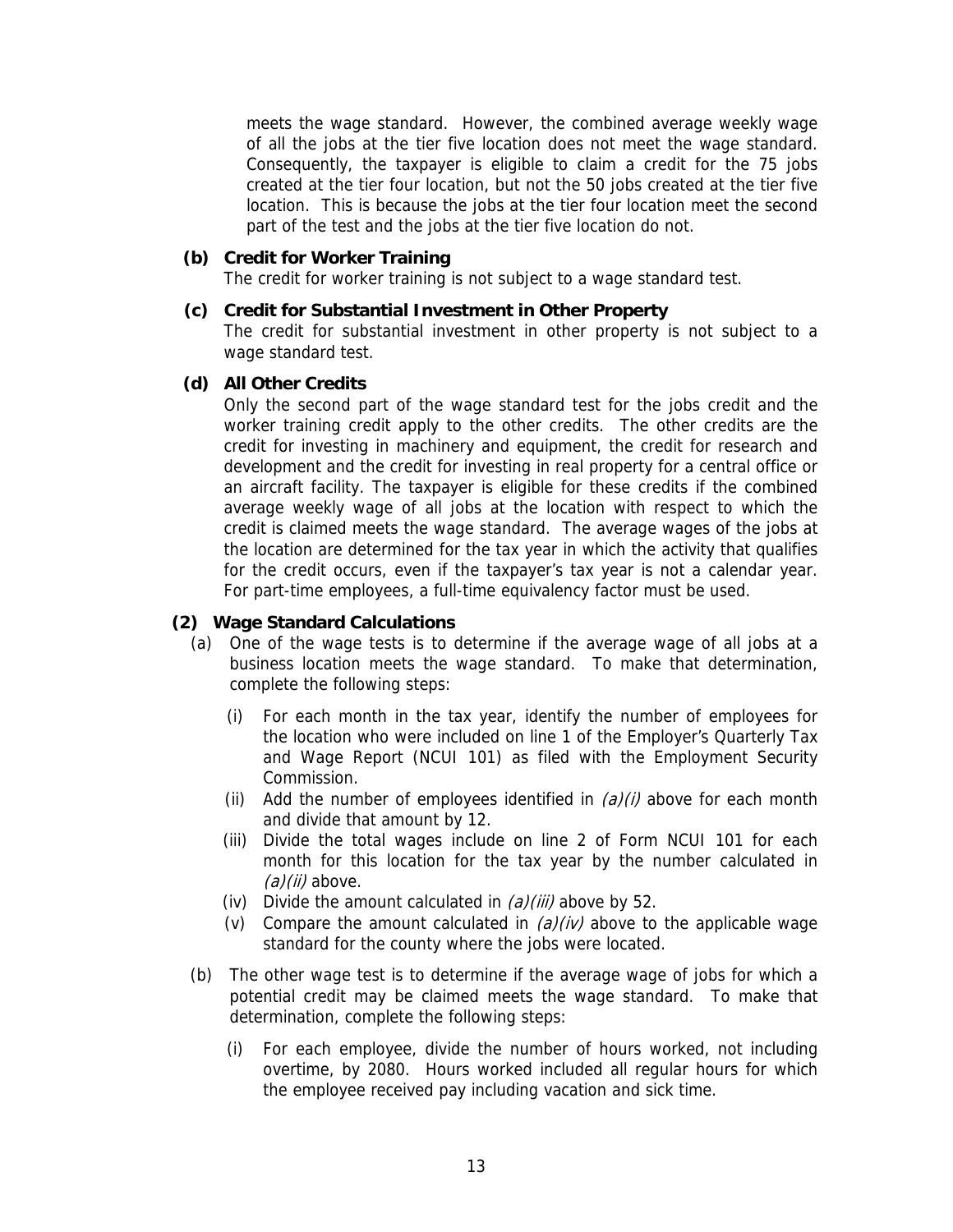- (ii) Divide each employee's total wages for the tax year by the amount calculated in  $(b)(i)$  above.
- (iii) Divide each amount calculated in  $(b)/(ii)$  above by 52.
- (iv) Sum the amounts calculated in  $(b)/(iii)$  for each employee and divide by the number of employees**.**
- (v) Compare the amount calculated in  $(b)/(iv)$  above to the applicable wage standard for the county where the jobs were located.

The above calculations are to be used if the taxpayer is in business at the location with respect to which credits are claimed for its entire tax year. If the taxpayer is in business at the location for only a portion of the year, the calculations must be adjusted accordingly. For example, Company X is an existing North Carolina taxpayer that files on a calendar year basis. On April 1, 2004, it expands its operations by opening a new manufacturing plant in North Carolina. Subsection 3 below shows how Company X would determine if the average wage of all jobs at the new location meets the wage standard. Subsection 4 below shows how Company X would determine if the average wage of jobs at the new location for which a potential credit may be claimed meets the wage standard.

- (c) To determine if jobs at the Company X New Location meet the wage standard in the 2004 tax year, complete the following steps:
	- (i) For the months April through December, identify the number of employees for the location who were included on Line 1 of the Employer's Quarterly Tax and Wage Report (NCUI 101) as filed with the Employment Security Commission.
	- (ii) Add the number of employees identified in  $(c)/(i)$  for each month and divide that amount by 9.
	- (iii) Divide the total wages included on Line 2 of form NCUI 101 for this location for April through December by the number calculated in  $(c)(ii)$ .
	- (iv) Divide the amount calculated in  $(c)(iii)$  by 39.
	- (v) Compare the amount calculated in  $(c)(iv)$  to the applicable wage standard for the county where the jobs are located.
- (d) To determine if jobs at the Company X New Location for which a potential credit may be claimed meet the wage standard in the 2004 tax year, complete the following steps:
	- (i) For each employee, divide the number of hours worked, not including overtime, by 1,560 (2,080 times .75). Hours worked includes all regular hours for which the employee received pay including vacation and sick time.
	- (ii) Divide each employee's total wages for the months April through December by the amount calculated in  $(d)(i)$ .
	- (iii) Divide each amount calculated in  $(d)(ii)$  by 39.
	- (iv) Sum the amounts calculated in  $(d)(iii)$  for each employee and divide by the number of employees.
	- (v) Compare the amount calculated in  $(d)(iv)$  to the applicable wage standard for the count where the jobs are located.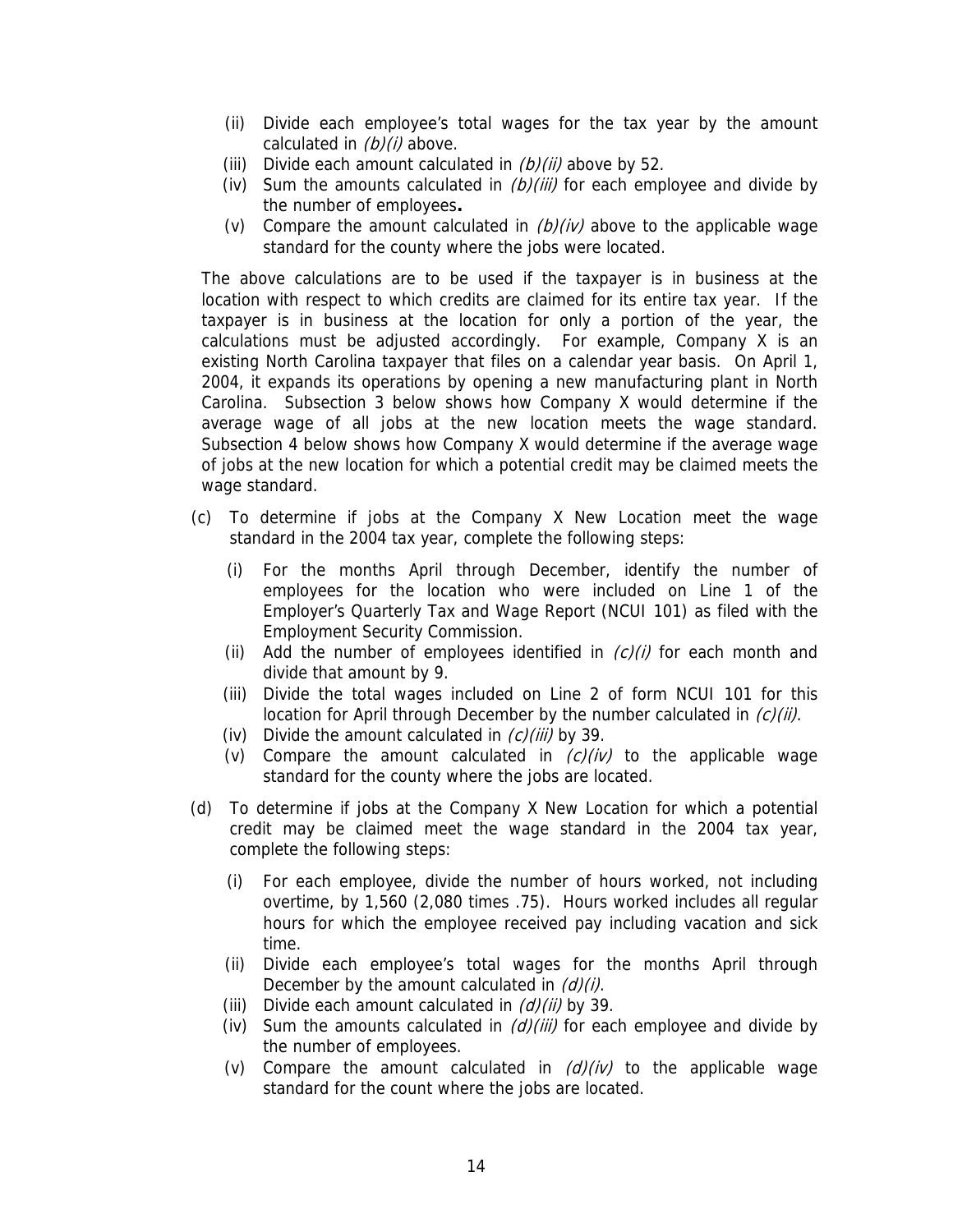#### **c. Health Insurance (G.S. 105-129.4(b2))**

Article 3A makes the provision of health insurance a condition for qualifying for the credits. The reason for this is to ensure that the credits are allowed only for quality jobs.

A taxpayer provides health insurance if it pays at least 50% of the premiums for health care coverage that equals or exceeds the minimum provisions of the basic health care plan of coverage recommended by the Small Employer Carrier Committee pursuant to G.S. 58-50-125. The specific health insurance requirements for each credit are described below.

#### **(1) Credit for Creating Jobs and Credit for Worker Training**

A taxpayer is eligible for a credit for creating jobs or for worker training if the taxpayer provides health insurance for the jobs for which a credit is claimed. The insurance must be provided at the time the jobs are created or the workers are trained and must be maintained in each year the taxpayer claims an installment or a carryforward of the credit. To ensure that a taxpayer satisfies this requirement, the taxpayer must provide with the tax return a certification that the taxpayer provides health insurance for the affected jobs. This applies to the return on which the taxpayer qualifies for the credit, a return claiming an installment of the credit, and a return claiming a carryforward of the credit.

#### **(2) All Other Credits**

The health insurance requirement for the jobs credit and the worker training credit differs from the requirement for all the other credits. The other credits are the credit for investing in machinery and equipment, the credit for research and development, the credit for investing in real property for a central office or an aircraft facility, and the credit for substantial investment in other property. The taxpayer is eligible for these credits if the taxpayer provides health insurance for all of the full-time positions at the location with respect to which a credit is claimed. The insurance must be provided at the time of the activity that qualifies for the credit and must be maintained. The taxpayer must provide with the tax return a certification that the taxpayer provides health insurance for all the full-time positions at the location. This applies to the return on which a taxpayer qualifies for the credit and a return claiming an installment or carryforward of the credit.

#### **d. Environmental Impact (G.S. 105-129.4(b3))**

Article 3A requires recipients of credits to have good environmental records. The environmental requirements are the same for all credits. A taxpayer is eligible for a credit only if the taxpayer certifies that, at the time the taxpayer first claims the credit, the taxpayer has no pending administrative, civil, or criminal enforcement action based on alleged significant violations of any program implemented by an agency of the Department of Environment and Natural Resources, and has had no final determination of responsibility for any significant administrative, civil, or criminal violation of any program implemented by an agency of the Department of Environment and Natural Resources within the last five years. A significant violation is a violation or an alleged violation that does not satisfy any of the conditions of G.S. 143-215.6B(d).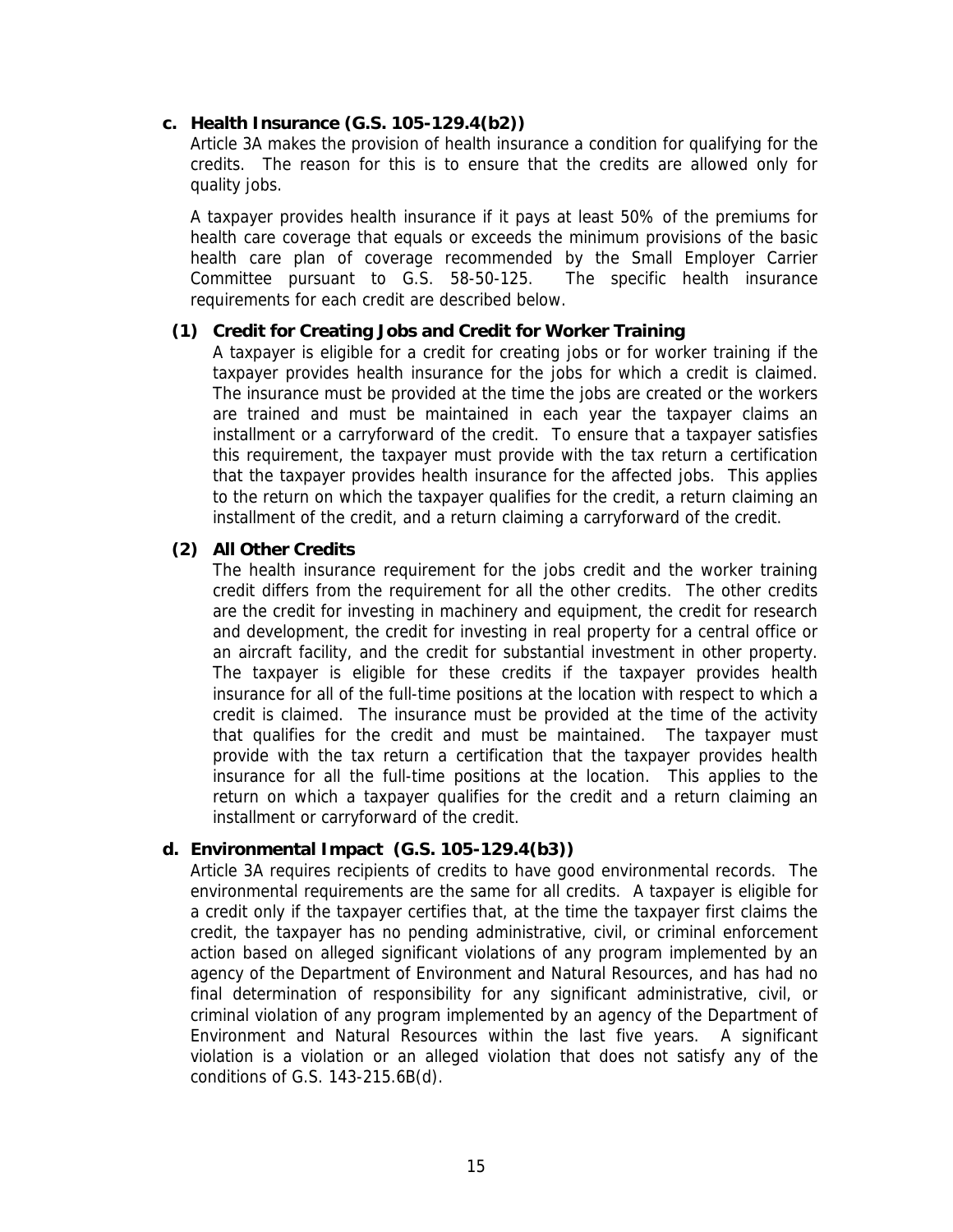The Department of Revenue receives notification from the Department of Environment and Natural Resources annually of every person that currently has any of these pending actions and every person that has had any of these final determinations within the last five years. The Department of Revenue uses this information when reviewing eligibility for the credits.

The time the taxpayer first claims a credit is the date the taxpayer first files a tax return concerning the credit. The first tax return concerning the credit is the tax return for the year in which the taxpayer engaged in the qualifying activity.

## **e. Occupational Safety and Health Programs (OSHA) (G.S. 105-129.4(b4))**

Article 3A requires recipients of credits to have good occupational safety and health (OSHA) records. The OSHA requirements are the same for all credits. A taxpayer is eligible for a credit only if the taxpayer certifies that, at the business location with respect to which the credit is claimed, the taxpayer has had no citations under the Occupational Safety and Health Act that have become a final order within the past three years for willful serious violations or for failing to abate serious violations. The certification must be made at the time the taxpayer first claims the credit. A "serious violation" is defined in G.S. 95-127.

The Department of Revenue receives notification from the Department of Labor annually of all employers with citations that have become final orders within the past three years. The Department of Revenue uses this information when reviewing eligibility for the credits.

The time the taxpayer first claims a credit is the date the taxpayer first files a tax return concerning the credit. The first tax return concerning the credit is the tax return for the year in which the taxpayer engaged in the qualifying activity.

#### **f. Large Investment Enhancements (G.S. 105-129.4(b1))**

A taxpayer who is otherwise eligible for a tax credit under this Article becomes eligible for the large investment enhancements provided for credits under this Article if the Secretary of Commerce makes a written determination that the taxpayer is expected to purchase or lease, and place in service in connection with the eligible business within a two-year period, at least one hundred fifty million dollars (\$150,000,000) worth of one or more of the following: real property, machinery and equipment, or central office or aircraft facility property. In the case of an interstate air courier that has or is constructing a hub in this State and in the case of an eligible major industry, this investment may be placed in service in connection with the eligible business within a seven-year period. To be an eligible major industry, the taxpayer must be primarily engaged in one of the industries defined in G.S. 105-164.14(j)(3), and be certified by the Secretary of Commerce as planning to invest at least one hundred million dollars (\$100,000,000) of private funds to construct a facility in this State to engage in one or more of those industries.

#### **g. No Overdue Tax**

A taxpayer is ineligible for an Article 3A tax credit if the taxpayer has an overdue tax debt at the time the taxpayer claims a credit or an installment or carryforward of a credit. An overdue tax debt is defined in G.S. 105-243.1(a)(1) as "[a]ny part of a tax debit that remains unpaid 90 days or more after the notice of final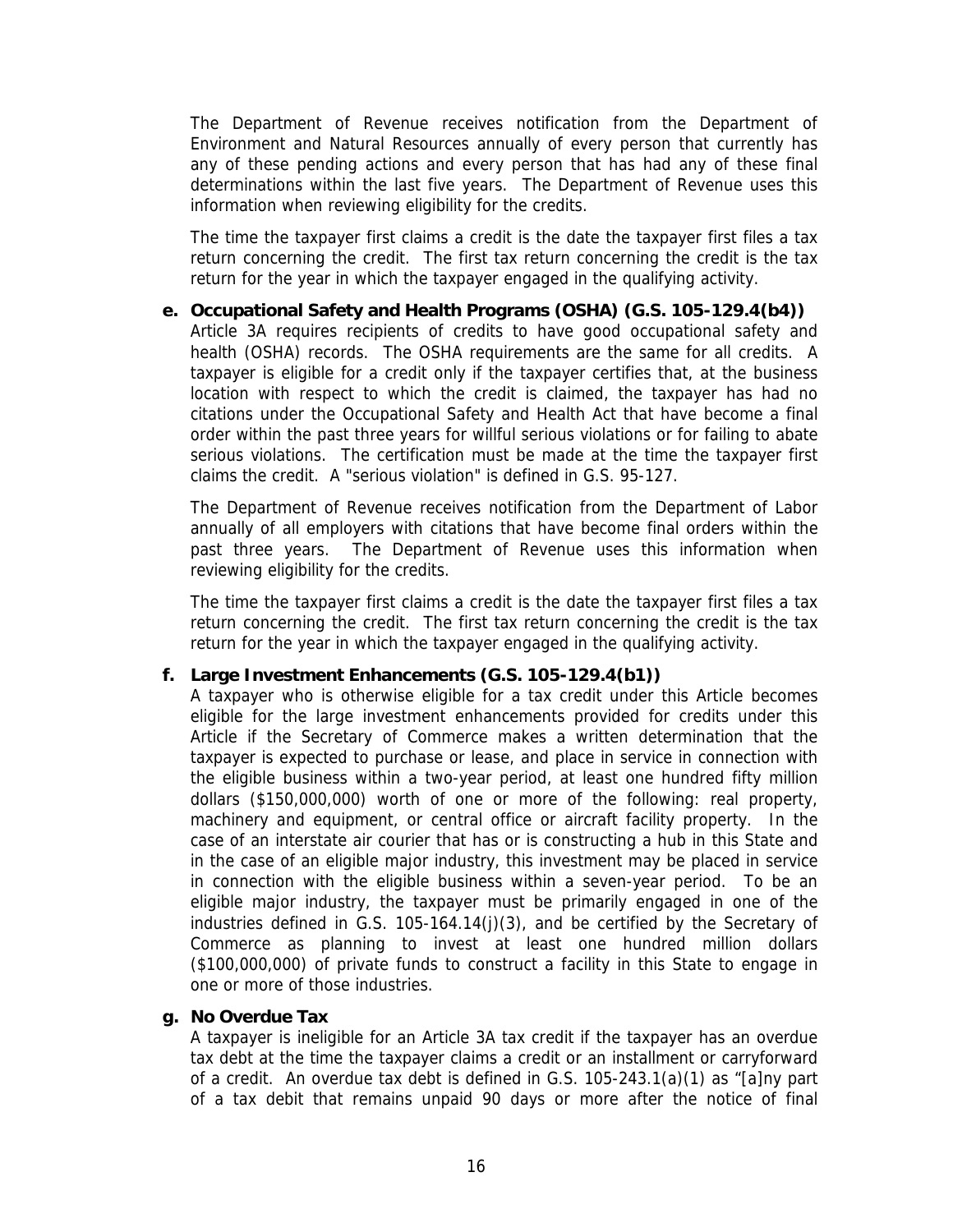assessment was mailed to the taxpayer. The term does not include a tax debt, however, if the taxpayer entered into an installment agreement for the tax debt under G.S. 105-237 within 90 days after the notice of final assessment was mailed and has not failed to make any payments due under the installment agreement."

#### **3. General Administration**

## **a. Sunset (G.S. 105-129.2A(a), (a1), and (a2)**

Article 3A is repealed for business activities that occur on or after January 1, 2006, with these exceptions:

- In the case of an interstate air courier that enters into a real estate lease on or before January 1, 2006, with an airport authority that provides for the lease of at least 100 acres of real property with a lease term in excess of 15 years, this Article is repealed effective for business activities that occur on or after January 1, 2010.
- In the case of a taxpayer that qualifies as an eligible major industry on or before January 1, 2006, this Article is repealed effective for business activities that occur on or after January 1, 2010.

### **b. Expiration (G.S. 105-129.4(a2) and (b2))**

This section addresses general expiration provisions applying to all credits based on failure to continue to meet general eligibility requirements. In addition, there are expiration provisions that apply specifically to each credit. The specific provisions are discussed in the sections devoted to each credit. The general expiration provisions are listed below. When a credit expires, the taxpayer may not take any remaining installments of the credit.

The expiration of a credit may also affect the taxpayer's ability to take carryforwards of a credit. Under the first two circumstances described below, the taxpayer may continue to claim carryforwards of previous installments when a credit expires. Under the third circumstance, the carryforwards as well as the installments expire. See the section on Carryforwards of Unused Credits for additional information.

The following are circumstances that result in expiration of a credit:

- During the period that installments of a credit accrue, the taxpayer no longer meets one of the conditions for an eligible business type.
- During the period that installments of a credit accrue, the number of jobs of an eligible business falls below the minimum number required. When this happens, any credit associated with that business expires; the expiration is not limited to the jobs tax credit.
- The taxpayer ceases to provide health insurance for its employees.

#### **c. Forfeiture (G.S. 105-129.4(d))**

A taxpayer that forfeits a credit is liable for all past taxes avoided as a result of the credit plus interest at the rate established under G.S. 105-241.1(i), computed from the date the taxes would have been due if the credit had not been allowed. The past taxes and interest are due 30 days after the date the credit is forfeited. A taxpayer that fails to pay the past taxes and interest by the due date is subject to the penalties provided in G.S. 105-236. Forfeiture provisions are listed below.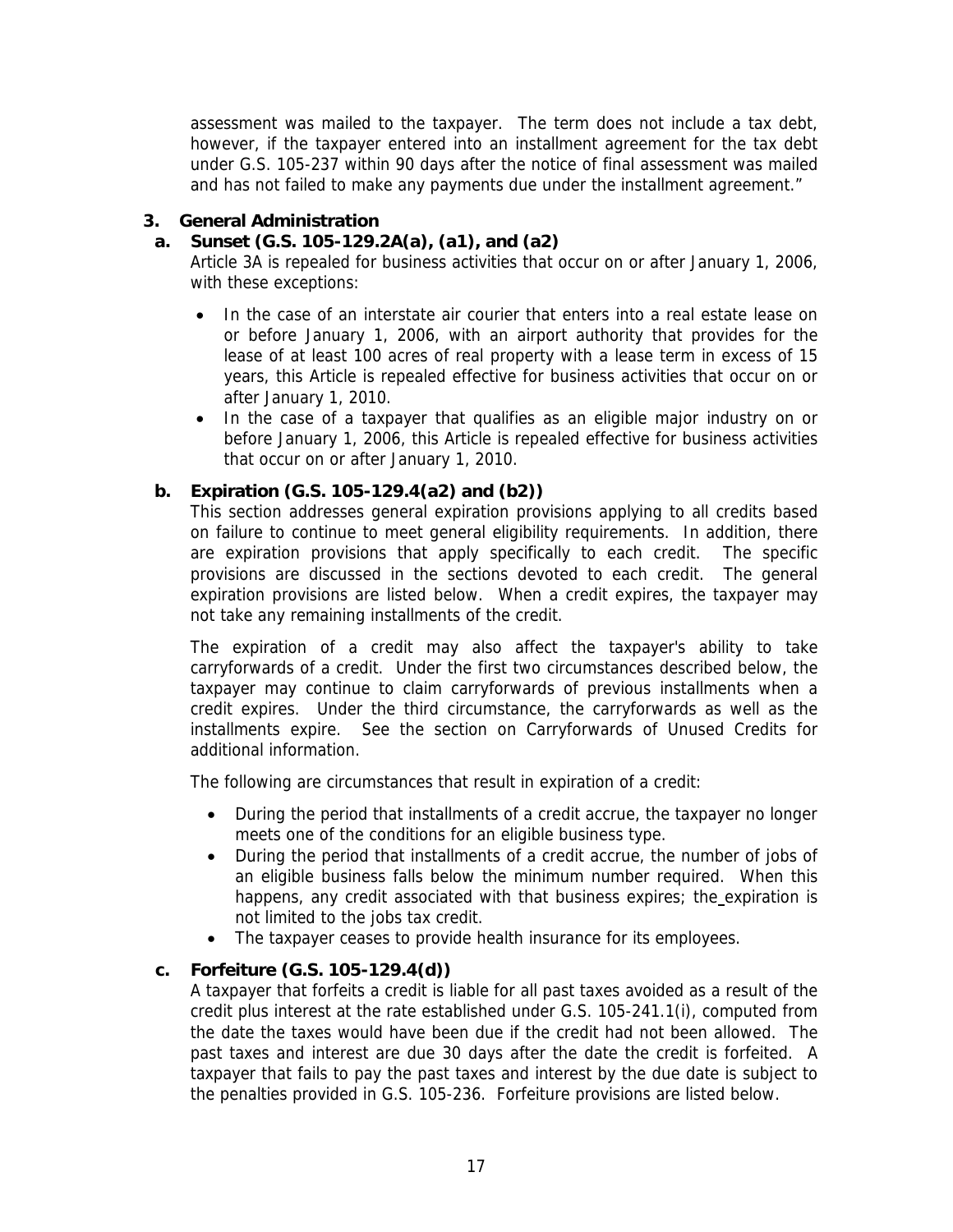## **(1) All Credits**

A taxpayer forfeits a credit allowed if the taxpayer was not eligible for the credit for the calendar year in which the taxpayer engaged in the activity for which the credit was claimed.

#### **(2) Worker Training**

If a taxpayer forfeits the credit for creating jobs, the technology commercialization credit, or the credit for investing in machinery and equipment, it also forfeits any credit for worker training claimed for the jobs for which the credit for creating jobs was claimed or the jobs at the location with respect to which the technology commercialization credit or the credit for investing in machinery and equipment was claimed.

### **(3) Substantial Investment in Other Property**

A taxpayer forfeits the credit for substantial investment in other property if it fails to timely make the required level of investment or fails to timely create the required number of new jobs.

### **(4) Technology Commercialization Credit**

A taxpayer forfeits the technology commercialization credit if it fails to timely make the required level of investment or if it fails to meet the terms of its licensing agreement with a research university. If a taxpayer claimed a 20% technology commercialization credit and fails to make the required level of investment for the 20% credit, but does make the required level of investment for the 15% credit, the taxpayer forfeits one-fourth of the 20% credit.

#### **(5) Large Investment Enhancements**

A taxpayer forfeits a large investment enhancement of a tax credit if it fails to timely make the required level of investment.

#### **(6) Eligible Major Industry Enhancements**

A taxpayer forfeits the eligible major industry enhancements, including a delayed sunset of the Article 3A credits and an extended time to make sufficient investments to qualify for the large investment enhancements, if the taxpayer fails to timely make the required level of investment.

#### **d. Change in Ownership of Business (G.S. 105-129.4(e))**

The sale, merger, consolidation, conversion, acquisition, or bankruptcy of a business, or any transaction by which an existing business reformulates itself as another business does not create new eligibility in a succeeding business with respect to credits for which the predecessor was not eligible. A successor business may, however, take any installment of or carried-over portion of a credit that its predecessor could have taken if it had a tax liability. The acquisition of a business is a new investment that creates new eligibility in the acquiring taxpayer under Article 3A if any of the following conditions are met:

- The business closed before it was acquired.
- The business was required to file a notice of plant closing or mass layoff under the federal Worker Adjustment and Retraining Notification Act, 29 U.S.C. §2102, before it was acquired.
- The business was acquired by its employees through an employee stock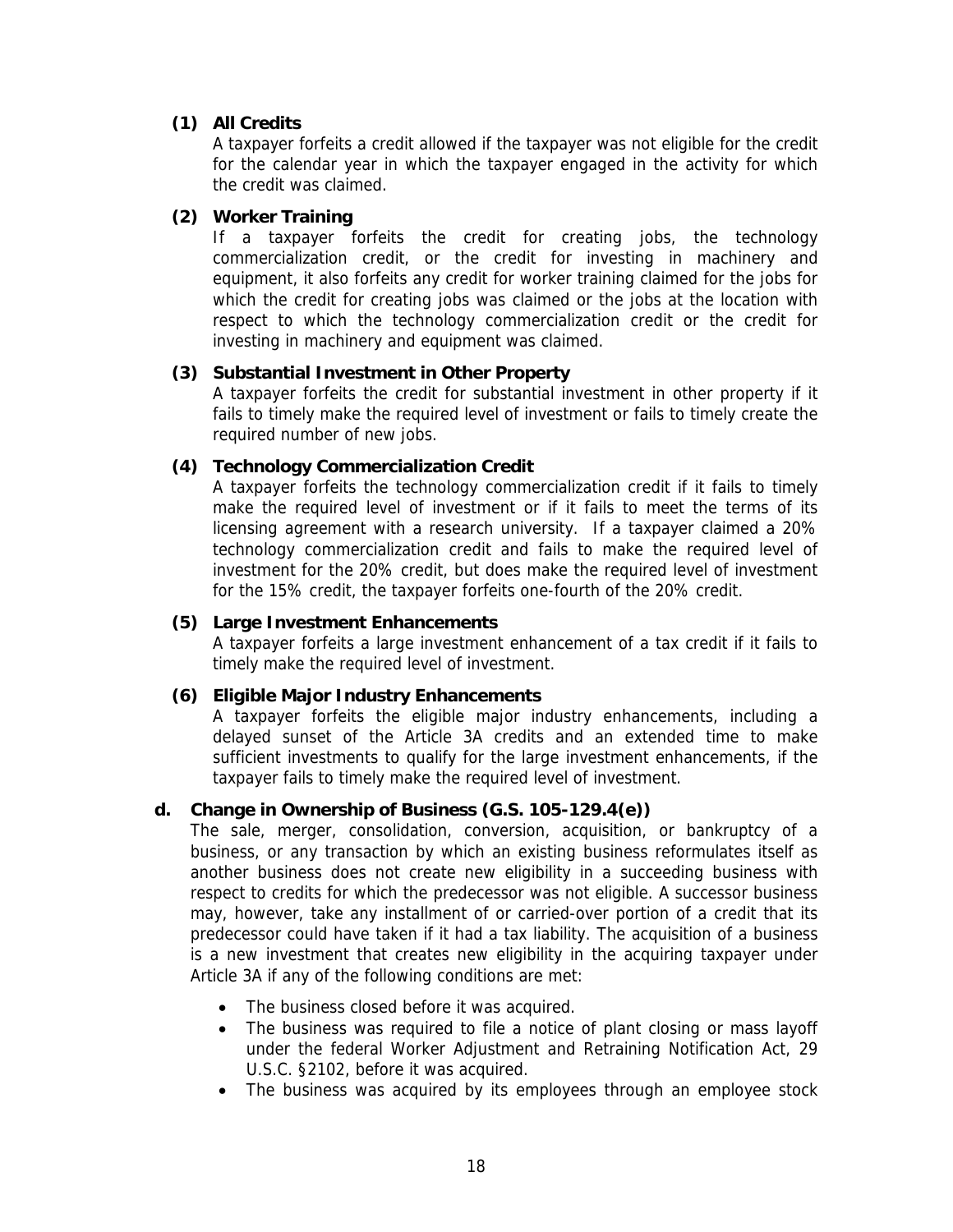option transaction or another similar transaction.

The term "business" means a taxpayer or an establishment. For example, a taxpayer that purchases one of five plants from an unrelated entity has acquired a business, and must meet one of the three conditions described above in order to create new eligibility for its investment.

#### **e. Tax Election (G.S. 105-129.5)**

The credits are allowed against the franchise tax, the income tax, or the gross premiums tax. The taxpayer elects the tax against which a credit will be claimed when filing the return on which the first installment of the credit is claimed. This election is binding on all future installments and carryforwards of that credit. A special election is provided for the technology commercialization credit. A general election applies to all other credits.

#### **(1) Technology Commercialization Credit**

The technology commercialization credit may be divided between the taxes against which it is allowed. The taxpayer elects the percentage of the credit that will be taken against each tax when filing the return on which the credit is first taken. This election is binding. The percentage of the credit elected to be taken against each tax may be carried forward only against the same tax.

#### **(2) All Other Credits**

The taxpayer must take a credit against only one of the taxes against which it is allowed.

#### **f. Fifty Percent (50%) Cap on Credits (G.S. 105-129.5(b))**

The total of all credits may not exceed 50% of the tax against which they are claimed for the taxable year, reduced by the sum of all other credits allowed against that tax, except tax payments made by or on behalf of the taxpayer.

#### **g. Carryforward of Unused Credit (G.S. 105-129.5(c))**

Generally, any unused portion of a credit may be carried forward for the succeeding five years. Several credits have longer carryforward periods, however. Those credits and their carryforward periods are listed below.

#### **(1) 20-Year Carryforward**

Any unused portion of the following credits may be carried forward for 20 years:

- Technology commercialization.
- Substantial investment in other property.
- Credits concerning a "large investment" (\$150,000,000). A taxpayer is eligible for the large investment enhancement if the Secretary of Commerce makes a written determination that the taxpayer is expected to purchase or lease, and place in service in connection with the eligible business within a two-year period (seven years for interstate air couriers and eligible major industries), at least \$150,000,000 worth of one or more of the following: real property, machinery and equipment, or central office or aircraft facility property. If the taxpayer fails to make the required level of investment within the two-year period (seven years for interstate air couriers and eligible major industries), the taxpayer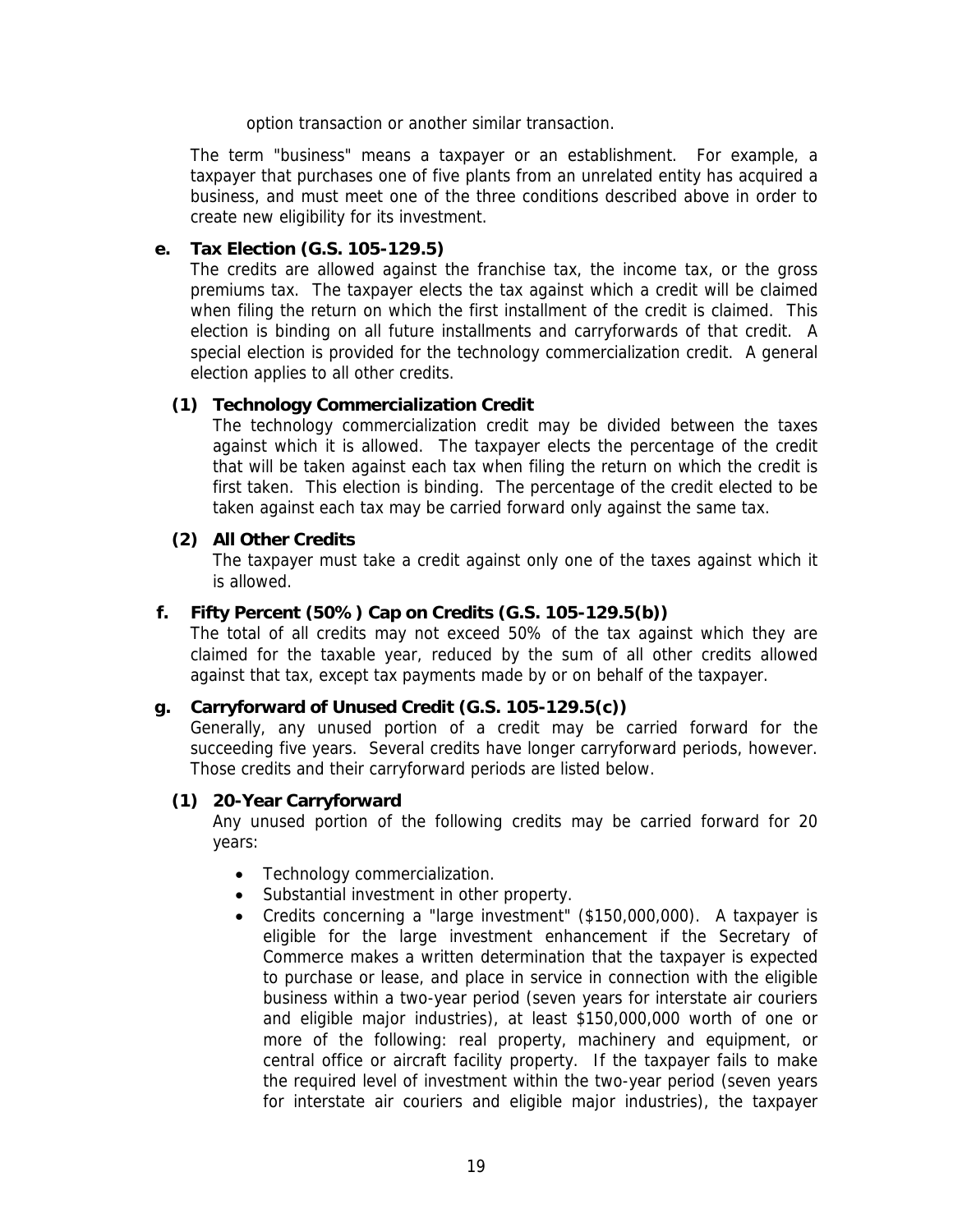forfeits the longer carryforward period.

#### **(2) 15-Year Carryforward for Research and Development**

Any unused portion of a research and development credit may be carried forward for the succeeding 15 years.

#### **(3) 10-Year Carryforward for \$50,000,000 Investment**

Any unused portion of a credit may be carried forward for the succeeding 10 years if the taxpayer is expected to purchase or lease, and place in service in connection with the eligible business within a two-year period (seven years for interstate air couriers and eligible major industries), at least \$50,000,000 worth of one or more of the following: real property, machinery and equipment, or central office or aircraft facility property. The Secretary of Commerce must issue a written determination that the required investment is expected to be made in order for this extended carryforward period to apply. If the taxpayer fails to make the required level of investment within the two-year period (seven years for interstate air couriers and eligible major industries), the taxpayer forfeits the longer carryforward period.

## **h. Advisory Ruling (G.S. 105-129.4(g))**

A taxpayer may request in writing from the Secretary of Revenue specific advice regarding eligibility for a credit. G.S. 105-264 governs the effect of this advice.

## **i. Statute of Limitations (G.S. 105-129.5(d))**

A taxpayer must claim a credit within six months after the date set by statute for the filing of the return that coincides with the year that the taxpayer qualified for the credit, including any extensions of that date. The following example illustrates this requirement:

A calendar year taxpayer creates 10 new qualifying jobs in 2004. The taxpayer files a timely extension on March 15, 2005, which extends the due date of the tax return to October 15, 2005. Applying the six-month statute of limitations, the taxpayer has until April 15, 2006 to file the NC-478A and report the 2004 credit for creating jobs. If the taxpayer had not filed a timely extension by March 15, 2005, the NC-478A would have had to be filed by September 15, 2005.

#### **j. Fees (G.S. 105-129.6)**

A fee of \$500.00 is required for each credit the taxpayer intends to claim with respect to a location that is in an enterprise tier three, four, or five area, subject to a maximum fee of \$1,500.00. There is no fee for a credit in an enterprise tier one or tier two area. There is also no fee for a credit with respect to a location that is in a development zone. If the taxpayer intends to claim a credit that relates to locations in more than one enterprise tier area, the fee is based on the highestnumbered enterprise tier area. The fee is due at the same time as the tax return and the credit will not be allowed until the fee is paid.

#### **k. Forms**

The Form NC-478 series is used to calculate and report tax credits, including the Article 3A tax credits, that are limited to 50% of the taxpayer's tax less the sum of all other credits that the taxpayer claims. Forms NC-478A through NC-478I are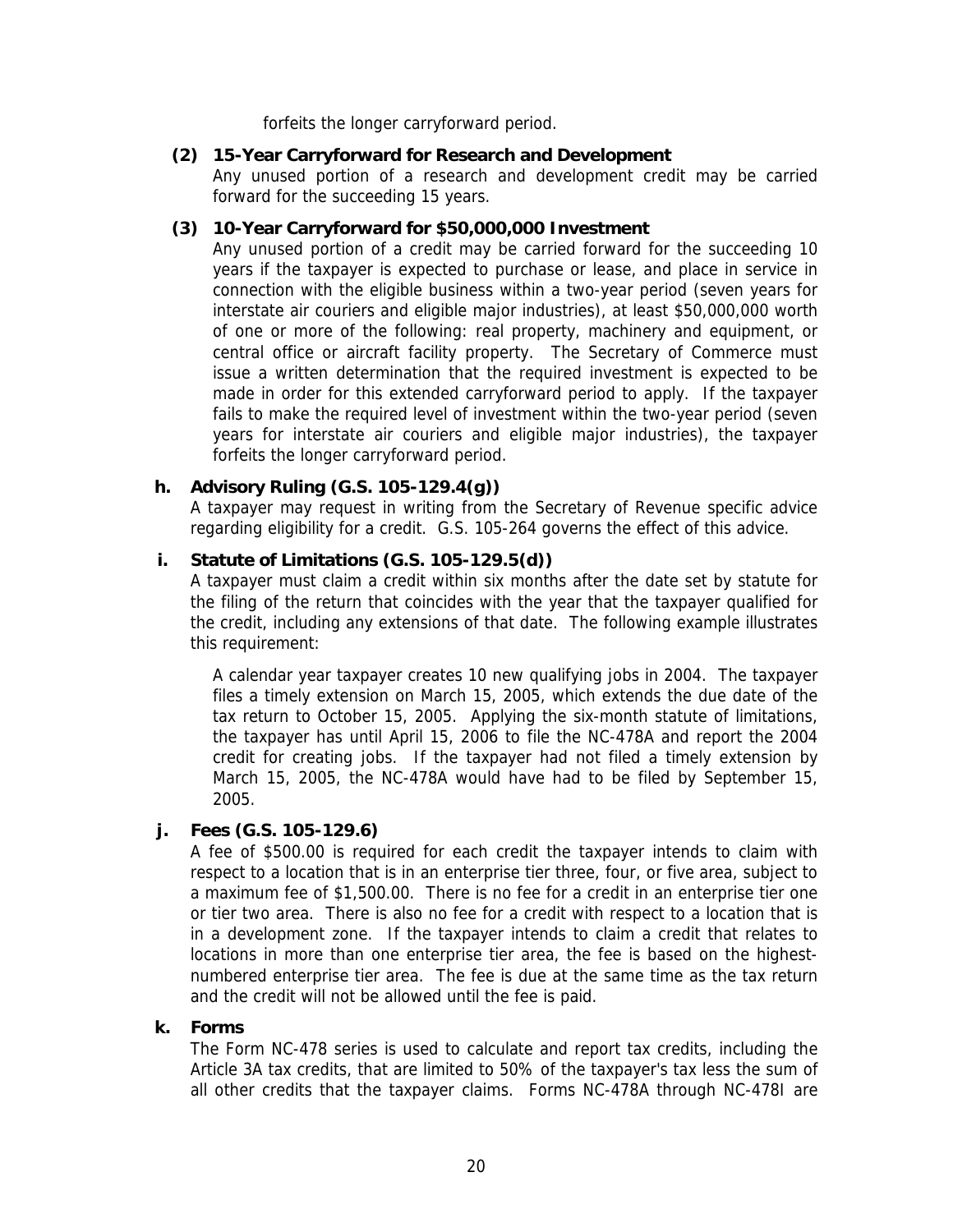used to calculate the specific credits without regard to the 50% limitation. Form NC-478 is used to total the specific credits, to determine if the 50% limitation applies, and, if so, to allocate the limited total credit among the specific credits. Form NC-478V is used to report the fee that is due.

The table below lists the tax credits that are subject to the 50%-of-tax limitation and the NC-478 series form on which the credit is reported. The table also indicates if the credit is an Article 3A credit.

| <b>Credit</b>                                             | File Form NC-478    | <b>Article 3A?</b> |
|-----------------------------------------------------------|---------------------|--------------------|
|                                                           | plus Form:          |                    |
| Creating Jobs                                             | <b>NC-478A</b>      | Yes                |
| Investing in Machinery and                                | <b>NC-478B</b>      | Yes                |
| Equipment                                                 |                     |                    |
| Research and Development                                  | <b>NC-478C</b>      | Yes                |
| (Article 3A)                                              |                     |                    |
| <b>Worker Training</b>                                    | <b>NC-478D</b>      | Yes                |
| Investing in Central Office or                            | <b>NC-478E</b>      | Yes                |
| <b>Aircraft Facility Property</b>                         |                     |                    |
| <b>Investing in Business Property</b><br>(SEE NOTE BELOW) | <b>NC-478F</b>      | No; in Art. 3B     |
| Investing in Renewable Energy                             | <b>NC-478G</b>      | No; in Art. 3B     |
| Property                                                  |                     |                    |
| Low-income Housing                                        | <b>NC-478H</b>      | No; in Art. 3E     |
| Research and Development                                  | <b>NC-4781</b>      | No; in Art. 3F     |
| (Article 3F)                                              |                     |                    |
| Contributing to Development                               | No additional form. | Yes                |
| Zone Projects                                             | Use NC-478, line 11 |                    |
| <b>Technology Commercialization</b>                       | No additional form. | Yes                |
|                                                           | Use NC-478, line 9  |                    |
| Investing in Non-hazardous                                | No additional form. | No; in Art. 3B     |
| Dry-cleaning Equipment                                    | Use NC-478, line 10 |                    |
| Use of North Carolina Ports                               | No additional form. | No; in Art. 4      |
|                                                           | Use NC-478, line 11 |                    |
| Renewable Energy Equipment                                | No additional form. | No; in Art. 4      |
| Facility - Article 4                                      | Use NC-478, line 11 |                    |
| Manufacturing Cigarettes for                              | No additional form. | No; in Art. 4      |
| Export                                                    | Use NC-478, line 11 |                    |
| Substantial Investment in Other                           | No additional form. | Yes                |
| Property                                                  | Use NC-478, line 11 |                    |

Note: The Investing in Business Property credit expired for investments made after December 31, 2001; remaining installments and carryforwards may still be taken.

Both Form NC-478 and any applicable Form NC-478 series form must be filed for any taxable year in which the taxpayer is eligible to claim a credit or an installment of a credit against the taxpayer's tax liability for that year. This requirement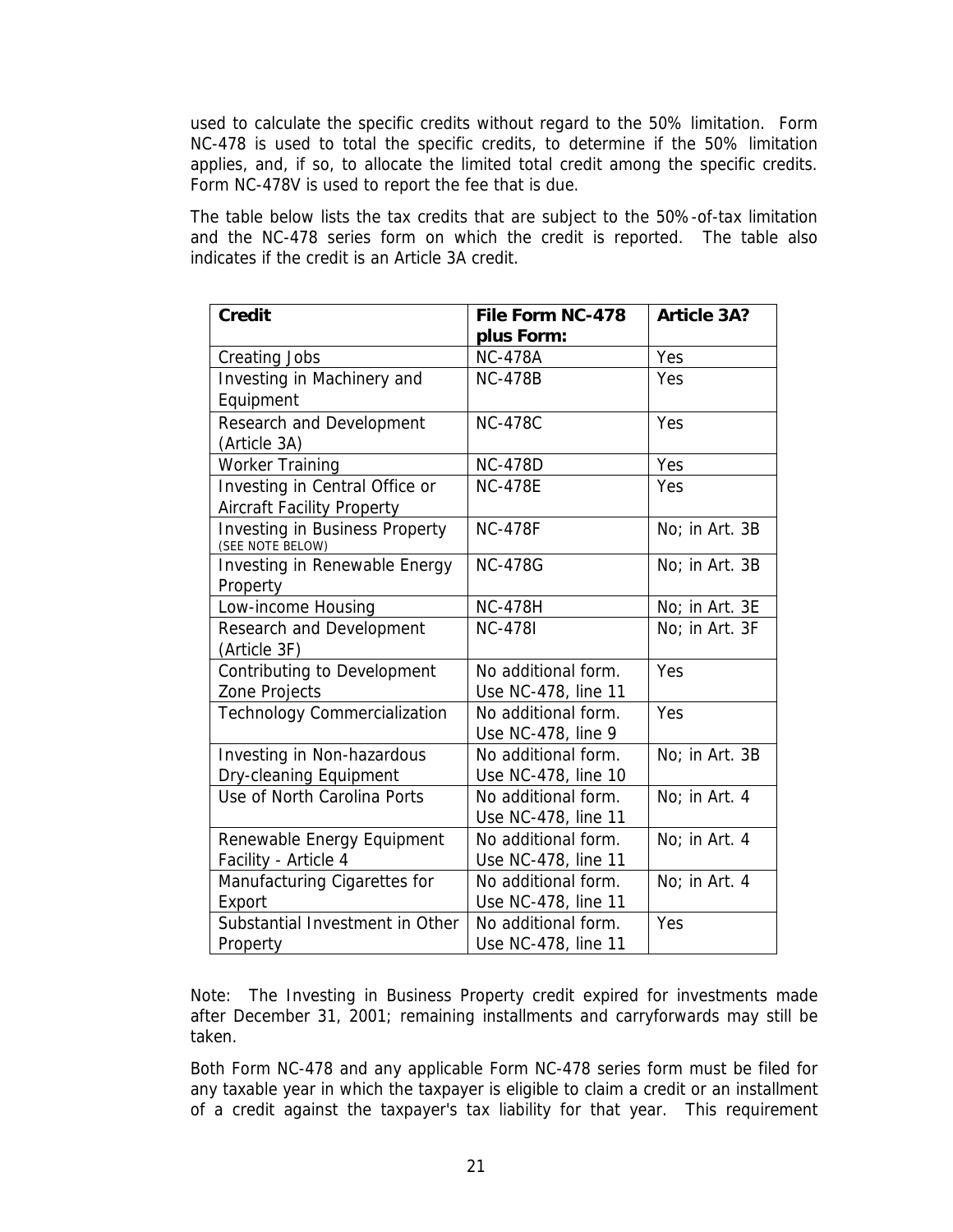applies even if the taxpayer's tax liability for that year is not large enough for the taxpayer to benefit from the credit. If the taxpayer engages in activities that qualify for the credit for creating jobs, the credit for investing in machinery and equipment, or the credit for investing in central office or aircraft facility property, the taxpayer must complete Part 1 of Form NC-478A, Form NC-478B, or Form NC-478E and file the form with the taxpayer's return for the taxable year in which the taxpayer engages in the activity, even though the first installment of the credit will not be claimed until the following year.

For further information about the Form NC-478 series, see Form NC-478 INST, Instructions for 2003 Form NC-478 Series.

#### **l. Overdue Tax Debts (G.S. 105-129.4(b6)**

A taxpayer is ineligible for an Article 3A tax credit if the taxpayer has an overdue tax debt at the time the taxpayer claims an installment or carryforward of a credit. An overdue tax debt is defined in G.S. 105-243.1(a)(1) as "[a]ny part of a tax debit that remains unpaid 90 days or more after the notice of final assessment was mailed to the taxpayer. The term does not include a tax debt, however, if the taxpayer entered into an installment agreement for the tax debt under G.S. 105- 237 within 90 days after the notice of final assessment was mailed and has not failed to make any payments due under the installment agreement."

### **4. Credit for Creating Jobs (G.S. 105-129.8)**

### **a. Eligibility**

To be eligible for a credit for creating jobs, a taxpayer must meet the following conditions:

- Meet all general eligibility requirements described in Section V.
- Have five or more full-time employees.
- Hire an additional full-time employee during the year to fill a position located in this State.

## **b. Terms Used**

#### **(1) Creating a New Full-time Job**

To determine the number of new jobs filled, the taxpayer subtracts the highest number of full-time employees the taxpayer had in the State at any time during the twelve-month period preceding the beginning of the taxable year from the number of full-time employees the taxpayer has in the State at the end of the taxable year.

#### **(2) Full-time Job**

A position that requires at least 1,600 hours of work per year and is intended to be held by one employee during the entire year.

#### **(3) Location of a Job**

A job is located in an area if more than fifty percent of the employee's duties are performed in the area.

#### **c. Credit Amount**

The amount of credit allowed is based upon the enterprise tier of the area in which the position is located as shown below: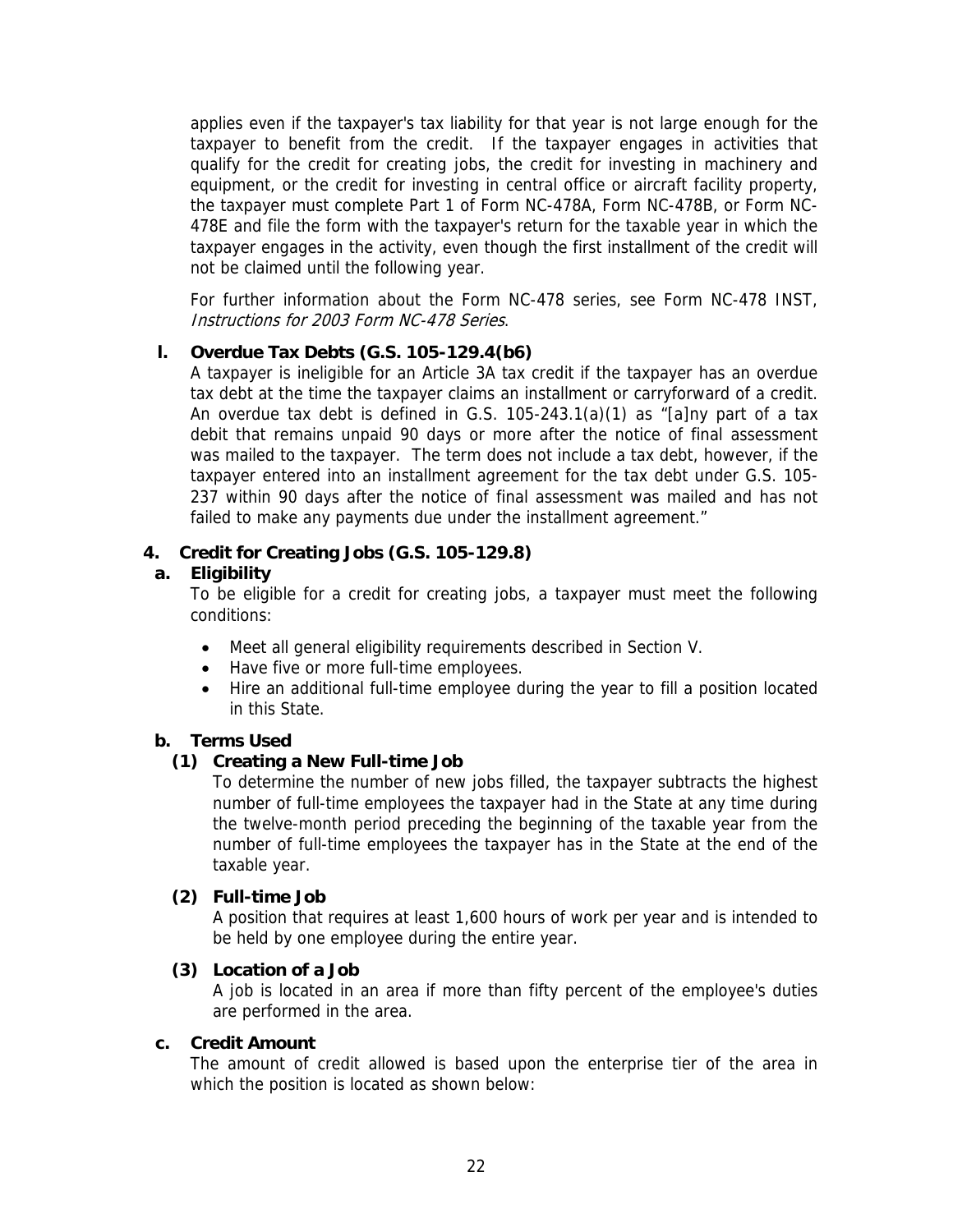| <b>Area Enterprise Tier</b>  | <b>Amount of Credit for Each Job</b> |
|------------------------------|--------------------------------------|
| Tier One                     | \$12, 500                            |
| Tier Two                     | 4,000                                |
| <b>Tier Three</b>            | 3,000                                |
| Tier Four                    | 1,000                                |
| Tier Five                    | 500                                  |
| Development Zone in Any Tier | \$4,000 plus the amount for the Tier |

#### **d. Taking the Credit**

The credit is taken in four equal installments over the four-year period beginning the year after the taxpayer qualifies for the credit. If a taxpayer is required to file more than one tax return during a year, each return constitutes a year for purposes of taking installments of the credit.

#### **e. Expiration**

If, in one of the four years in which an installment accrues, the number of the taxpayer's full-time employees falls below the number of full-time employees the taxpayer had in the year in which the taxpayer qualified for the credit, the credit expires and the taxpayer may not take any remaining installments of the credit. This calculation is illustrated by the following example:

Taxpayer is claiming a credit for forty jobs in tier four at \$1,000 per job. The installments are \$10,000 each over four years. During the year that the third installment of the credit accrues, the taxpayer loses twelve jobs. The third and fourth installments must be recalculated to recognize the loss of the jobs. After the recalculation, the third and fourth installments that remain to be taken are \$7,000 each, rather than \$10,000 each, computed as follows:

$$
\frac{(40-12) \times \$1,000}{4}
$$

If the taxpayer has carryforwards from the first and second installments attributable to the 12 lost jobs, the taxpayer can continue to take the carryforwards for these even though the installments have expired. When a credit expires, the taxpayer can still take the portion of an installment that accrued in a previous year and was carried forward.

#### **f. Movement of Jobs**

Jobs transferred from one area in the State to another area are not considered new jobs. If a job qualifies for the credit in one tier, but is moved to another enterprise tier, the credit is recomputed as if the job had been created initially in the area to which it was moved.

#### **g. Planned Expansion**

A taxpayer that signs a letter of commitment with the Department of Commerce to create at least 20 new full-time jobs in a specific area within two years (seven years for interstate air couriers and eligible major industries) of the date the letter is signed qualifies for the credit in the amount allowed based on the area's enterprise tier and development zone designation for that year even though the employees are not hired that year. The credit is available in the taxable year after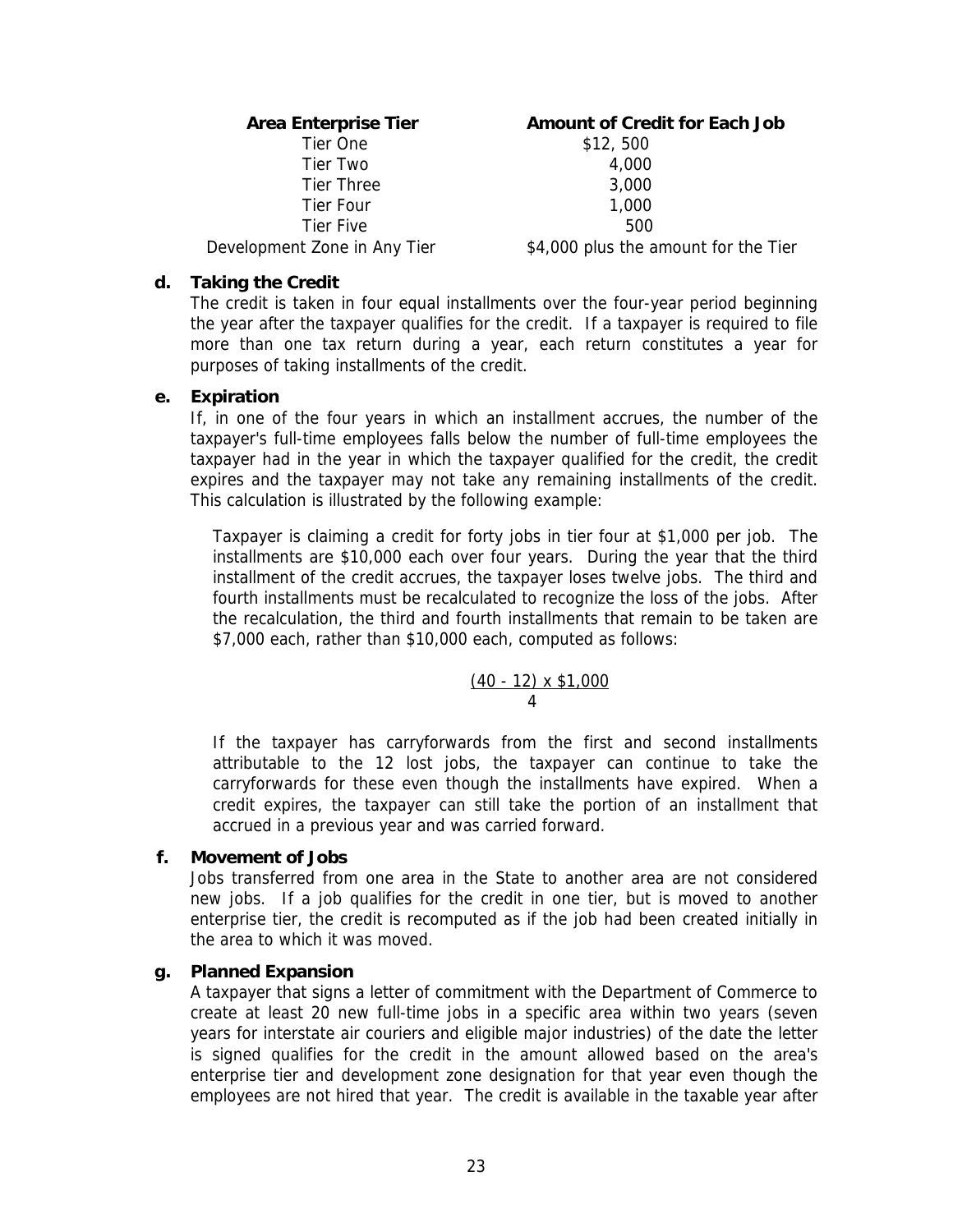at least 20 employees have been hired if the hirings are within the two-year (seven years for interstate air couriers and eligible major industries) commitment period. If the taxpayer does not hire the employees within the two-year (seven years for interstate air couriers and eligible major industries) period, the taxpayer does not get the benefit of the letter of commitment.

### **5. Credit for Investing in Machinery and Equipment (G.S. 105-129.9)**

## **a. Eligibility**

To be eligible for a credit for investing in machinery and equipment, a taxpayer must:

- Meet all general eligibility requirements described in "General Eligibility Requirements."
- Purchase or lease eligible machinery and equipment.
- Place the eligible machinery and equipment in service during the taxable year.

### **b. Terms Used**

### **(1) Cost**

In the case of property owned by the taxpayer, cost is determined pursuant to regulations adopted under section 1012 of the Internal Revenue Code. In the case of property the taxpayer leases from another, cost is valued at eight times the net annual rental rate as described in G.S. 105-130.4(j)(2).

#### **(2) Eligible Machinery and Equipment (G.S. 105-129.2(10))**

Machinery and equipment are eligible if they are capitalized by the taxpayer for tax purposes under the Internal Revenue Code and are not leased to another party. Property expensed under Section 179 of the Code is not eligible. In the case of a qualifying large investment, machinery and equipment that are not capitalized by the taxpayer are eligible if the taxpayer leases them from another party.

#### **(3) Machinery and Equipment**

Engines, machinery, equipment, tools, and implements used or designed to be used in the business for which the credit is claimed. The term does not include real property as defined in G.S. 105-273 or rolling stock as defined in G.S. 105- 333.

#### **c. Credit Amount**

The credit is 7% of the excess of the eligible investment amount over the applicable threshold if the investment is placed in service in a tier one or tier two area, 6% for tier three, 5% for tier four, and 4% for tier five. Business activities subject to a letter of commitment applied for before January 1, 2003, qualify for a 7% credit regardless of the tier in which the investment is placed in service.

The eligible investment amount is the lesser of the following:

- The cost of the machinery and equipment.
- The amount by which the cost of all of the taxpayer's machinery and equipment that is in service in North Carolina on the last day of the taxable year exceeds the cost of all of the taxpayer's machinery and equipment that was in service in North Carolina on the last day of the base year. The base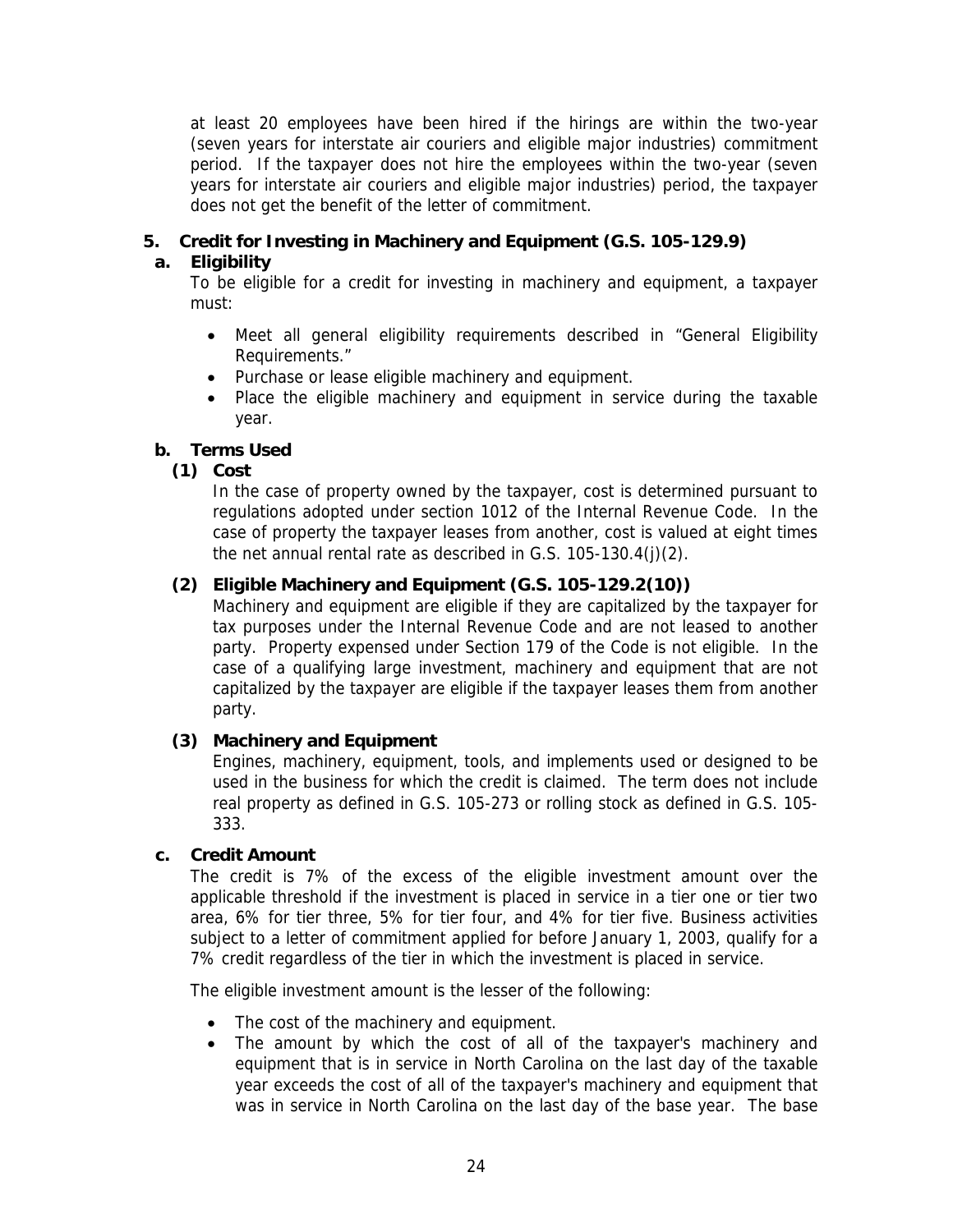year is that year, of the three immediately preceding taxable years, in which the taxpayer had the most machinery and equipment in service in North Carolina.

The threshold is based on the enterprise tier of the area where the machinery and equipment are placed in service during the taxable year. Thresholds for tier one through tier five are as follows:

| <b>Enterprise Tier Area</b> | <b>Threshold</b> |           |
|-----------------------------|------------------|-----------|
| Tier One                    |                  | $-0-$     |
| Tier Two                    |                  | 100,000   |
| <b>Tier Three</b>           |                  | 200,000   |
| Tier Four                   |                  | 1,000,000 |
| <b>Tier Five</b>            |                  | 2,000,000 |

(Note: For business activities subject to a letter of commitment applied for before January 1, 2003, the threshold in tier four is \$500,000 and the threshold in tier five is \$1,000,000.)

If the taxpayer places eligible machinery and equipment in service in an area over the course of a two-year period, the applicable threshold for the second taxable year is reduced by the eligible investment amount for the previous taxable year.

If machinery and equipment are placed in service at two or more establishments within the same tier during the taxable year, the threshold must be applied to each establishment.

#### **d. Taking the Credit**

The credit is taken in seven equal installments beginning the year after the taxpayer qualifies for the credit. If a taxpayer is required to file more than one tax return during a year, each return constitutes a year for purposes of taking installments of the credit.

#### **e. Expiration**

Generally, if machinery and equipment are disposed of, taken out of service, or moved out of North Carolina prior to the end of the seven-year period in which the credit is claimed, the amount of credit that relates to the machinery and equipment no longer in service expires and a taxpayer may not take any remaining installment related to this machinery and equipment. However, a taxpayer that replaces or otherwise disposes of machinery and equipment for which a credit was claimed can continue to take the remaining installments of the credit that relate to the machinery and equipment no longer in service if the net reduction in the cost of the taxpayer's eligible machinery and equipment in the enterprise tier does not exceed 20% of the cost of the disposed property. If the net reduction exceeds 20%, the remaining installments of the credit expire. If during a single tax year the taxpayer disposes of machinery and equipment with respect to two or more credits in the same tier, costs are calculated based on all credits affected.

The "net investment reduction" calculation is illustrated by the following example:

• Taxpayer has \$10,000,000 of eligible machinery and equipment in service in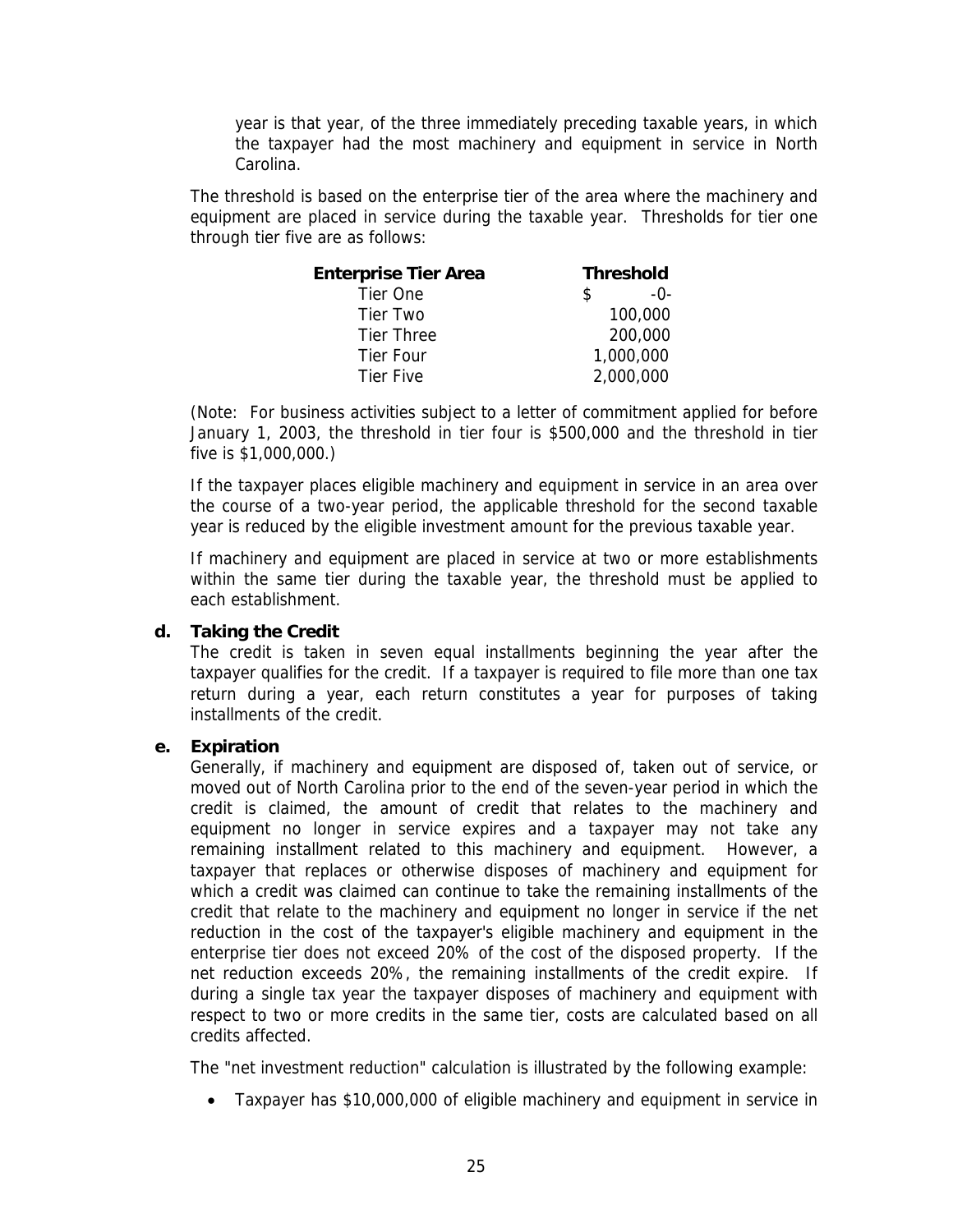tier one.

- During the tax year, a piece of equipment with a cost of \$2,500,000 is taken out of service.
- There are remaining installments of a credit related to the equipment taken out of service.
- Replacement equipment is placed into service during the same tax year at a cost of \$1,500,000.
- Total cost of eligible equipment at the end of the tax year is \$9,000,000.

The net investment reduction in tier one is \$1,000,000 (\$10 million - \$9 million). Twenty percent of the cost of the equipment taken out of service is \$500,000 (\$2,500,000 x .20). The net reduction in total eligible equipment (\$1 million) is greater than 20% of the cost of the equipment taken out of service (\$500,000). Therefore, the installments related to the \$2,500,000 piece of equipment expire.

If a taxpayer disposes of a portion of the machinery and equipment for which a credit is claimed, and the taxpayer is not entitled to continue taking the installments of the credit in accordance with the "net investment reduction" calculation illustrated above, the amount of the credit associated with the machinery and equipment no longer in service expires. This calculation is illustrated by the following example:

- Taxpayer has \$10,000,000 of eligible machinery and equipment in service in tier one where the threshold is \$0.
- Taxpayer is claiming a credit of \$700,000 at \$100,000 per installment based on its \$10,000,000 investment.
- During the year that the third installment of the credit accrues, a piece of equipment for which the credit is claimed with a cost of \$2,500,000 is taken out of service.

The remaining installments beginning in year three are \$75,000 each, computed as follows:

$$
\frac{\$10,000,000 - \$2,500,000 \times .07}{7}
$$

When a credit expires, a taxpayer can still take a portion of an installment that is related to the machinery and equipment no longer in service and accrued in a previous year and was carried forward.

#### **f. Movement to Higher Tier (G.S. 105-129.9(d))**

If machinery and equipment for which a credit has been claimed is later moved to a higher-numbered tier, the credit is recomputed as if the machinery and equipment had been placed originally in the area to which it was moved.

#### **g. Planned Expansion (G.S. 105-129.9(e))**

A taxpayer that signs a letter of commitment with the Department of Commerce to place specific eligible machinery and equipment in service in an area within two years (seven years for interstate air couriers and eligible major industries) after the date the letter is signed may, in the year the eligible machinery and equipment are placed in service in that area, calculate the credit for which the taxpayer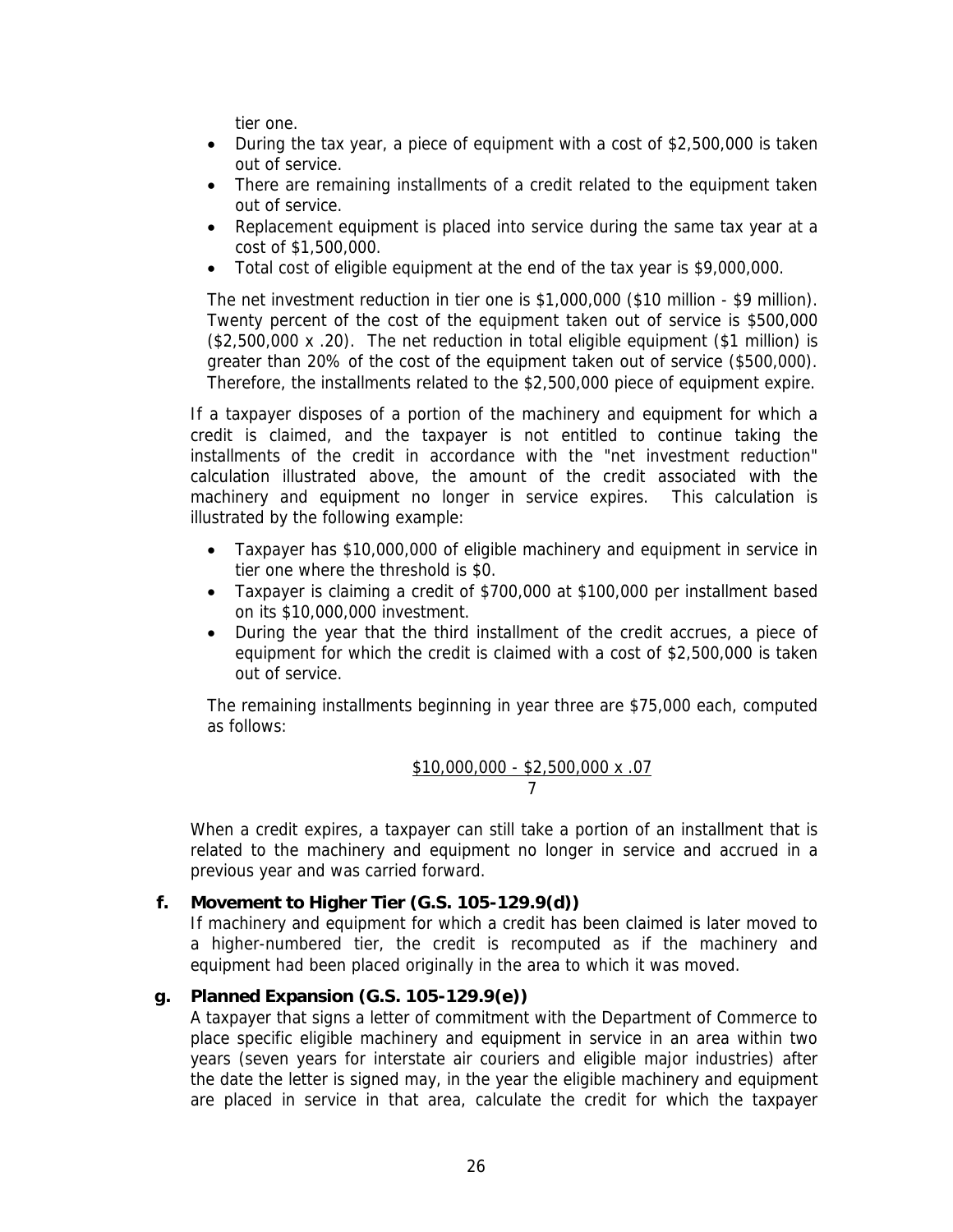qualifies based on the area's enterprise tier and development zone designation for the year the letter was signed. If the taxpayer does not place part or all of the specified eligible machinery and equipment in service within the two-year period (seven years for interstate air couriers and eligible major industries) the taxpayer does not qualify for the benefit of the letter of commitment with respect to the machinery and equipment not placed in service within the two-year period (seven years for interstate air couriers and eligible major industries).

### **6. Credit for Technology Commercialization (G.S. 105-129.9A)**

The credit for technology commercialization is similar to the credit for investing in machinery and equipment, but with higher rates of credit, and with more difficult eligibility requirements. Consequently, except as provided in this section, the provisions that apply to the credit for investing in machinery and equipment also apply to the technology commercialization credit. A taxpayer cannot take the machinery and equipment credit and the technology commercialization credit with respect to the same asset.

### **a. Eligibility**

To be eligible for a technology commercialization credit, the taxpayer must meet all of the requirements for the credit for investing in machinery and equipment. In addition, the taxpayer must meet all of the conditions listed below:

- The eligible machinery and equipment must be directly related to production based on technology developed by and licensed from a research university; or be used to produce resources essential to the taxpayer's production based on technology developed by and licensed from a research university.
- The eligible machinery and equipment must be placed in service in a tier one, two, or three enterprise area.
- The eligible investment amount must be at least \$10,000,000 for the taxable year.
- If qualifying for a 20% credit, the taxpayer must invest at least \$150 million in eligible machinery and equipment by the end of the fourth year after the year in which eligible machinery and equipment are first placed in service in the area.
- If qualifying for a 15% credit, the taxpayer must invest at least \$100 million in eligible machinery and equipment by the end of the fourth year after the year in which eligible machinery and equipment are first placed in service in the area.
- No more than nine years has passed since the first taxable year the taxpayer claimed a technology commercialization credit with respect to the same location.

#### **b. Terms Used**

## **(1) Eligible Machinery and Equipment**

Unlike the requirement for the credit for investing in machinery and equipment, a leased piece of machinery and equipment does not have to be capitalized in order to be "eligible" for this credit.

#### **(2) Research University**

An institution of higher education classified as a Research I university or a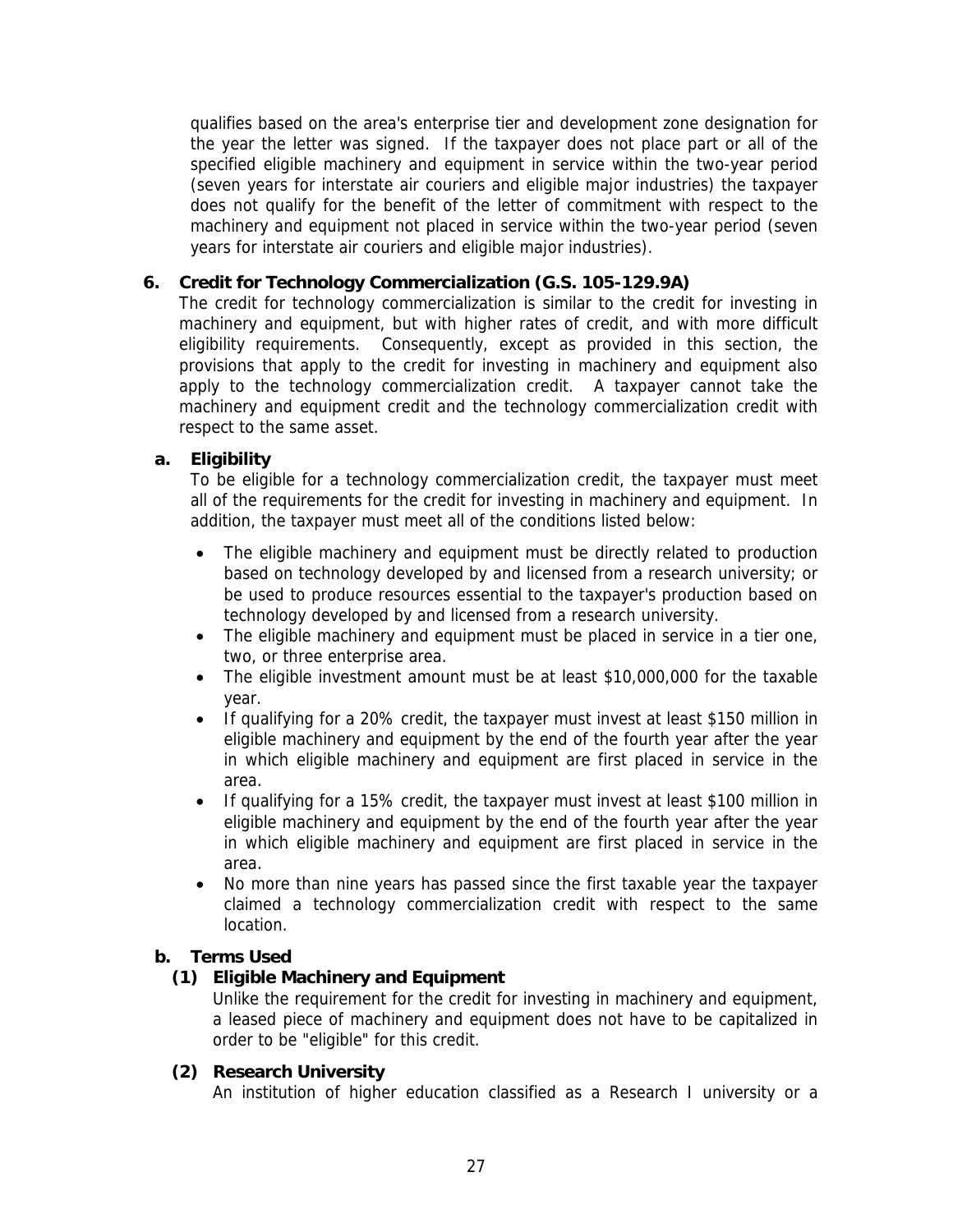Research II university in the most recent edition of "A Classification of Institutions of Higher Education," the official report of The Carnegie Foundation for the Advancement of Teaching.

#### **c. Credit Amount**

The credit is a percentage of the excess of the eligible investment amount over the applicable threshold for the tax year. For a taxpayer whose level of investment is at least \$100 million, the percentage is 15%. If the level of investment is at least \$150 million, the percentage is 20%.

In calculating the eligible investment amount, machinery and equipment that were transferred to another taxpayer or were taken out of service during the three years preceding the tax year may be considered the taxpayer's machinery and equipment if certain conditions are met. See G.S. 105-129.9A(b) for the conditions. If the taxpayer wants to include machinery and equipment under the exception in G.S. 105-129.9A(b)(2), the taxpayer must first request a ruling by the Department of Revenue as to whether the taxpayer meets the conditions.

#### **d. Taking the Credit**

The credit is taken for the taxable year in which the machinery and equipment are placed in service. The credit is not taken in installments.

#### **7. Credit for Research and Development (G.S. 105-129.10)**

#### **a. Eligibility**

To be eligible for a credit for research and development, a taxpayer must:

- Meet all general eligibility requirements described in "General Eligibility Requirements."
- Claim for the taxable year the federal income tax credit for research and development under section  $41(a)$  or section  $41(c)(4)$  of the Internal Revenue Code.

#### Special Rules:

- If the primary activity of an establishment of the taxpayer in this State is computer services, the taxpayer's qualified research expenditures in this State are considered to be used in computer services.
- For all other taxpayers, the taxpayer's qualified research expenditures in this State are considered to be used in the primary business of the taxpayer.

#### **b. Terms Used**

#### **(1) Base Amount and Qualified Research Expenses** Defined under section 41 of the Code.

#### **(2) Code**

The Internal Revenue Code enacted as of January 1, 1999.

#### **c. Credit Amount**

#### **(1) General Research and Development Credit**

A taxpayer that claims for the taxable year a federal income tax credit under section 41(a) of the Code for increasing research activities is allowed a credit of 5% of the State's apportioned share of the taxpayer's expenditures for increasing research activities. The State's apportioned share of a taxpayer's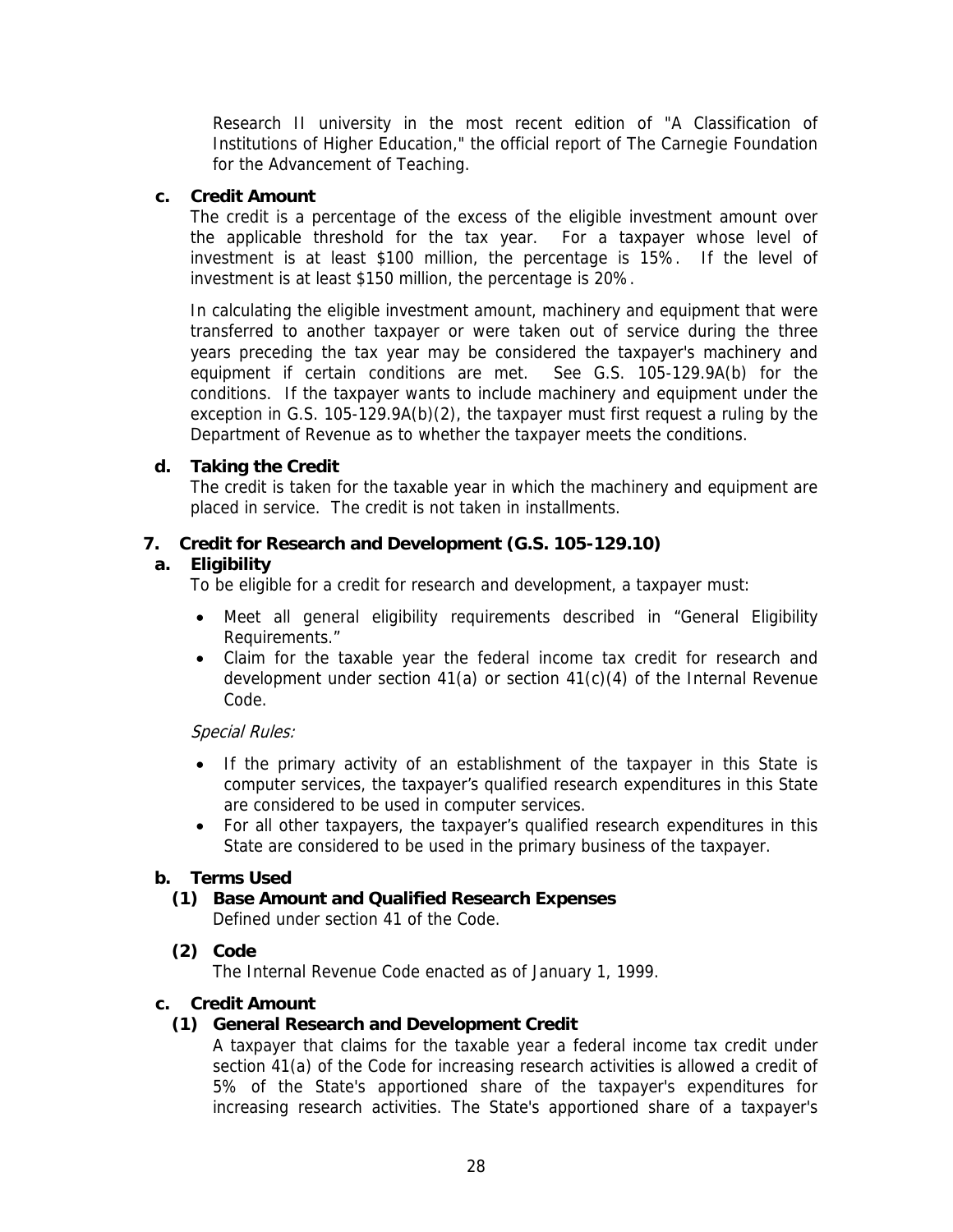expenditures for increasing research activities is the excess of the taxpayer's qualified research expenses for the taxable year over the base amount, multiplied by a percentage equal to the ratio of the taxpayer's qualified research expenses in this State for the taxable year to the taxpayer's total qualified research expenses for the taxable year.

#### **(2) Alternative Research and Development Credit**

A taxpayer that claims the alternative incremental credit under section 41(c)(4) of the Code for increasing research activities is allowed a credit equal to 25% of the State's apportioned share of the federal credit claimed. The State's apportioned share of the federal credit claimed is the amount of the alternative incremental credit the taxpayer claimed under section 41(c)(4) of the Code for the taxable year multiplied by a percentage equal to the ratio of the taxpayer's qualified research expenses in this State for the taxable year to the taxpayer's total qualified research expenses for the taxable year. The amount of the alternative incremental credit claimed by a taxpayer is determined without regard to any reduction elected under section 280C(c) of the Code.

#### **d. Taking the Credit**

The credit is taken for the taxable year in which the taxpayer qualifies for the credit. The credit is not taken in installments. Effective for research activities occurring on or after May 1, 2005, the credits allowed under this section and the credit allowed under Article 3F are exclusive. A taxpayer can elect to take only one of the three credits with respect to its research activities in a taxable year.

#### **8. Credit for Worker Training (G.S. 105-129.11)**

#### **a. Eligibility**

To be eligible for a credit for worker training, a taxpayer must:

- Meet all general eligibility requirements described in "General Eligibility Requirements" except for the wage standard test.
- Provide worker training for five or more of its eligible employees during the taxable year.

#### **b. Terms Used**

#### **(1) Eligible Employee**

An employee who is in a full-time position classified as non-exempt under the Fair Labor Standards Act and who meets one or more of the following conditions:

- The employee occupies a job for which the taxpayer is eligible to claim an installment of the credit for creating jobs.
- The employee is being trained to operate machinery and equipment for which the taxpayer is eligible to claim an installment of the credit for investing in machinery and equipment.

#### **(2) Location of a Job**

A job is located in an area if more than 50% of the employee's duties are performed in the area.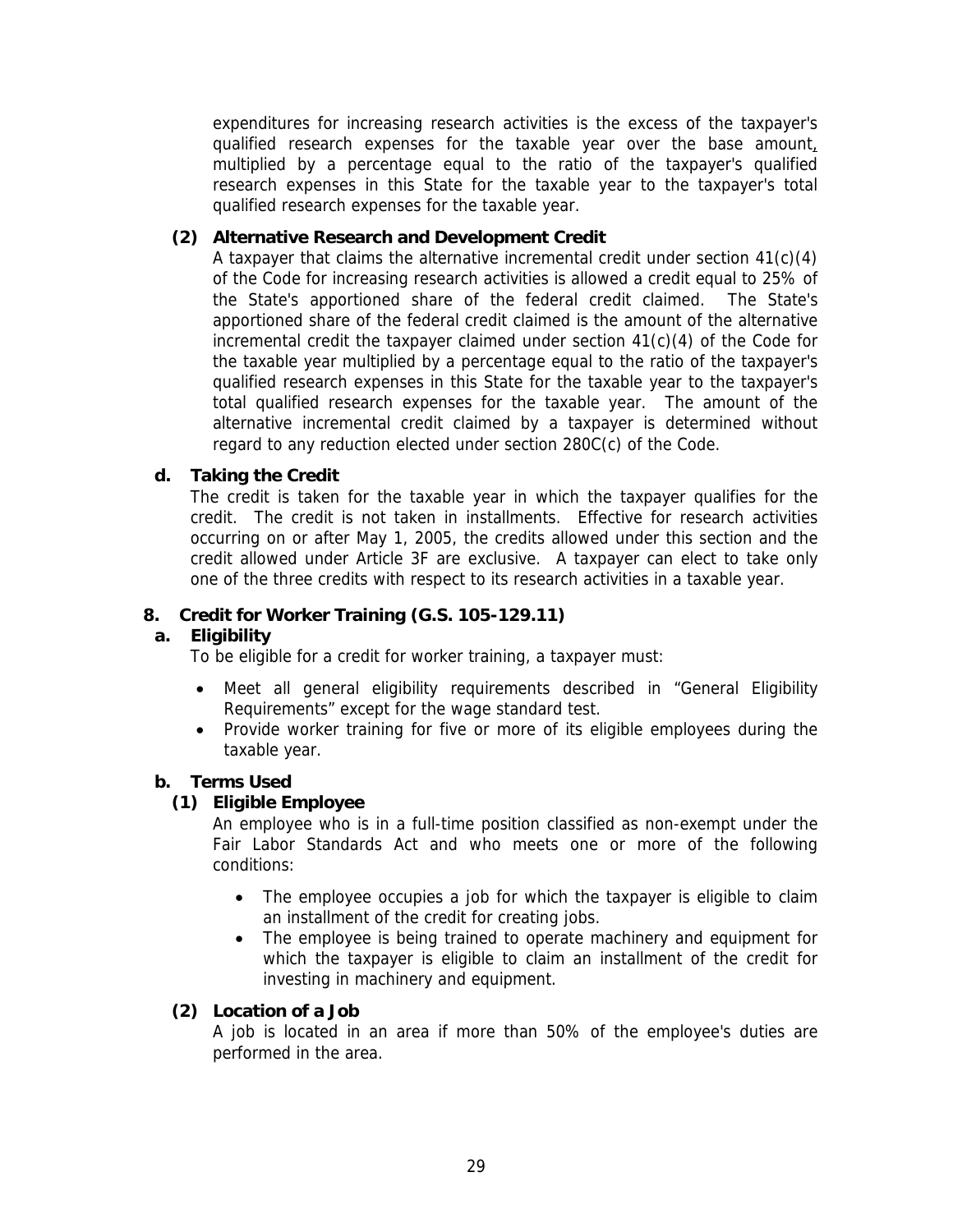### **c. Credit Amount**

The credit is equal to the wages paid to the eligible employees during the training. Wages paid to an employee performing his or her job while being trained are not eligible for the credit. For positions located in an enterprise tier one area, the credit may not exceed \$1,000 per employee trained during the taxable year. For positions located in other tiers, the credit may not exceed \$500 per employee trained during the taxable year.

### **d. Taking the Credit**

The credit is taken during the taxable year the wages are paid to the eligible employees during training. The credit is not taken in installments.

## **9. Credit for Investing in Central Office or Aircraft Facility Property (G.S. 105-129.12)**

### **a. Eligibility**

To be eligible for the credit, a taxpayer must:

- Meet all of the general eligibility requirements described in "General Eligibility Requirements."
- Purchase or lease real property in North Carolina.
- Begin to use the property as a central office or an aircraft facility during the taxable year.

#### **b. Cost Defined**

In the case of property owned by the taxpayer, cost is determined pursuant to regulations adopted under section 1012 of the Code. In the case of leased property, cost is considered to be the taxpayer's lease payments over a sevenyear period, plus any expenditures made by the taxpayer to improve the property before it is used as the taxpayer's central office or aircraft facility if the expenditures are not reimbursed or credited by the lessor.

#### **c. Credit Amount**

The credit is 7% of the eligible investment amount. The eligible investment amount is the lesser of the following:

- The cost of the property.
- The amount by which the cost of all the property the taxpayer is using in North Carolina as central offices or aircraft facilities on the last day of the taxable year exceeds the cost of all the property the taxpayer was using in North Carolina as central offices or aircraft facilities on the last day of the base year. The base year is that year, of the three immediately preceding taxable years, in which the taxpayer was using the most property in North Carolina as central offices or aircraft facilities.

The maximum credit is \$500,000 per taxpayer. The basis in any real property for which a credit is allowed must be reduced by the amount of credit allowable.

#### **d. Mixed Use Property**

If the property is used for more than one purpose, the credit is allowed only with respect to the portion of the property that is used as a central office or aircraft facility. This determination is made using the following fraction: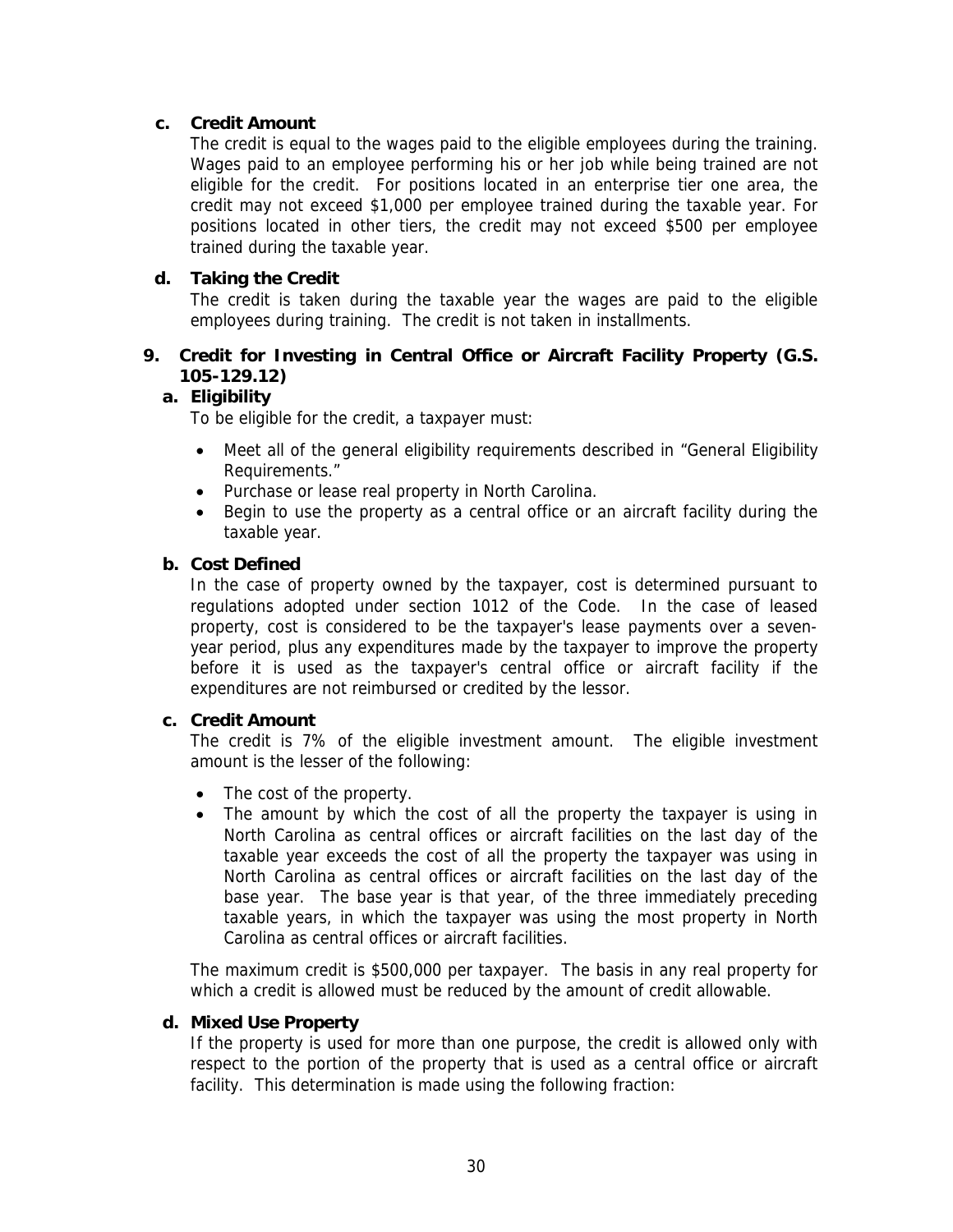#### square footage of the property used as central office or aircraft facility total square footage of the property

### **e. Taking the Credit**

The credit is taken in seven equal installments beginning the year after the taxpayer qualifies for the credit. If a taxpayer is required to file more than one tax return during a year, each return constitutes a year for purposes of taking installments of the credit.

#### **f. Expiration**

The credit expires in the following circumstances:

- When the property for which the credit is claimed is no longer used as a central office or an aircraft facility.
- When the total number of employees the taxpayer employs at all of its central offices or aircraft facilities in North Carolina drops below 40.
- When a portion of the property for which the credit is claimed is no longer used as a central office or an aircraft facility. In this circumstance, the amount of the credit associated with the portion no longer used as a central office or an aircraft facility expires. The remaining installments are computed by multiplying the total credit times the fraction described above for mixed-use property.

When a credit expires, the taxpayer can still take the portion of an installment that accrued in a previous year and was carried forward.

## **10. Credit for Substantial Investment in Other Property (G.S. 105-129.12A)**

## **a. Eligibility**

To be eligible for the credit, the taxpayer must receive a written determination from the Secretary of Commerce that the Secretary expects the taxpayer to purchase or lease and use in an eligible business at a specific location within a three-year period at least \$10,000,000 of real property, and to create 200 new jobs at that location within two years of the time that the property is first used in an eligible business. This requirement is set out in G.S. 105-129.4(b5). Additionally, the taxpayer must meet all of the eligibility requirements listed below:

- Meet all of the general eligibility requirements described in "General Eligibility Requirements."
- Purchase or lease real property in an enterprise tier one or two area.
- Begin to use the property in an eligible business during the taxable year.

## **b. Terms Used**

## **(1) Cost**

In the case of property owned by the taxpayer, cost is determined pursuant to regulations adopted under section 1012 of the Internal Revenue Code. In the case of leased property, cost is considered to be the taxpayer's lease payments over a seven-year period, plus any expenditures made by the taxpayer to improve the property before the taxpayer uses it if the expenditures are not reimbursed or credited by the lessor.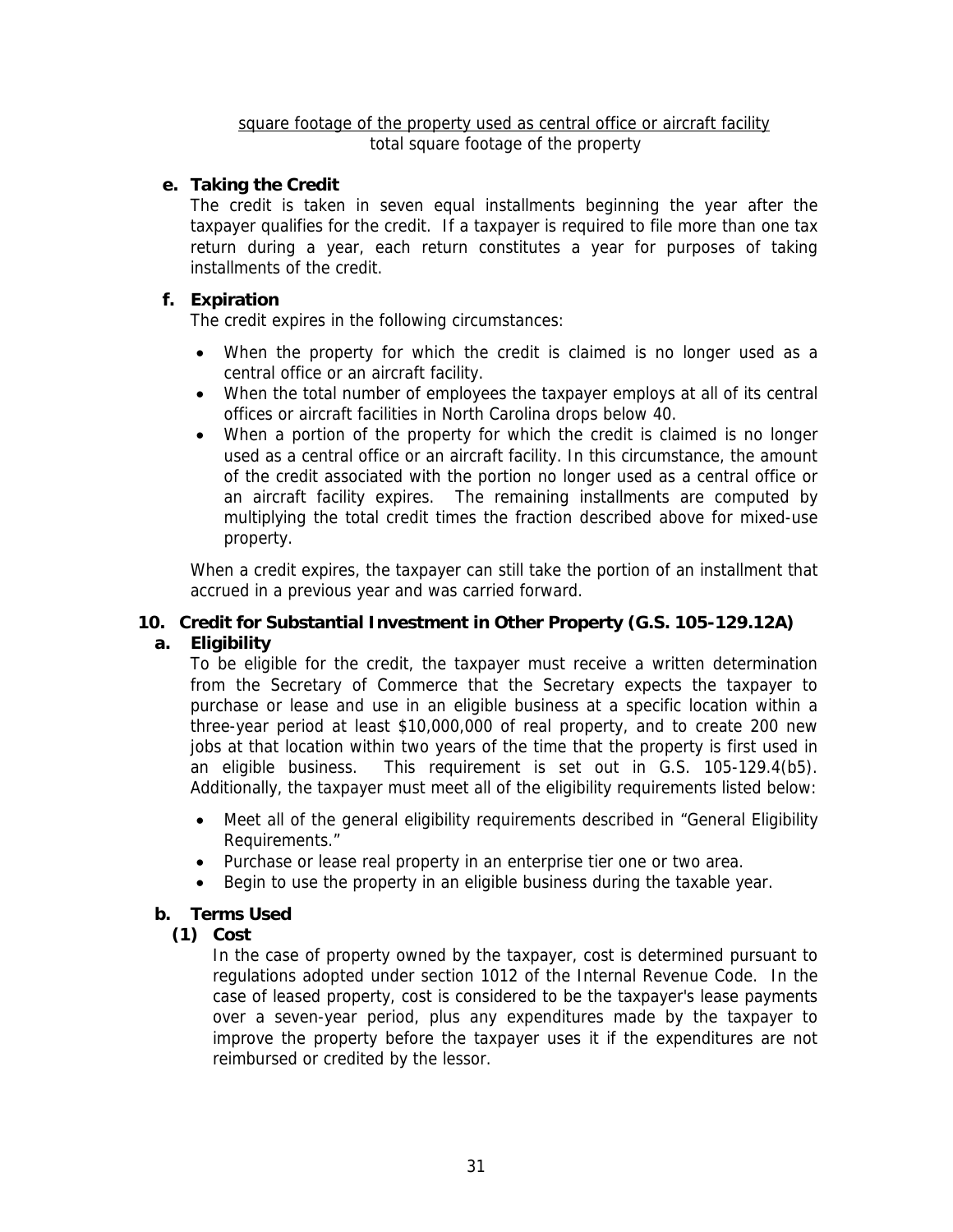#### **(2) Property Located in an Enterprise Tier One or Two Area**

Property is located in an enterprise tier one or two area if the area is designated as tier one or two at the time the taxpayer requests the required written determination from the Secretary of Commerce regarding its expected investment.

#### **c. Credit Amount**

The credit is 30% of the eligible investment amount. The eligible investment amount is the lesser of the following:

- The cost of the property.
- The amount by which the cost of all of the real property the taxpayer is using in this State in an eligible business on the last day of the taxable year exceeds the cost of all of the real property the taxpayer was using in this State in an eligible business on the last day of the base year. The base year is that year, of the three immediately preceding taxable years, in which the taxpayer was using the most real property in this State in an eligible business.

When an investment is phased in over the course of more than one tax year, the taxpayer may claim a credit in each year based on the eligible investment amount of the property that is first used in an eligible business for the current tax year. The basis in any real property for which a credit is allowed must be reduced by the amount of credit allowable.

#### **d. Mixed Use Property**

If the property is used for more than one purpose, the credit is allowed only with respect to the portion of the property that is used as a central office or aircraft facility. This determination is made using the following fraction:

### square footage of the property used as central office or aircraft facility total square footage of the property

#### **e. Taking the Credit**

The credit is taken in seven equal installments beginning the year after the taxpayer qualifies for the credit. If a taxpayer is required to file more than one tax return during a year, each return constitutes a year for purposes of taking installments of the credit.

## **f. Expiration**

The credit expires in the following circumstances:

- When the property for which the credit is claimed is no longer used in an eligible business.
- When the total number of employees at the property with respect to which the credit is claimed drops below 200.
- When a portion of the property for which the credit is claimed is no longer used in an eligible business. In this circumstance, only the amount of the credit associated with the portion no longer used in an eligible business expires. The remaining installments are computed by multiplying the total credit times the fraction described above for mixed-use property.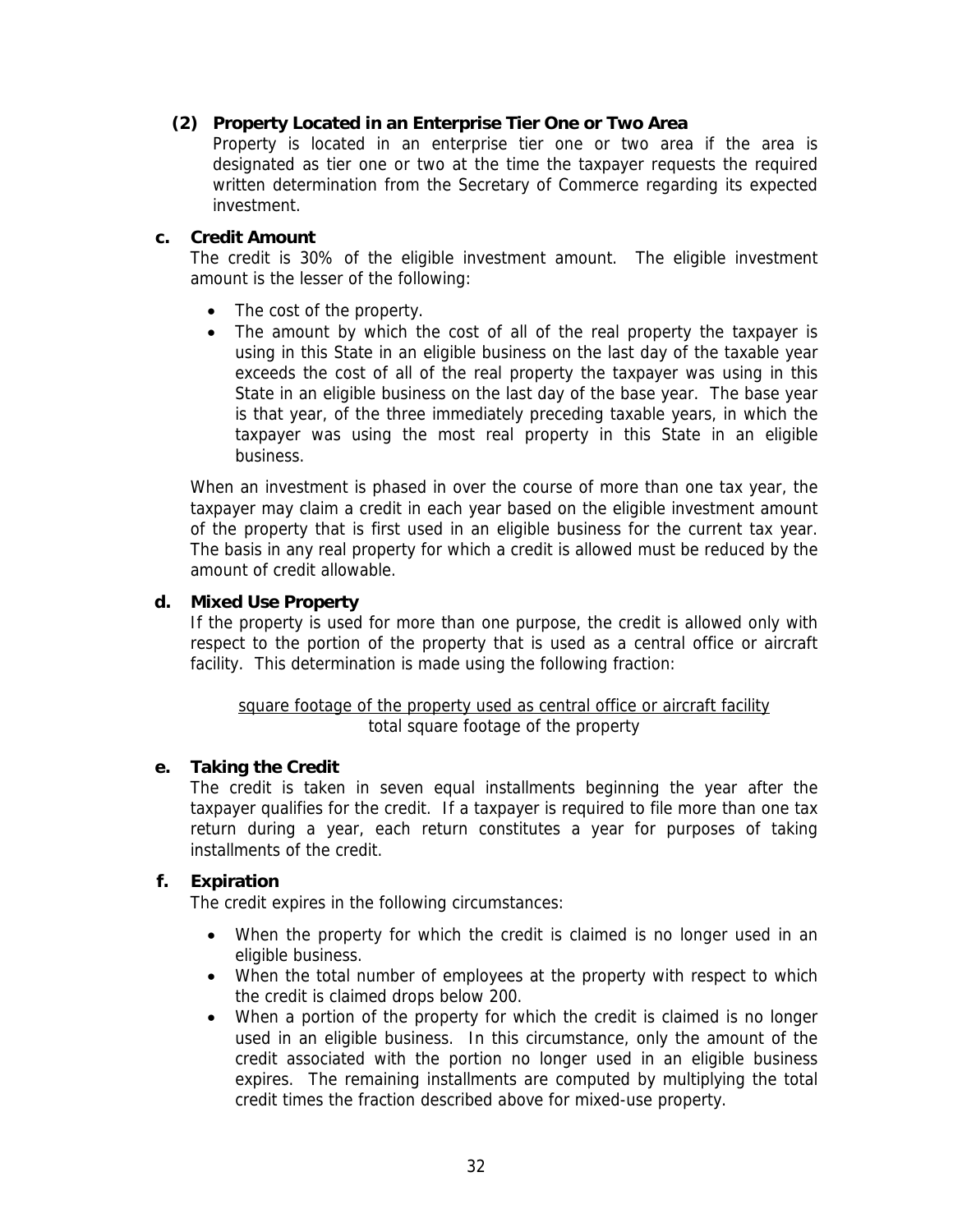When a credit expires, the taxpayer may not take any remaining installments of the credit. The taxpayer can still take the portion of an installment that accrued in a previous year and was carried forward.

## **11. Credit for Development Zone Projects (G.S. 105-129.13)**

## **a. Eligibility**

The general eligibility requirements do not apply to this credit. To be eligible for a credit for a development zone project, the taxpayer must meet the following requirements:

- Contribute cash or property to a development zone agency for an improvement project in a development zone.
- Not control, be controlled by, or be under common control with an affiliate of the development zone agency. The taxpayer may not have one of the relationships defined in section 267(b) of the Internal Revenue Code with the development zone agency.
- File an application with the Department of Revenue on or before April 15 of the year following the calendar year in which the contribution was made. The Secretary may grant an extension for filing the application if a taxpayer makes a timely request for an extension. An extension allows the taxpayer to file the application by the following September 15.
- Include with an application submitted a certified appraisal of the value of the property contributed, if the contribution was of property rather than cash.

### **b. Terms Used**

## **(1) Control**

A person controls an entity if the person owns, directly or indirectly, more than 10% of the voting securities of that entity. The term "voting security" means a security that confers upon the holder the right to vote for the election of members of the board of directors or similar governing body of the business or is convertible into, or entitles the holder to receive upon its exercise, a security that confers such a right to vote. A general partnership interest is a voting security.

## **(2) Development Zone Agency**

Any of the following agencies that the Department of Commerce certifies will undertake an improvement project in a development zone will qualify:

- A community-based development organization qualified under 24 C.F.R. section 570.204.
- A community action agency that has been officially designated as such pursuant to section 210 of the Economic Act of 1964, Public Law 88-452, 78 Stat. 508.
- A community development corporation.
- A community development financial institution certified by the United States Department of the Treasury under the Community Development Banking and Financial Institutions Act of 1994, 12 U.S.C. section 4701.
- A community housing development organization qualified under the HOME Investment Partnerships Act, 42 U.S.C. section 12701 and 12704, and 24 C.F.R. section 92.2.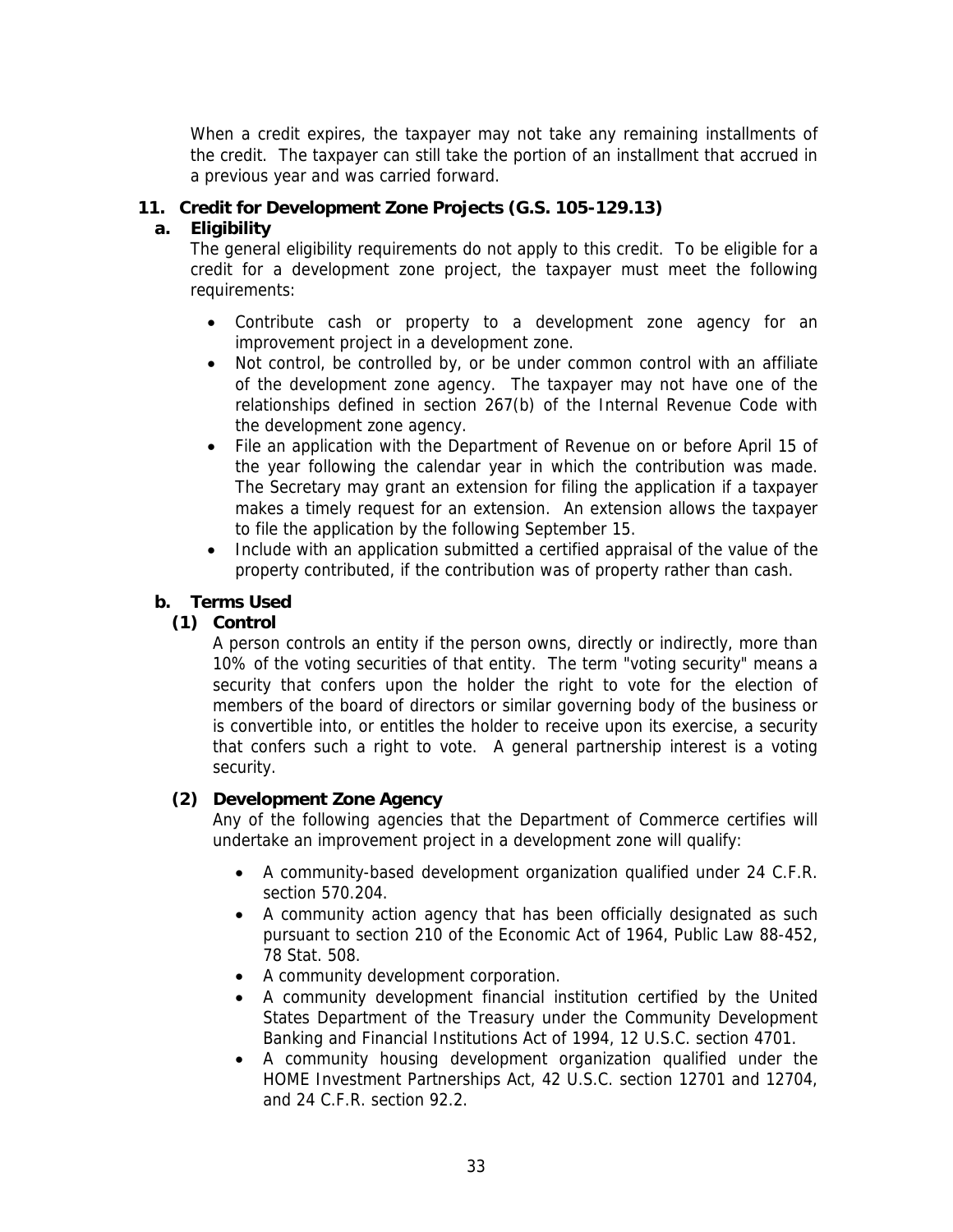• A local housing authority created under Article 1 of Chapter 157 of the General Statutes.

#### **(3) Improvement Project**

A project to construct or improve real property for community development purposes or to acquire real property and convert it for community development purposes. Construction or improvement includes services provided by a development zone agency directly related to the construction or improvement, and project development fees charged by a developer for the construction or improvement.

### **c. Credit Amount**

The credit is equal to 25% of the value of the contribution of cash or property to a development zone agency for an improvement project in a development zone. A contribution is for an improvement project if the agency receiving the contribution contracts in writing to use the contribution for the project and agrees in the contract to repay to the taxpayer, with interest, any part of the contribution not used for the project.

### **d. Taking the Credit**

The credit may not be taken in the year in which the contribution is made. Instead, the credit must be taken for the taxable year beginning during the calendar year in which the application to the Department of Revenue for the credit becomes effective.

### **e. Ceiling**

The total amount of all credits for contributions made in a calendar year may not exceed \$4,000,000. If the total amount of credits claimed exceeds \$4,000,000, the Secretary of Revenue must allocate the \$4,000,000 in tax credits in proportion to the size of the credit claimed by each taxpayer. If a credit is reduced because of this ceiling, the Secretary must notify the taxpayer of the amount of the reduction of the credit on or before December 31 of the year the application was filed.

#### **f. Forfeiture**

A taxpayer forfeits the credit to the extent the development zone agency uses the taxpayer's contribution for any purpose other than an improvement project.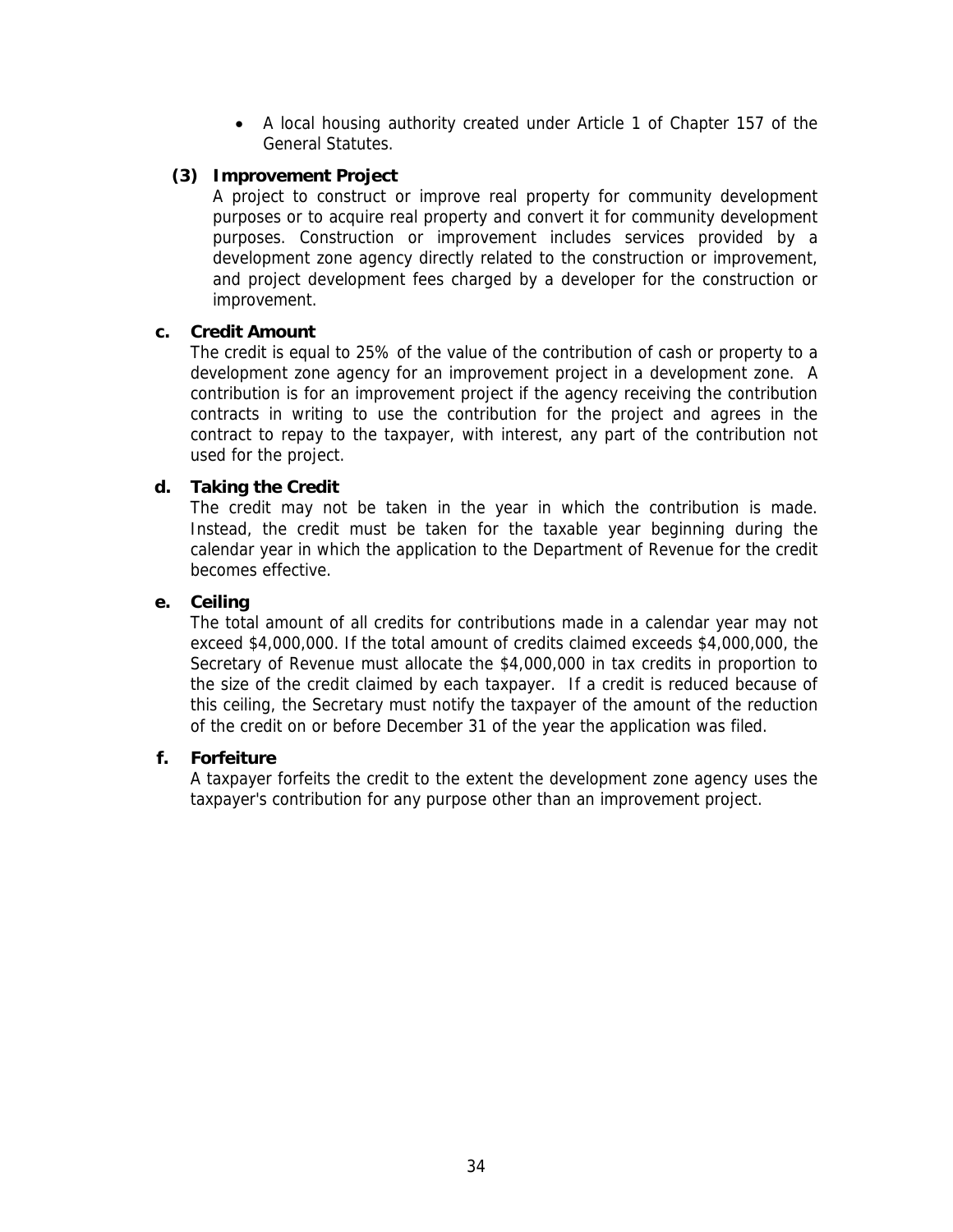#### **III. TAX CREDITS (Articles 3A, 3B, 3C, 3D, 3E, 3F, and 4)**

#### <span id="page-37-0"></span>**F. Low-Income Housing Tax Credits (Article 3E of Chapter 105)**

#### **2. Credit for Low-income Housing Awarded a Federal Credit Allocation on or after January 1, 2003 (G.S. 105-129.42)**

## **a. Credit (G.S. 105-129.42(b))**

A taxpayer who is allocated a federal income tax credit under Section 42 of the Code to construct or substantially rehabilitate a qualified North Carolina lowincome housing development is allowed a credit equal to a percentage of the development's eligible-qualified basis, as determined pursuant to Section 42(d) of the Code. For the purpose of this section, eligible qualified basis is calculated based on the information contained in the carryover allocation and is not recalculated to reflect subsequent increases or decreases. No credit is allowed for a development that uses tax-exempt bond financing.

#### **c. Developments and Amounts (G.S. 105-129.42(c))**

The housing developments that are qualified North Carolina low-income housing developments and the percentage of the development's eligible basis for which a credit is allowed are:

- If forty percent (40%) of the qualified residential units are affordable to households whose income is fifty percent (50%) or less of area median income and the units are in a Low-Income county or city, the percentage of the basis for which a credit is allowed is thirty percent (30%).
- If fifty percent (50%) of the qualified residential units are affordable to households whose income is fifty percent (50%) or less of the area median income and the units are in a Moderate-Income county or city, the percentage of the basis for which a credit is allowed is twenty percent (20%).
- If fifty percent (50%) of the qualified residential units are affordable to households whose income is forty percent (40%) or less of the area median income and ten percent (10%) of the units are in High-Income county or city, the percentage of the basis for which a credit is allowed is ten percent (10%).
- If twenty-five percent (25%) of the qualified residential units are affordable to households whose income is thirty percent (30%) or less of the area median income and ten percent (10%) of the units are in a High-Income county or city, the percentage of the basis for which a credit is allowed is ten percent (10%).

The designation of a county or city as Low-Income, Moderate-Income, or High-Income and determinations of affordability are made by the Housing Finance Agency in accordance with the Qualified Allocation Plan in effect as of the time the federal credit is allowed. A change in the income designation of a county or city after a federal credit is allocated does not affect the percentage of the developer's eligible basis for which the credit is allowed. The affordability requirements apply for the duration of the federal tax credit compliance period.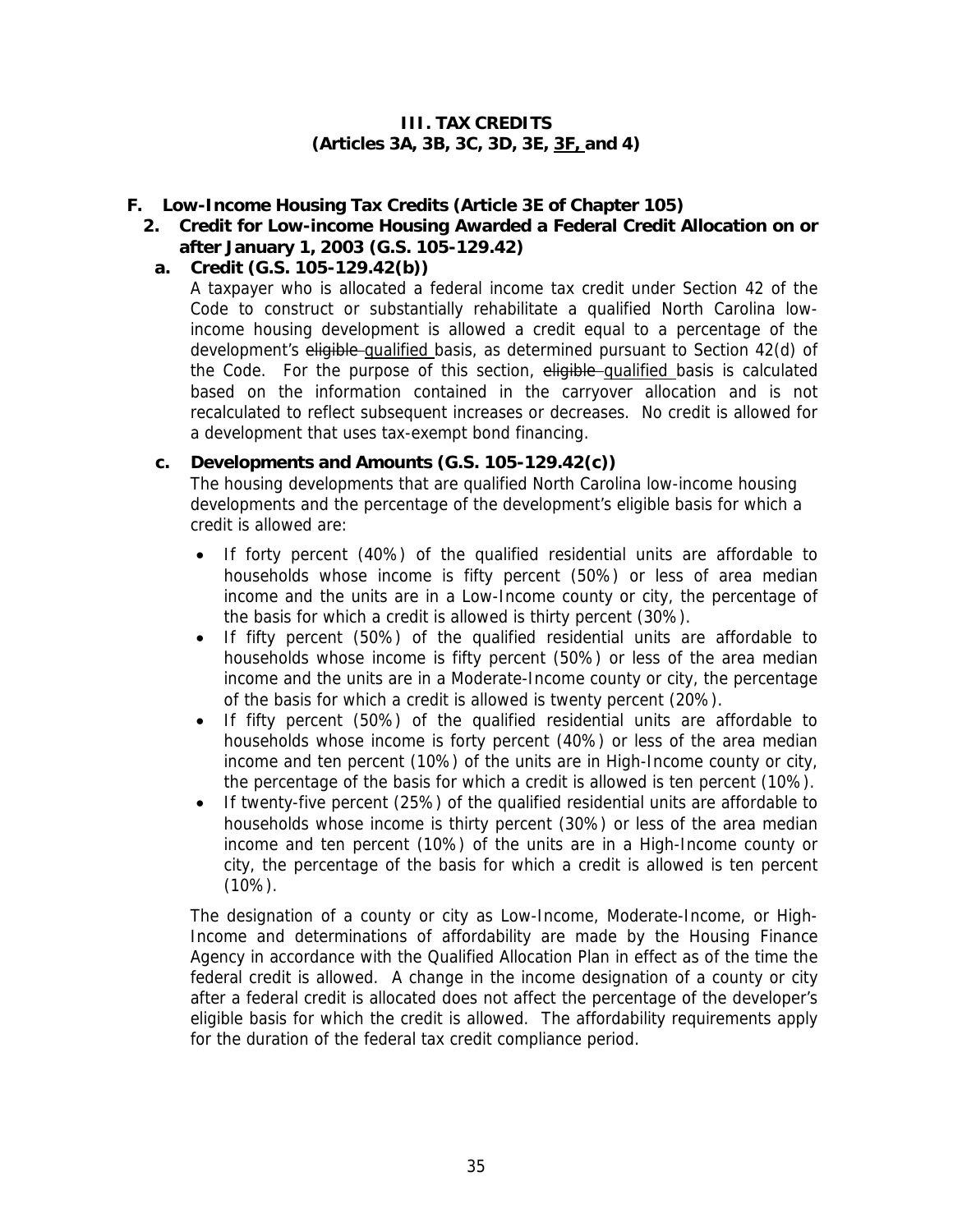## **4. Sunset (G.S. 105-129.45)**

Article 3E is repealed effective January 1, 20062010. The repeal applies to developments to which federal credits are allocated on or after January 1, 20062010.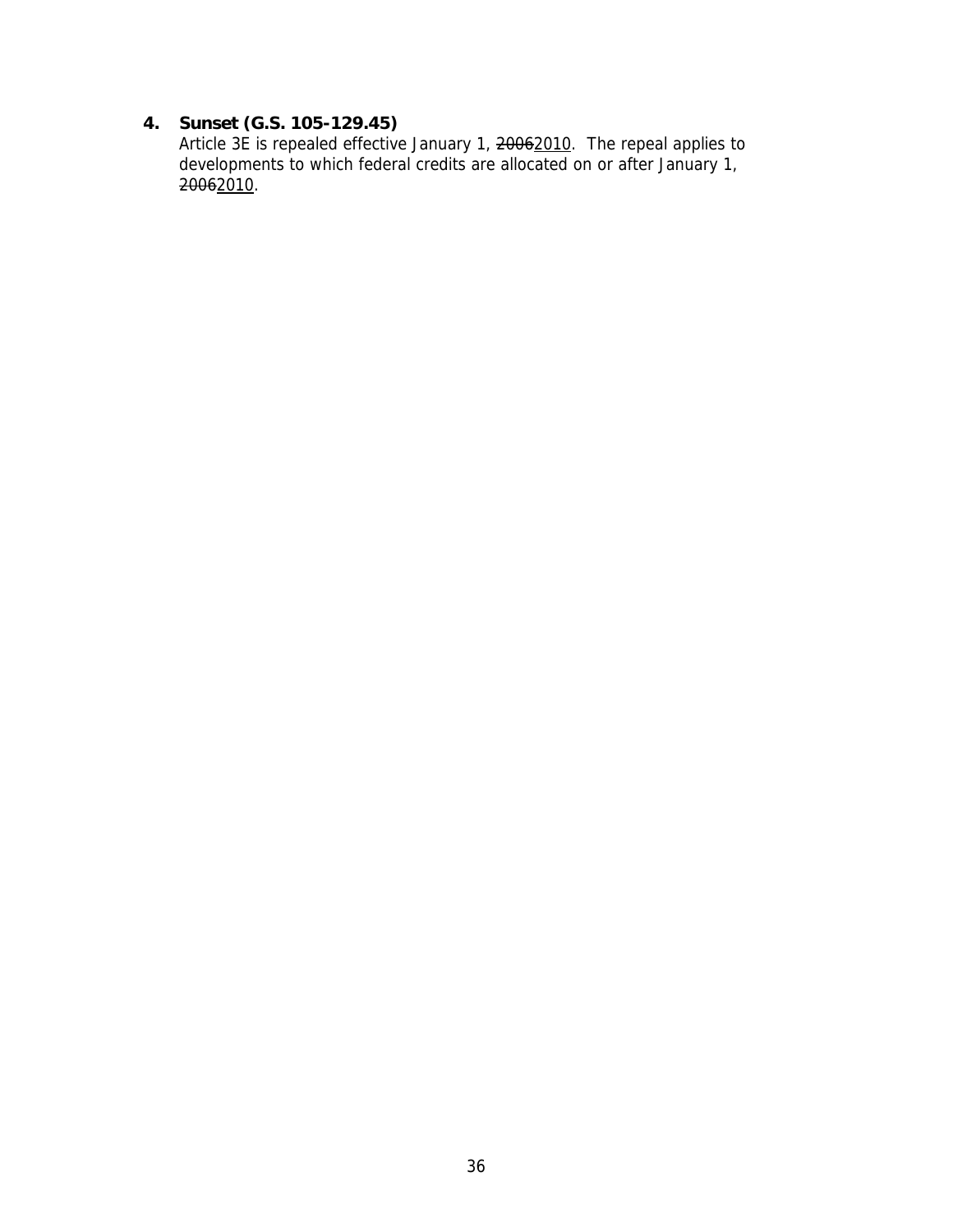### **III. TAX CREDITS (Articles 3A, 3B, 3C, 3D, 3E, 3F, and 4)**

## <span id="page-39-0"></span>**G. Research and Development Tax Credit (Article 3F of Chapter 105)**

## **1. General Information**

## **a. Administration (G.S. 105-129.51)**

Effective for business activities occurring on or after May 1, 2005, any taxpayer, regardless of its type of business, is allowed a tax credit for qualified North Carolina research expenses, if the taxpayer meets the eligibility requirements relating to wage standard, health insurance, environmental impact, and safety and health programs found in G.S. 105-129.4(b), (b2), (b3), and (b4), respectively.

The credit allowed under this section and the credits allowed in G.S. 105-129.10 are exclusive. A taxpayer can elect to take only one of the three credits with respect to its research activities in a taxable year. A taxpayer may elect to take a different credit for different expenses in a subsequent year.

## **b. Tax election (G.S. 105-129.52)**

A taxpayer may claim the credit allowed in Article 3F against either franchise or income tax. The taxpayer must elect the tax against which the credit will be claimed when filing the return on which the credit is first claimed. The election is binding and applies to both the credit and any carryforwards of the credit.

## **c. Cap (G.S. 105-129.52)**

The credit allowed in Article 3F cannot exceed fifty percent (50%) of the amount of tax against which it is claimed, reduced by the sum of all other tax credits allowed against that tax. This limitation applies to the cumulative amount of credit, including carryforwards. Any unused portion of this credit may be carried forward for the succeeding 15 taxable years.

## **d. Substantiation (G.S. 105-129.53)**

Each taxpayer that claims a credit under Article 3F must maintain and make available for inspection any information or records required by the Secretary. The burden of proof for a credit and the amount of the credit rests upon the taxpayer.

## **e. Forms**

The Form NC-478 series is used to calculate and report tax credits, including the Article 3F credits, that are limited to fifty percent (50%) of the taxpayer's tax less the sum of all other credits that the taxpayer claims. Form NC-478I is used to calculate the research and development tax credits without regard to the fifty percent (50%) limitation. Form NC-478 is used to total the specific credits, to determine if the fifty percent (50%) applies, and, if so, to allocate the limited total credit among the specific credits.

**f. Sunset (G.S. 105-129.51)** Article 3F is repealed for taxable years beginning on or after January 1, 2009.

## **2. Definitions (G.S. 105-129.50)**

The definitions in section 41 of the Code apply in this Article. Additionally, the following definitions apply also: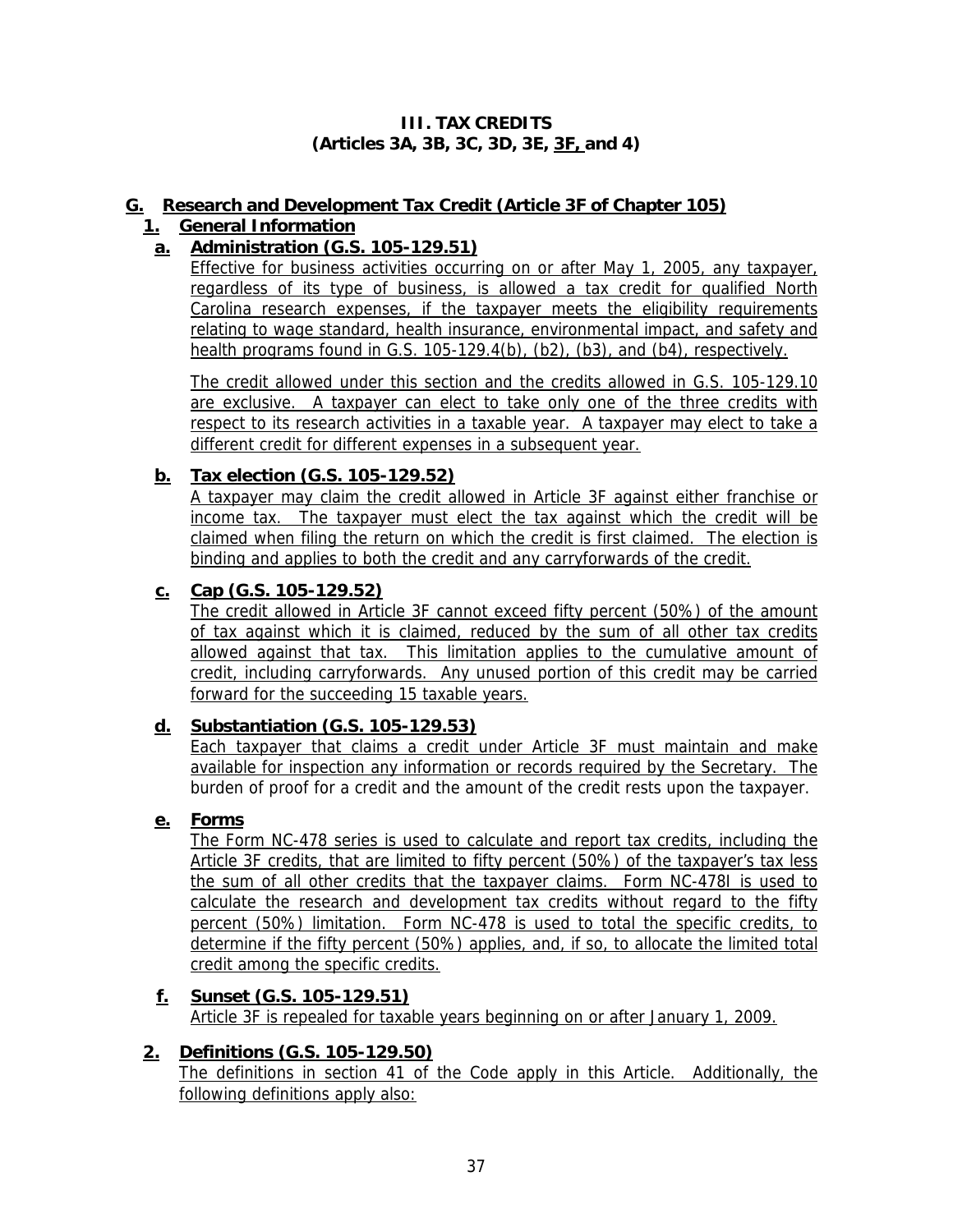## **a. North Carolina university research expenses**

Any amount the taxpayer paid or incurred to a research university for qualified research performed in this State or basic research performed in this State.

## **b. Period of measurement**

Defined in the Small Business Size Regulations of the federal Small Business Administration. Pursuant to those regulations (13CFR121.104), the period of measurement is used to determine the entity's annual receipts and is determined by how long an entity has been in business.

If the entity has been in business for less than three years, the annual receipts for the period of measurement are the receipts for the period of time for which the entity has been in business divided by the number of weeks in business and multiplied by 52.

If the entity has been in business for three full fiscal years and has not filed a short-period income tax return for any of those three years, the annual receipts for the period of measurement are the total receipts over the last three years divided by three.

If one of the three years' returns is a short-period return, the annual receipts for the period of measurement are the receipts for the short year and the two full years divided by the total number of weeks in the short year and two full years divided by 52.

## **c. Qualified North Carolina research expenses**

Qualified research expenses, other than North Carolina university research expenses, for research performed in this State.

## **d. Receipts**

Defined in the Small Business Size Regulations of the federal Small Business Administration. Pursuant to those regulations (13CFR121.104), receipts means total income, gross income plus cost of goods sold as reported for federal income tax purposes, less net capital gains or losses and taxes collected for and remitted to a taxing authority to the extent included in gross or total income, proceeds from transactions between the entity and its domestic or foreign affiliates if also excluded from gross or total income on a federal consolidated return, and amounts collected for another by a travel agent, real estate agent, advertising agent, conference management service provider, freight forwarder or customs broker.

## **e. Related person**

Defined in G.S. 105-163.010 and IRC sections 267(b) or 707(b).

## **f. Research university**

An institution of higher education that:

- Is classified in the most recent edition of 'A Classification of Institutions of Higher Education', the official report of The Carnegie Foundation for the Advancement of Teaching as one of the following:
	- Doctoral/Research Universities, Extensive or Intensive.
	- Masters Colleges and Universities, I or II.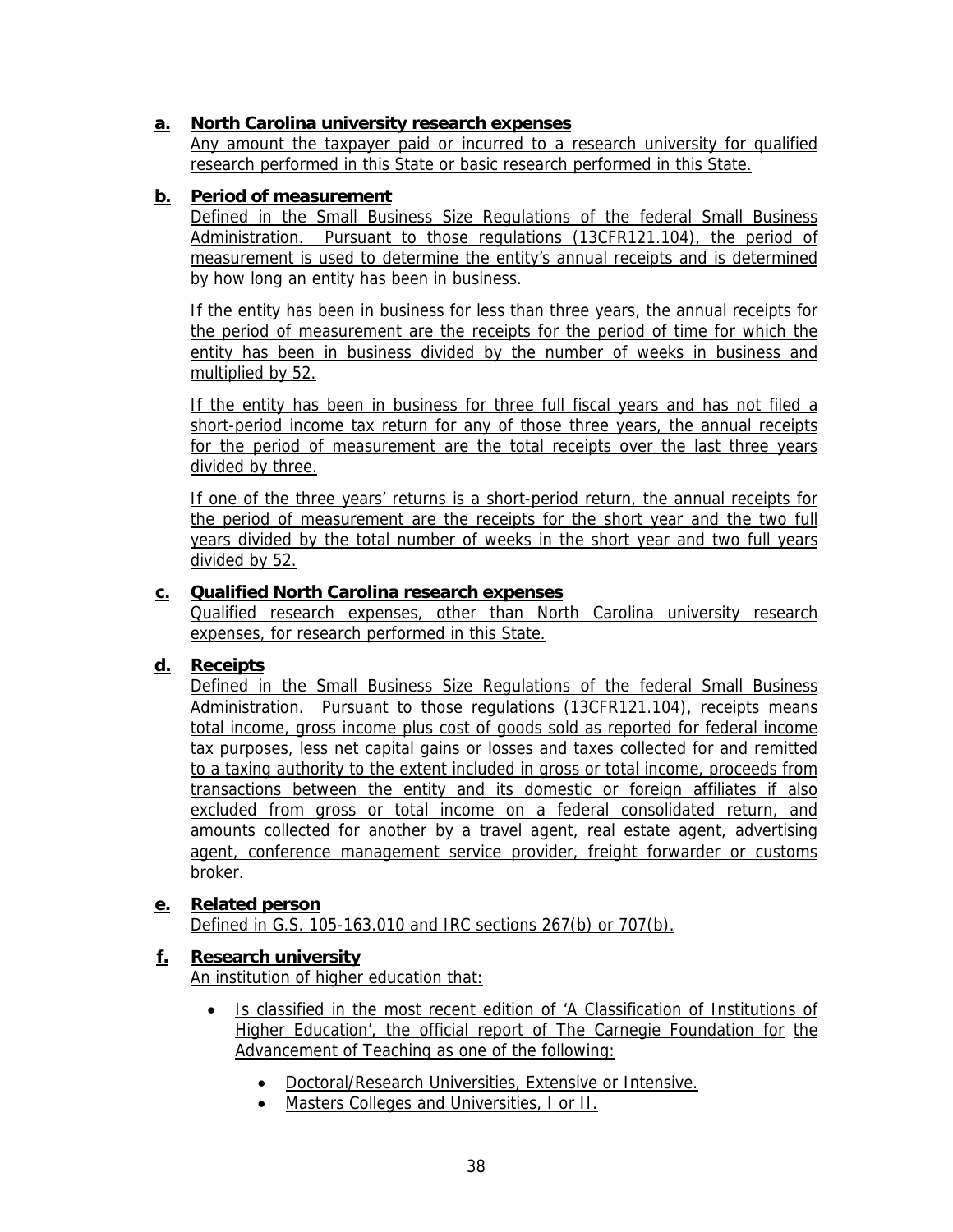- Baccalaureate Colleges, Liberal Arts or General.
- Is a constituent institution of The University of North Carolina.

## **g. Small business**

A business whose annual receipts, combined with the annual receipts of all related persons, for the applicable period of measurement did not exceed one million dollars (\$1,000,000).

#### **3. Credit for North Carolina Research and Development (G.S. 105-129.55)** The credit allowed in this article consists of two parts:

### **a. Credit for qualified North Carolina research expenses**

The credit is equal to a percentage of the expenses based on whether the expenses qualify as small business, low tier research, or other research. Only one credit is allowed with respect to the same expenses. If the expenses qualify in more than one category, then the credit is equal to the higher percentage, not both percentages combined. If part of the taxpayer's expenses qualify as low-tier and part of the expenses qualify as other research, the applicable percentages apply separately to each part of the expenses.

If the taxpayer was a small business as of the last day of the taxable year, the applicable percentage is three percent (3%). Research performed in a tier one, tier two, or tier three area is considered low-tier research and the applicable percentage is three percent (3%). Research expenses that do not qualify as small business or low-tier are considered other research.

If other research expenses are greater than zero but not greater than fifty million dollars (\$50,000,000), the applicable percentage is one percent (1%). If other research expenses are greater than fifty million dollars (\$50,000,000), but not greater than two hundred million dollars (\$200,000,000), the applicable percentage is two percent (2%). If other research expenses are greater than two hundred million dollars (\$200,000,000), the applicable percentage is three percent (3%).

#### **b. Credit for North Carolina university research expenses**

A taxpayer that has expenses for research performed by an institution within the North Carolina university system is allowed a credit equal to fifteen percent (15%) of the expenses.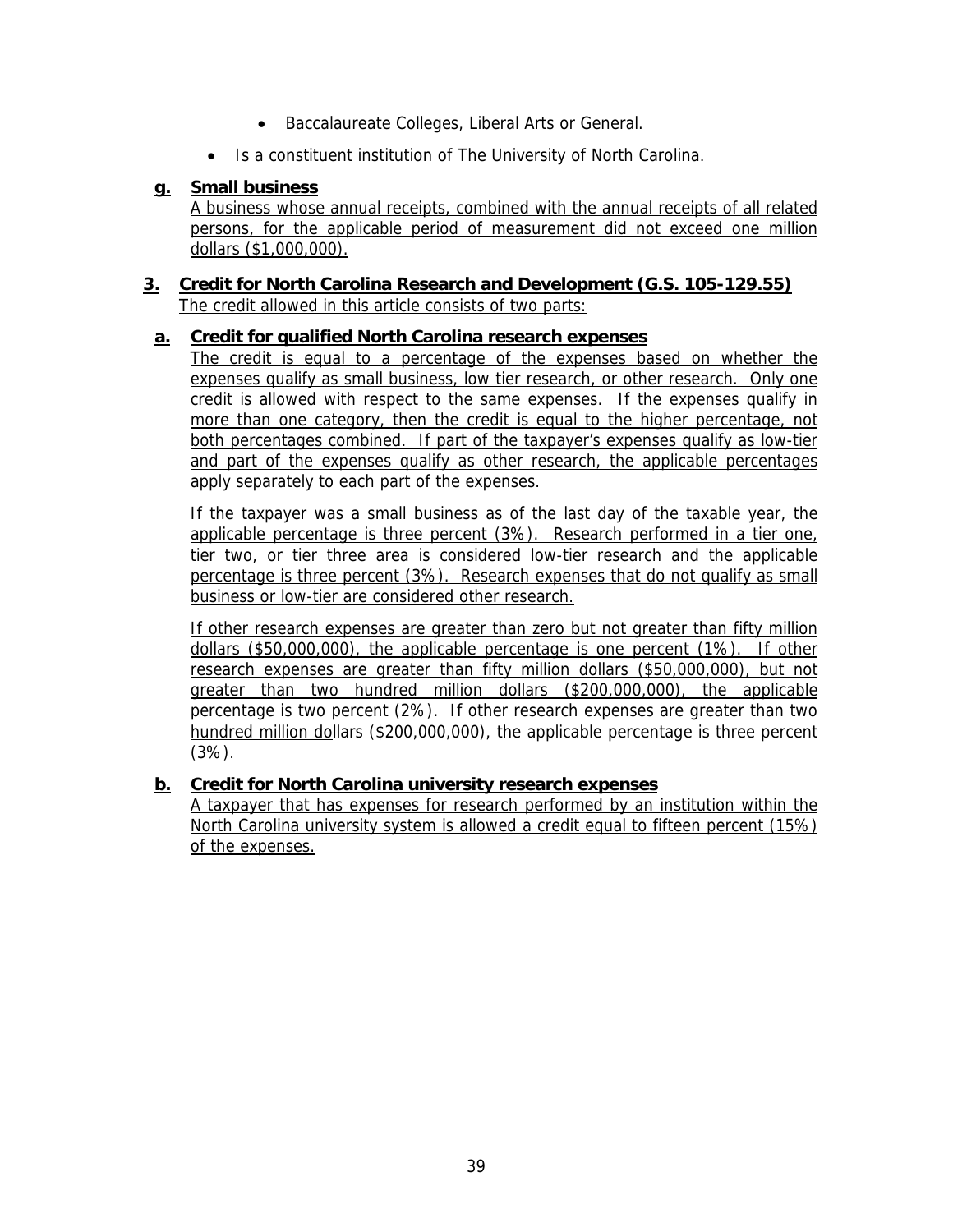#### **V. EXCISE TAX (Articles 2A, 2C, and 5E)**

## <span id="page-42-0"></span>**A. Tobacco Products Excise Tax (G.S. 105-113.2 - G.S. 105-113.40)**

#### **5. Tax on Cigarettes (G.S. 105-113.5)**

An excise tax is levied on the sale or possession for sale in this State, by a distributor, of all cigarettes at the rate of two and one-half mills (.0025) per individual cigarette. Distributors are responsible for the tax on all packages of cigarettes received by them and should consider the desirability of insuring their cigarette inventories against loss by theft or otherwise, since distributors are liable for the tax upon any non-tax-paid cigarettes which are stolen or otherwise unaccounted for.

It is the responsibility of each wholesale cigarette dealer and retail dealer who purchases cigarettes from a distributor to determine that the tax is indicated as paid by the wording "North Carolina Cigarette Excise Tax Paid" on each invoice for cigarettes. If non-tax-paid cigarettes are received, such wholesale cigarette dealer or retail dealer must immediately notify the distributor from whom said cigarettes are purchased, with a copy to the Department. Upon such notification, the distributor from whom said cigarettes were purchased must immediately determine if the tax has been paid and make the necessary invoice changes to their customer as well as make any payment corrections to the Department with applicable penalty and interest.

The excise tax does not apply to sample cigarettes distributed without charge in packages containing five or fewer cigarettes or to cigarettes in a package of cigarettes given without charge by the manufacturer of the cigarettes to an employee of the manufacturer who works in a factory where cigarettes are made, if he cigarettes are not taxed by the federal government. Such complimentary packages of cigarettes containing over five cigarettes given to factory employees must be so marked by the manufacturer.

Exemption from the cigarette tax does not apply to packages of cigarettes given to employees of such cigarette manufacturer working in office buildings; nor does such exemption extend to employees in warehouses, or in plants manufacturing only cigars or pipe tobacco, if such packages contain more than five cigarettes.

#### **16. Discount; Refund (G.S. 105-113.21)**

Effective for reporting periods beginning on or after August 1, 2004, a distributor is allowed to deduct a discount equal to two percent (2%) of the tax due **if** the report is filed and the tax due is paid by the due date. The discount covers expenses incurred in preparing the records and reports required by this Part and the expense of furnishing a bond.

A distributor in possession of packages of stale or otherwise unsalable cigarettes upon which the tax has been paid may return the cigarettes to the manufacturer and apply to the Secretary for refund of the tax, less the discount allowed. The application shall be in the form prescribed by the Secretary and shall be accompanied by an affidavit from the manufacturer stating the number of cigarettes returned to the manufacturer by the applicant.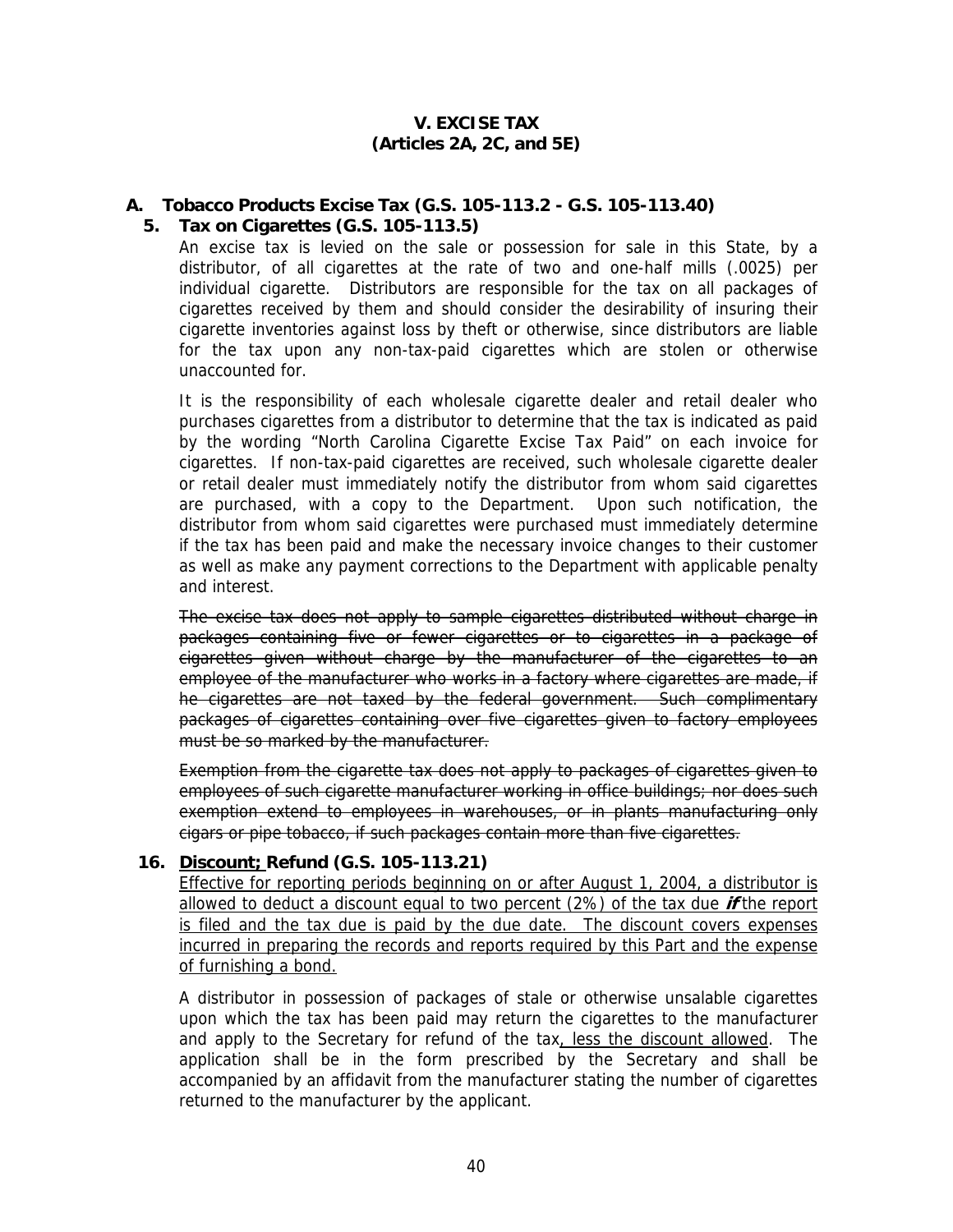Any spoiled packages of tax-paid cigarettes in the hands of a retailer or wholesaler should be returned to its respective distributors, as refunds of the cigarette excise tax will only be made only to the distributor.

### **24. Tax on Tobacco Products Other Than Cigarettes (G.S. 105-113.35)**

An excise tax is levied on tobacco products other than cigarettes at the rate of two percent (2%) of the cost price of the products. "Cost price" means the actual gross purchase price of the other tobacco products before any discounts, rebates, or allowances and before the excise tax is applied. Additional charges which are included and are not set out separately on the invoice, such as freight charges that are not separately stated, are considered part of the cost price and the tax is applied to the total invoice amount before any deductions.

This tax does not apply to the following:

- A tobacco product sold outside the State.
- A tobacco product sold to the federal government.
- A sample tobacco product distributed without charge.

The wholesale dealer or retail dealer who first acquires or otherwise handles other tobacco products subject to the tax imposed by this section is liable for the tax imposed by this section. A wholesale dealer or retail dealer who brings into this State a tobacco product made outside the State is the first person to handle the tobacco product in this State. A wholesale dealer or retail dealer who is the original consignee of a tobacco product that is made outside the State and is shipped into the State is the first person to handle the tobacco product in this State.

Examples are:

- The out-of-state wholesale dealer or retail dealer who brings such products into the State on its own truck.
- The in-state wholesale dealer or retail dealer who brings such products into the State on its own truck.
- The in-state wholesale dealer or retail dealer who first receives such products from outside the State by common carrier or contract carrier.

A retail dealer who acquires non-tax-paid other tobacco products subject to the tax imposed by this section from a wholesale dealer is liable for any tax due on the tobacco products. A retail dealer who is liable for tax under this subsection may not deduct a discount from the amount of tax due when reporting the tax.

A manufacturer who is not a retail dealer and who ships tobacco products other than cigarettes to either a wholesale dealer or retail dealer licensed under this Part may apply to the Secretary to be relieved of paying the tax imposed by this section on the tobacco products. Once granted permission, a manufacturer may choose not to pay the tax until otherwise notified by the Secretary. To be relieved of payment of the tax imposed by this section, a manufacturer must comply with the requirements set by the Secretary.

Other tobacco products sold to the federal government and its instrumentalities, such as the Armed Forces Exchange Services, are exempt from the excise tax. However, to qualify for exemption, sales of other tobacco products by such services must be limited to members of the armed forces and their dependents who hold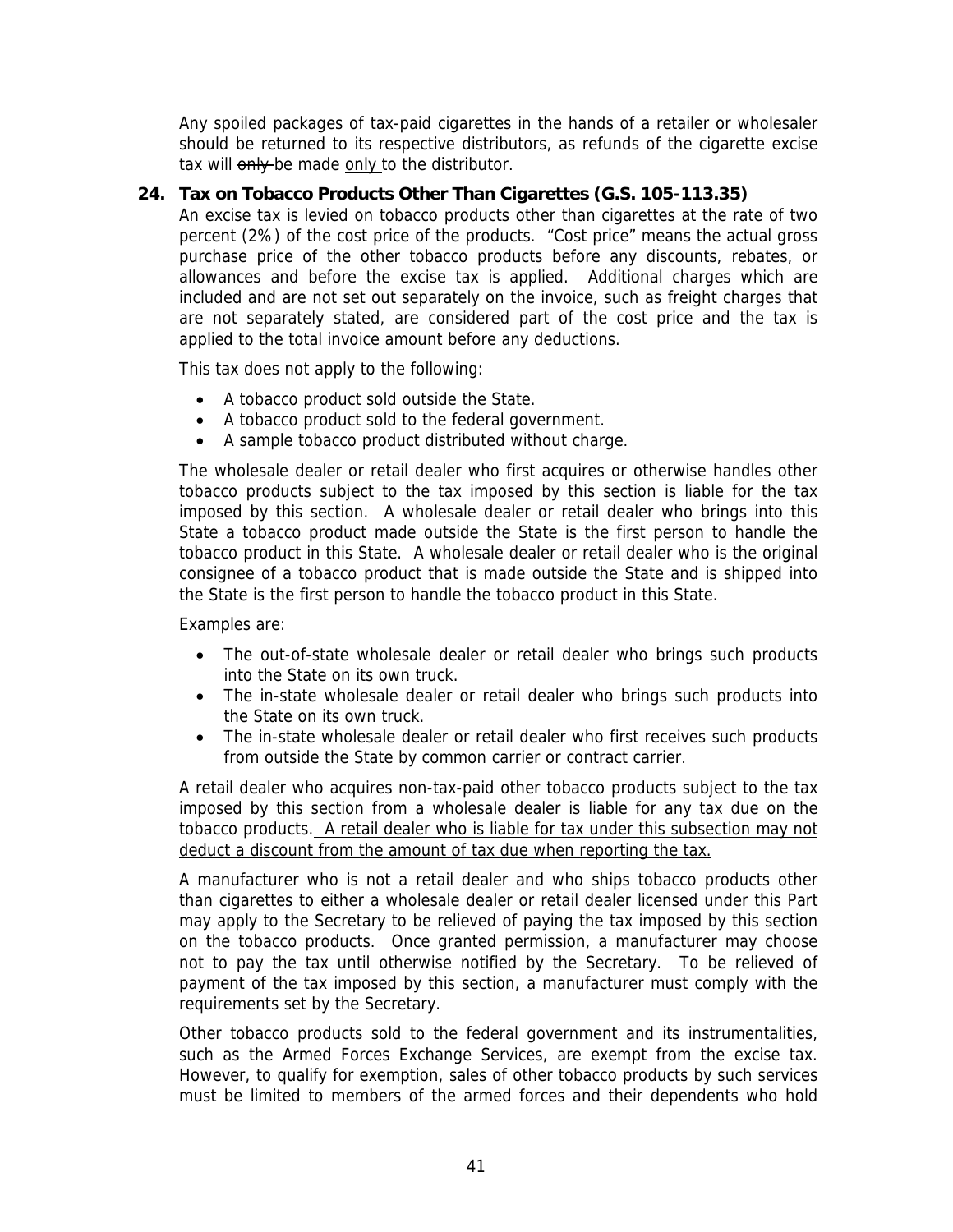identification cards entitling them to make purchases through armed forces exchange services.

Whenever tax-exempt deliveries of other tobacco products are made by dealers to armed forces exchange services, the dealer must require a duly receipted invoice or copy thereof from the governmental agent designated to accept delivery.

If a person engages in the sale of any other tobacco products on a military reservation, regardless of the fact that he may have a contract with the federal government, whereby the federal government will receive a commission, flat fee, or some other type of compensation on such sales, same does not exempt the sale of such products from the excise tax. In such instances, such sales would not be made by the federal government or an instrumentality thereof. Instead, all such sales are subject to the excise tax.

#### **29. Discount (G.S. 105-113.39)**

Effective for reporting periods beginning on or after August 1, 2004, a wholesale dealer or a retail dealer who is primarily liable for the taxes imposed by this Part is allowed to deduct a discount equal to two percent (2%) of the tax due **if** the report is filed and the tax due is paid by the due date. The discount covers losses due to damage to tobacco products, expenses incurred in preparing the records and reports required by this Part, and the expense of furnishing a bond.

#### **30. Records (G.S. 105-113.40)**

Every wholesale dealer, every retail dealer and their customers must keep accurate records of inventories, purchases, and sales of tobacco products for at least three years. These records and inventories must be maintained separately in such a manner as can be inspected and audited by the Secretary or duly authorized representative at any time without having to go through and separate or segregate all sales of the taxpayer to arrive at the amount of exempt sales or inventories.

#### **31. Other Tobacco Products Vending Machines**

No other tobacco products dispensing machine will be allowed to operate in this State that does not have affixed thereto the identification required under the Tobacco Products Tax Article.

Wholesale dealers or retail dealers owning, leasing, furnishing or operating other tobacco products vending machines must affix to each machine in a conspicuous place an identification sticker or device, which shows the name, address and telephone number of the operator owning and placing such machine on location. The owner of the business wherein such machine is located is also responsible for seeing that such vending machine is so identified.

It is the duty of any person, firm or corporation operating other tobacco products vending machines to have available for the Department information as to the location of any and all vending machines so operated by such operator, and make such information available at any time to the Secretary or his authorized agent.

#### **32. Refund of Overpaid Tax**

A wholesale dealer or a retail dealer who pays tax to the Department on other tobacco products that are exempt from the excise tax may obtain a refund for the net amount of tax paid by filing an application for refund form provided by the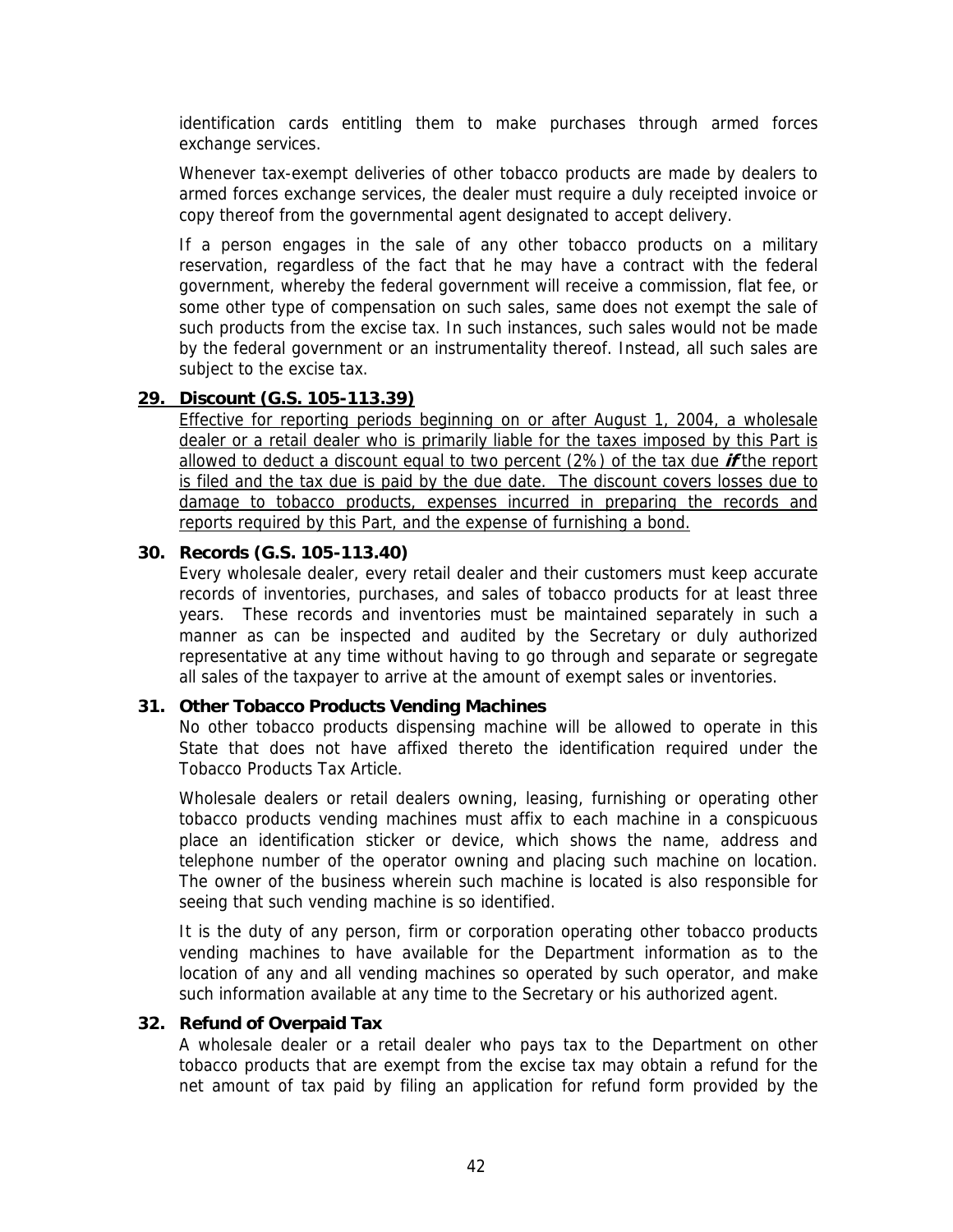Secretary. Applications for refund must be submitted within the time allowed by G.S. 105-266 or G.S. 105-266.1.

#### **33. Interest and Penalties (G.S. 105-236, G.S. 105-241.1(i))**

Interest, at the rate set by the Secretary, is applicable to all late payments of the tobacco products excise tax and to all assessments of additional tax due.

The North Carolina Statutes provide both civil and criminal penalties for failure to comply with the tax laws. See Section VIII General Administration for additional information. Also, see Item  $24-23$  above for information on penalties specific to this Article.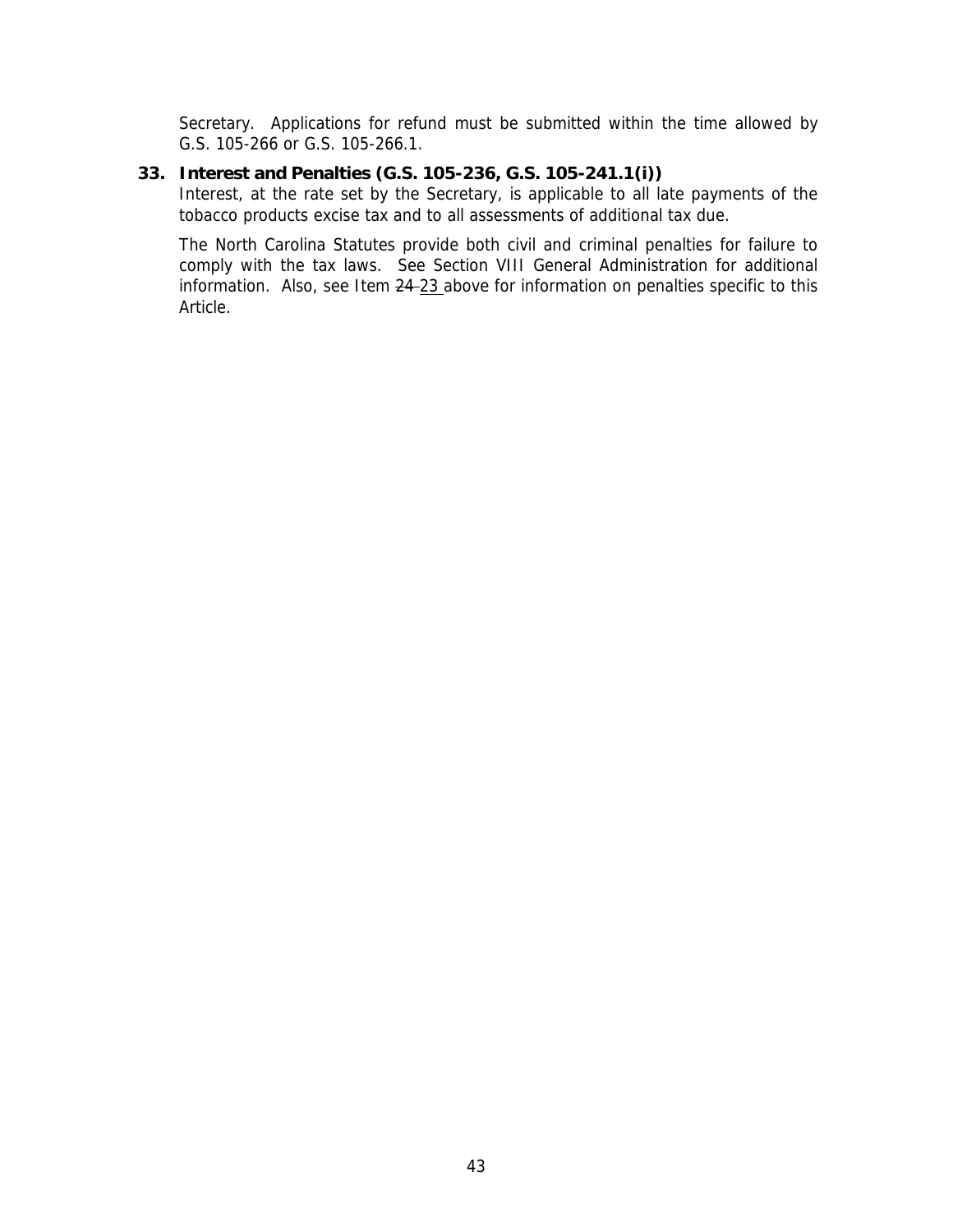### **V. EXCISE TAX (Articles 2A, 2C, and 5E)**

#### <span id="page-46-0"></span>**B. Alcoholic Beverage License and Excise Tax (G.S. 105-113.68 – G.S. 105- 113.89)**

#### **6. Payment of Excise Tax (G.S. 105-113.83)**

#### **a. Beer and Wine (G.S. 105-113.83(b))**

The excise taxes on malt beverages and wine are payable to the Secretary by the resident wholesaler or importer who first handles the beverages in this State. The taxes on malt beverages and wine are levied only once on the same beverages.

The excise tax on wine-levied under G.S. 105-113.80(b)) on wine shipper-shipped directly to consumers pursuant to G.S. 18B-1001.1 must be paid by the wine shipper permittee.

The tax must be paid on or before the  $15<sup>th</sup>$  day of the month following the month in which the beverage is first sold or otherwise disposed of in this State by the wholesaler, importer, or wine shipper permittee.

When excise taxes are paid on wine or malt beverages, the wholesaler, importer, or wine shipper permittee must submit to the Secretary verified reports on forms provided by the Secretary detailing sales records for the month for which the taxes are paid. The report must indicate the amount of excise tax due, indicate separately any transactions to which the excise tax does not apply, and include all the information required by the Secretary.

#### **b. Liquor (G.S. 105-113.83(b))**

The excise tax on liquor is payable monthly by the local ABC board to the Secretary. The tax is due on or before the  $15<sup>th</sup>$  day of the month following the month in which the tax was collected.

#### **c. Railroad Sales (G.S. 105-113.83(c))**

Each person operating a railroad train in this State on which alcoholic beverages are sold must submit monthly reports of the amount of alcoholic beverages sold in this State and must remit the applicable excise tax due on the sale of these beverages when the report is submitted. The report is due on or before the  $15<sup>th</sup>$ day of the month following the month in which the beverages are sold. The report must be made on a form prescribed by the Secretary.

## **d. Wholesaler Buying From Wholesaler (17 NCAC 04E.0206)**

When a resident wholesaler or importer purchases beer or wine from another wholesaler or importer in this stateState, the beverages must be reported separately as tax-paid beverages in the space provided on the monthly report filed by the purchasing resident wholesaler or importer since the selling resident wholesaler or importer, being the first in the State to receive or handle the product, is liable for the tax and must include the same product in their monthly report and pay the tax due.

#### **8. Discount (G.S. 105-113.85)**

Effective for reporting periods beginning on or after August 1, 2004, each wholesaler or importer is allowed to deduct a discount equal to two percent (2%) of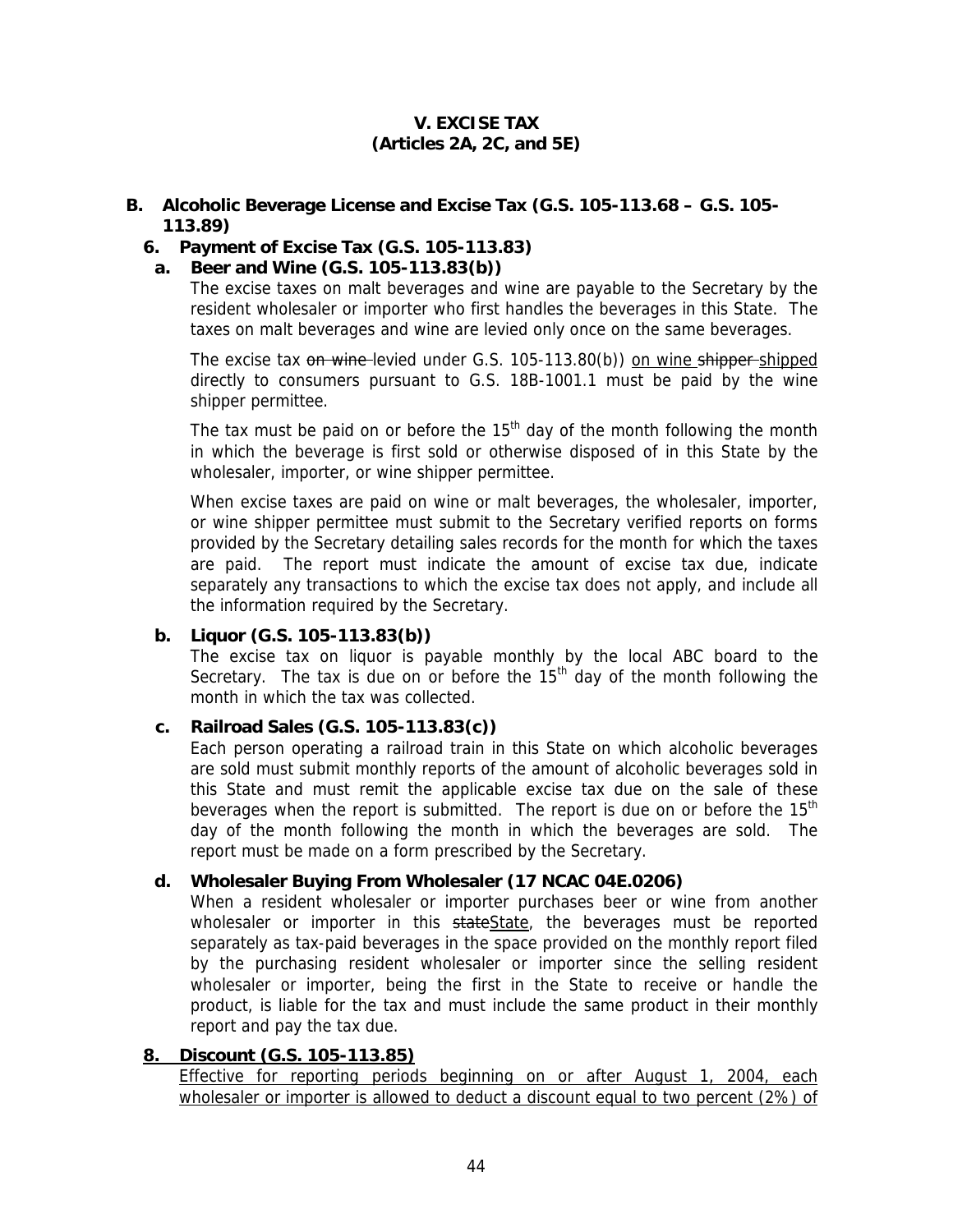the tax due **if** the report is filed and the tax due is paid by the due date. The discount covers losses due to spoilage and breakage, expenses incurred in preparing the records and reports required by this Article, and the expenses of furnishing a bond.

## **9. Bonds (G.S. 106-113.86)**

**a. Wholesalers and Importers (G.S. 105-113.86(a)) (17 NCAC 04E.0601)**

A resident wholesaler and importer must furnish a bond in an amount of at least five thousand dollars (\$5,000) and not more than fifty thousand (\$50,000). The bond must be payable to the State, must be in a form acceptable to the Secretary, and must be secured by a corporate surety or by a pledge of obligations of the federal government, the State, or a political subdivision of the State. The bond amount is in proportion to the anticipated tax liability of the wholesaler or importer and may vary yearly, based upon a review by the Alcoholic Beverages Excise Tax Unit of the previous twelve-month period. Bond requirements are as follows:

- Where the combined tax due for any three months of the previous twelve months exceeds forty thousand dollars (\$40,000), the amount of the bond will be fifty thousand dollars (\$50,000).
- Where the combined tax due for any three months of the previous twelve months exceeds twenty-five thousand dollars (\$25,000), but does not exceed forty thousand dollars (\$40,000), the amount of the bond will be forty thousand dollars (\$40,000).
- Where the combined tax due for any three months of the previous twelve months exceeds twelve thousand five hundred dollars (\$12,500), but does not exceed twenty-five thousand dollars (\$25,000), the amount of the bond will be twenty-five thousand dollars (\$25,000).
- Where the combined tax due for any three months of the previous twelve months exceeds five thousand (\$5,000), but does not exceed twelve thousand five hundred dollars (\$12,500), the amount of the bond will be twelve thousand five hundred dollars (\$12,500).
- Where the combined tax due for any three months of the previous twelve months does not exceed five thousand (\$5,000), the amount of the bond will be five thousand (\$5,000).

## **b. New Wholesaler or Importer Bond (17 NCAC 04E.0602)**

In the case of a new wholesaler subject to the excise tax, or where operation has been conducted for less than twelve months prior to January 1, the amount of the bond is determined by the Secretary for the remainder of the calendar year or the ensuing calendar year based upon the wholesaler's anticipated business volume as evident by inventory, but will not be less than five thousand dollars (\$5,000).

## **c. Nonresident Vendors (G.S. 105-113.86(b))**

The Secretary may require the holder of a nonresident vendor ABC permit to furnish a bond in an amount not to exceed two thousand dollars (\$2,000). The bond must be payable to the State, must be in a form acceptable to the Secretary, and must be secured by a corporate surety or by a pledge of obligations of the federal government, the State, or a political subdivision of the State.

## **10. Refund of Excise Tax Paid on Sacramental Wine (G.S. 105-113.87)**

A person who purchases unfortified or fortified wine for the purpose stated in G.S.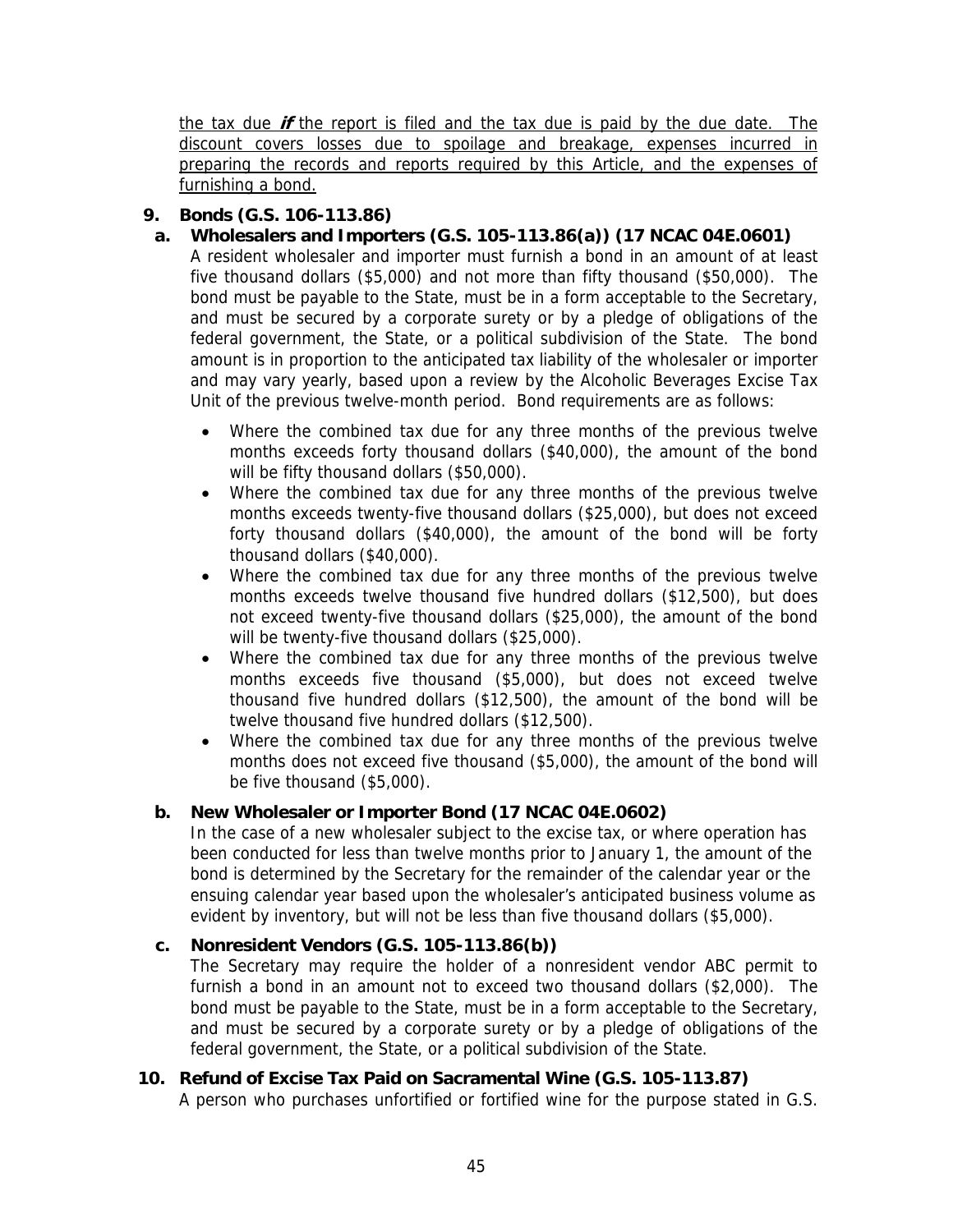18B-103(8) may obtain a refund from the Secretary for the amount of the excise tax levied under this Article. An applicant for a refund must file a written request for the refund due for the prior calendar year on or before April 15. Refunds are made annually. No refund will be made if the application is filed more than three years after the date it is due.

#### **11. Records (G.S. 105-113.88)**

A person who is required to file a report or return under this Article must keep a record of all documents used to determine information the person provides in a report or return. The records must be kept for three years from the due date of the report or return to which the records apply.

### **12. Other Applicable Administrative Provisions (G.S. 105-113.89)**

The administrative provisions of Article 9 of Chapter 105 apply to this Article. See the section, "General Administration" for additional information.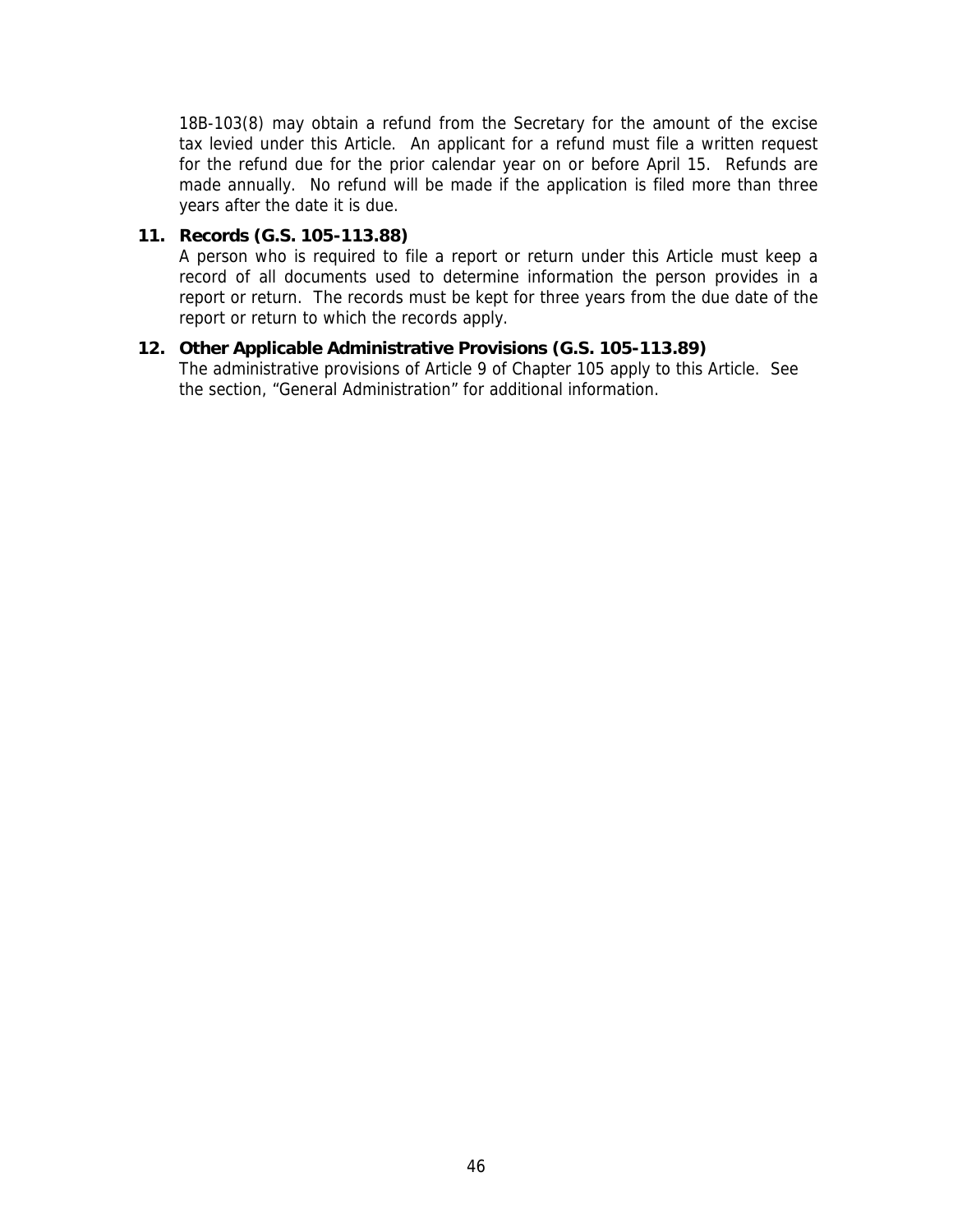#### **VI. PRIVILEGE TAXES (Article 2)**

<span id="page-49-0"></span>**D. Amusements – Certain Exhibitions, Performances, and Entertainment Exempt (G.S. 105-40)** 

The following forms of amusements are exempt from the taxes imposed under Article 2 of Chapter 105 of the General Statutes:

- 1. All exhibitions, performances, and entertainments, except those expressly mentioned in Article 2 as not exempt, produced by local talent exclusively, for the benefit of religious, charitable, benevolent or educational purposes, as long as no compensation is paid to the local talent.
- 2. The North Carolina Symphony Society, Incorporated, as specified in G.S. 140- 10.1.
- 3. All exhibits, shows, attractions, and amusements operated by a society or association organized under the provisions of Chapter 106 of the General Statutes where the society or association has obtained a permit from the Secretary to operate without the payment of taxes under Article 2.
- 4. All outdoor historical dramas, as specified in Article 19C of Chapter 142 of the General Statutes.
- 5. All elementary and secondary school athletic contests, dances, and other amusements.
- 6. The first one thousand dollars (\$1,000) of gross receipts derived from dances and other amusements *actually promoted and managed* by civic organizations when the entire proceeds of the dances or other amusements are used exclusively for civic and charitable purposes of the organizations and not to defray the expenses of the organization conducting the dance or amusement. The exemption applies separately to each dance or other amusement (17NCAC 04B.0306). The mere sponsorship of a dance or another amusement by a civic or fraternal organization does not exempt the dance or other amusement, because the exemption applies only when the dance or amusement is actually managed and conducted by the civic or fraternal organization.
- 7. A youth athletic contest with an admissions price that does not exceed ten dollars (\$10.00) sponsored by a person exempt from income tax under Article 4 of this Chapter. For the purpose of this subdivision, a youth athletic contest means a contest in which each participating athlete is less than 20 years of age.
- 8. All dances, motion picture shows, and other amusements promoted and managed by a qualifying corporation that operates a center for the performing and visual arts if the dance or other amusement is held at the center. "Qualifying corporation" means a corporation that is exempt from income tax under G.S. 105-130.11(a)(3). "Center for the performing and visual arts" means a facility, having a fixed location, that provides space for dramatic performances, studios, classrooms, and similar accommodations to organized arts groups and individual artists. This exemption does not apply to athletic events.
- 9. All exhibitions, performances, and entertainments promoted and managed by a nonprofit arts organization that is exempt from income tax under G.S. 105- 130.11(a)(3). This exemption does not apply to athletic events.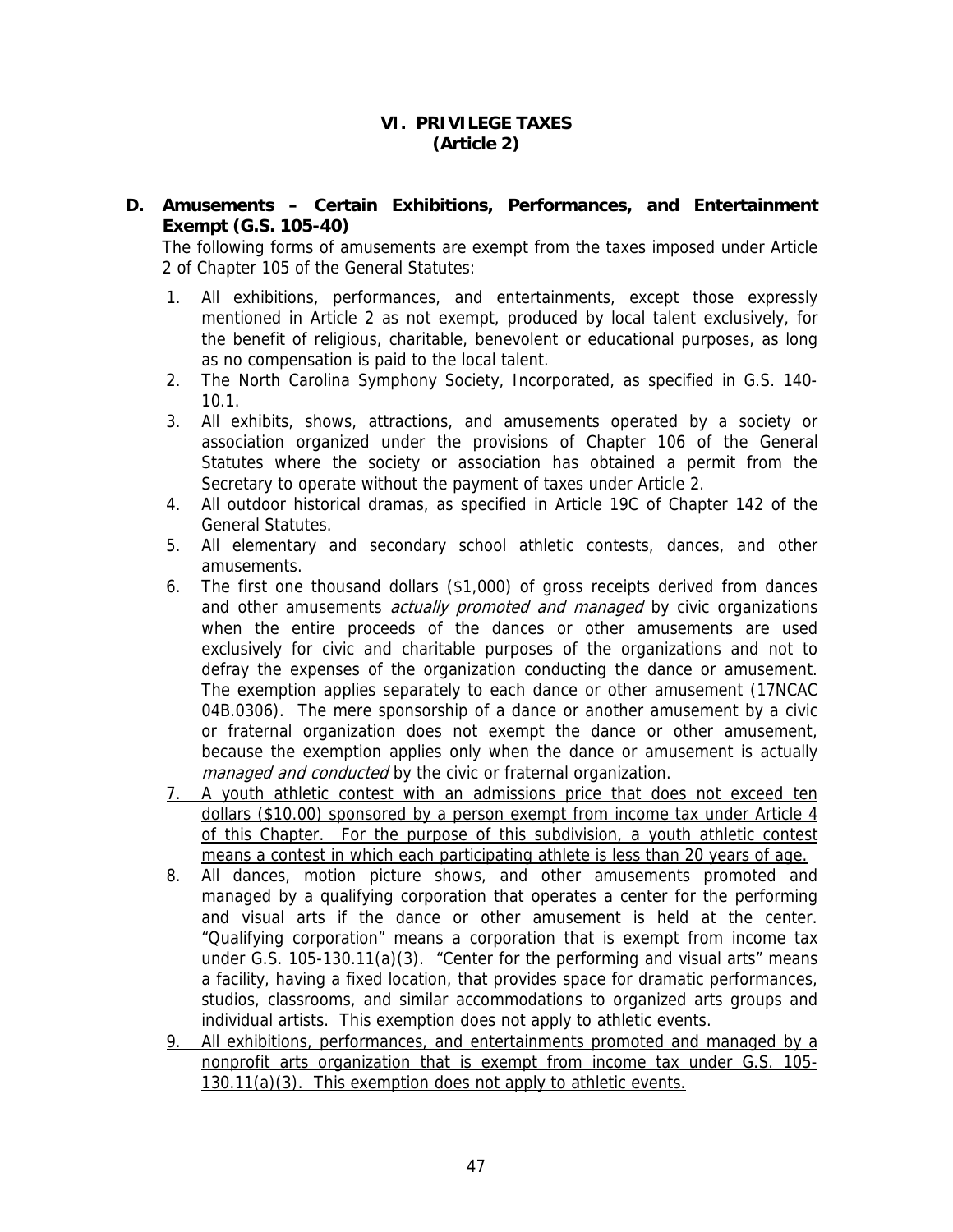- 10. A person that is exempt from income tax under Article 4 of Chapter 105 and is engaged in the business of operating a teen center. A "teen center" is a fixed facility whose primary purpose is to provide recreational activities, dramatic performances, dances, and other amusements exclusively for teenagers.
- 11. All entertainment or amusements offered or given on the Cherokee Indian reservation when the person giving, offering, or managing the entertainment or amusement is authorized to do business on the reservation and pays the tribal gross receipts levy to the tribal council.
- 12. Arts festivals held by a person that is exempt from income tax under Article 4 of Chapter 105 and that meets the following conditions:
	- The person holds no more than two arts festivals during a calendar year.
	- Each of the person's arts festivals last no more than seven days.
	- The arts festivals are held outdoors on public property and involve a variety of exhibitions, entertainments, and activities.
- 13. Community festivals held by a person who is exempt from income tax under Article 4 of Chapter 105 and that meets all of the following conditions:
	- The person holds no more than one community festival during a calendar year.
	- The community festival lasts no more than seven days.
	- The community festival involves a variety of exhibitions, entertainments, and activities, the majority of which are held outdoors and are open to the public.
- 14. An admission charge to a fishing pier is not subject to the tax if the charge is for fishing on the pier. (17 NCAC 04B.0310)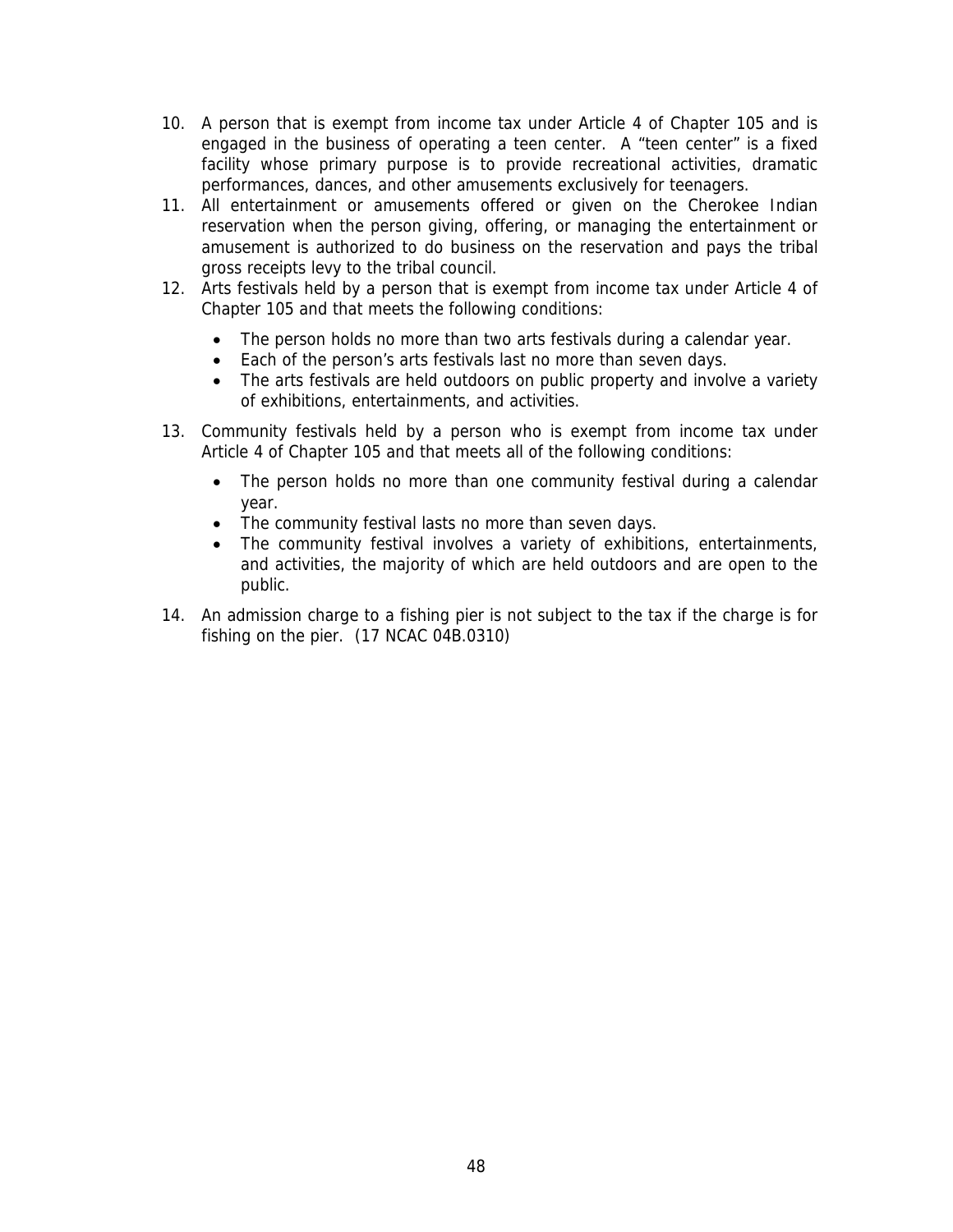#### **VII. INSURANCE PREMIUM TAX (Article 8B)**

## <span id="page-51-0"></span>**E. Tax Rates and Charges (G.S. 105-228.5, G.S. 58-6-25)**

| Tax rates and charges are as follows:   |                       |
|-----------------------------------------|-----------------------|
| <b>Workers' Compensation</b>            | 2.50%                 |
| Other taxable contracts                 | 1.90%                 |
| Additional Statewide Fire and Lightning |                       |
| (excluding auto and marine)             | 1.33%                 |
| Additional Local Fire and Lightning     | .50%                  |
| Article 65 Corporations (2003)          | <del>1.10%</del>      |
| Article 65 Corporations (2004)          | 1.90%                 |
| Health Maintenance Organizations (2003) | <del>1.10%</del>      |
| Health Maintenance Organizations (2004) | 1.00%                 |
| Insurance Regulatory Charge (20032004)  | $5.00\%$ <sup>*</sup> |

\*Subject to change each year and is established by the General Assembly based on a proposed percentage rate submitted by the NC Department of Insurance sufficient to defray the estimated cost of the operations of the NC Department of Insurance for each upcoming fiscal year.